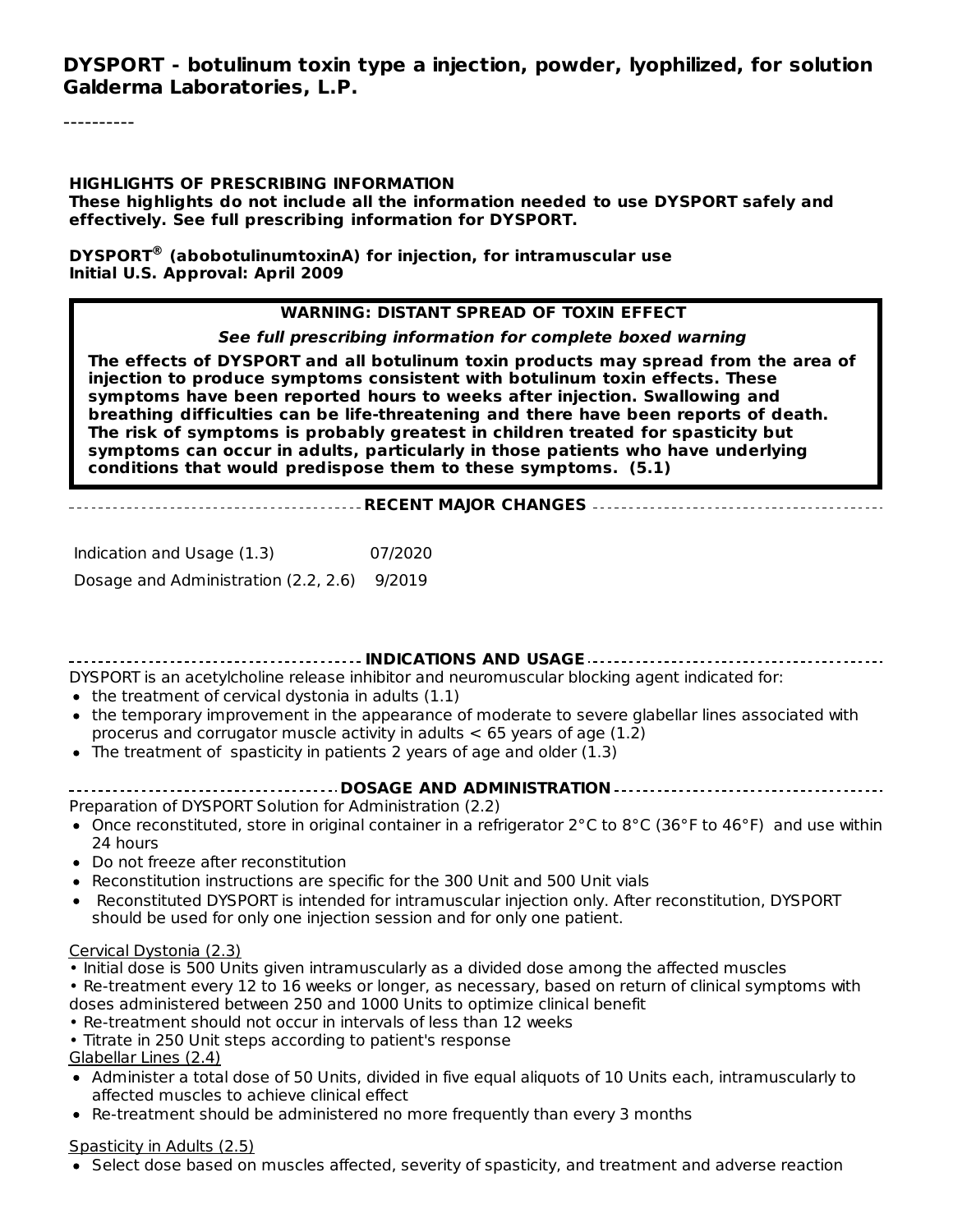Select dose based on muscles affected, severity of spasticity, and treatment and adverse reaction history botulinum toxins

- Dosing for upper limb spasticity: between 500 Units and 1000 Units
- Dosing for lower limb spasticity: up to 1500 Units
- The maximum recommended total dose per treatment session (upper and lower limb combined) in adults is 1500 Units
- Re-treatment, based on return of clinical symptoms, should not occur in intervals of less than 12 weeks  $\bullet$

#### Spasticity in Pediatric Patients (2.6)

- Select dose based on the affected muscle, severity of spasticity, and treatment and adverse reaction history with all botulinum toxins.
- Recommended dosing for upper limb spasticity: 8 Units/kg to 16 Units/kg per limb. The maximum recommended total dose administered per treatment session must not exceed 16 Units/kg or 640 Units, whichever is lower.
- Recommended dosing for lower limb spasticity: 10 Units/kg to 15 Units/kg per limb. Total dose per treatment session must not exceed 15 Units/kg for unilateral lower limb injections, 30 Units/kg for bilateral injections, or 1000 Units, whichever is lower.
- The maximum recommended total dose per treatment session is 30 Units/kg or 1000 Units, whichever is lower. Re-treatment, based on return of clinical symptoms, should not occur in intervals of less than 3 months.

| <b>DOSAGE FORMS AND STRENGTHS </b>                                                                                                |
|-----------------------------------------------------------------------------------------------------------------------------------|
| • For Injection: 300 Units or 500 Units lyophilized powder in a single-dose vial (3)                                              |
|                                                                                                                                   |
| • Hypersensitivity to:                                                                                                            |
| • any botulinum toxin product or excipients (4, 5.3)                                                                              |
| • cow's milk protein (4, 5.3)                                                                                                     |
| • Infection at the proposed injection site(s) (4)                                                                                 |
| ----------------------------------- WARNINGS AND PRECAUTIONS ---------------------------------                                    |
| • The potency units of DYSPORT are not interchangeable with other preparations of botulinum toxin<br>products (5.2)               |
| • Immediate medical attention may be required in cases of respiratory, speech or swallowing difficulties<br>(5.4)                 |
| • Recommended dose and frequency of administration should not be exceeded (5.5)                                                   |
| • Dry eye may occur with glabellar line treatment; if symptoms persist, consider referring patient to an<br>ophthalmologist (5.6) |
| • Concomitant neuromuscular disorder may exacerbate clinical effects of treatment (5.7)                                           |
|                                                                                                                                   |

Most commonly observed adverse reactions are (6.1):

#### Cervical Dystonia

(≥ 5%): muscular weakness, dysphagia, dry mouth, injection site discomfort, fatigue, headache, musculoskeletal pain, dysphonia, injection site pain and eye disorders

#### Glabellar Lines

(≥2%): nasopharyngitis, headache, injection site pain, injection site reaction, upper respiratory tract infection, eyelid edema, eyelid ptosis, sinusitis, nausea, and blood present in urine

#### Spasticity in Adults

- $\bullet$  Upper limb spasticity (≥ 4%): muscular weakness
- Lower limb spasticity ( $≥$  5%): falls, muscular weakness, and pain in extremity

#### Spasticity in Pediatric Patients

- $\bullet$  Upper limb spasticity (≥10%): upper respiratory tract infection and pharyngitis
- Lower limb spasticity ( $(≥10%)$ : nasopharyngitis, cough, and pyrexia

#### **To report SUSPECTED ADVERSE REACTIONS, contact Ipsen Biopharmaceuticals, Inc. at 855- 463-5127 or FDA at 1-800-FDA-1088 or www.fda.gov/medwatch**

**DRUG INTERACTIONS**

Concomitant use of DYSPORT and aminoglycosides or other agents interfering with neuromuscular transmission or muscle relaxants, should be observed closely because the effect of DYSPORT may be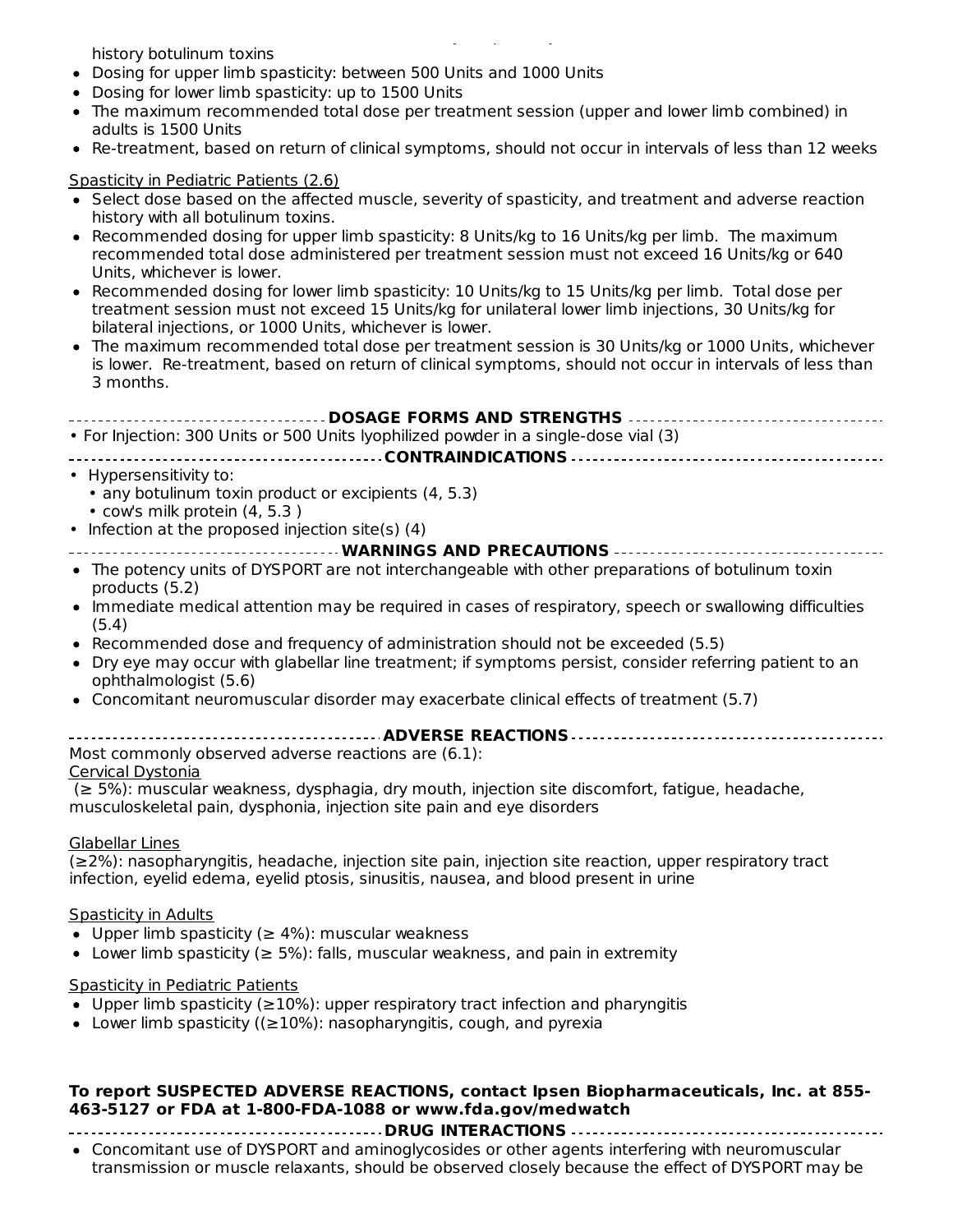potentiated (7.1, 7.4)

- Anticholinergic drugs may potentiate systemic anticholinergic effects (7.2)
- The effect of administering different botulinum neurotoxins during the course of treatment with DYSPORT is unknown (7.3)
- **USE IN SPECIFIC POPULATIONS**

transmission or muscle relaxants, should be observed closely because the effect of DYSPORT may be

Administer DYSPORT with care in elderly patients, reflecting the greater frequency of concomitant disease and other drug therapy (8.5)

#### **See 17 for PATIENT COUNSELING INFORMATION and Medication Guide.**

**Revised: 7/2020**

#### **FULL PRESCRIBING INFORMATION: CONTENTS\* WARNING: DISTANT SPREAD OF TOXIN EFFECT 1 INDICATIONS AND USAGE**

- 1.1 Cervical Dystonia
- 1.2 Glabellar Lines
- 1.3 Spasticity

# **2 DOSAGE AND ADMINISTRATION**

- 2.1 Instructions for Safe Use
- 2.2 Preparation of Dysport Solution for Administration
- 2.3 Dosing in Cervical Dystonia
- 2.4 Dosing in Glabellar Lines
- 2.5 Dosing in Spasticity in Adults
- 2.6 Dosing in Spasticity in Pediatric Patients

# **3 DOSAGE FORMS AND STRENGTHS**

### **4 CONTRAINDICATIONS**

### **5 WARNINGS AND PRECAUTIONS**

- 5.1 Spread of Toxin Effect
- 5.2 Lack of Interchangeability between Botulinum Toxin Products
- 5.3 Hypersensitivity Reactions
- 5.4 Dysphagia and Breathing Difficulties
- 5.5 Facial Anatomy in the Treatment of Glabellar Lines
- 5.6 Dry Eye with the Treatment of Glabellar Lines
- 5.7 Pre-existing Neuromuscular Disorders
- 5.8 Human Albumin and Transmission of Viral Diseases
- 5.9 Intradermal Immune Reaction

### **6 ADVERSE REACTIONS**

- 6.1 Clinical Trials Experience
- 6.2 Immunogenicity
- 6.3 Postmarketing Experience

# **7 DRUG INTERACTIONS**

- 7.1 Aminoglycosides and Other Agents Interfering with Neuromuscular Transmission
- 7.2 Anticholinergic Drugs
- 7.3 Other Botulinum Neurotoxin Products
- 7.4 Muscle Relaxants

# **8 USE IN SPECIFIC POPULATIONS**

8.1 Pregnancy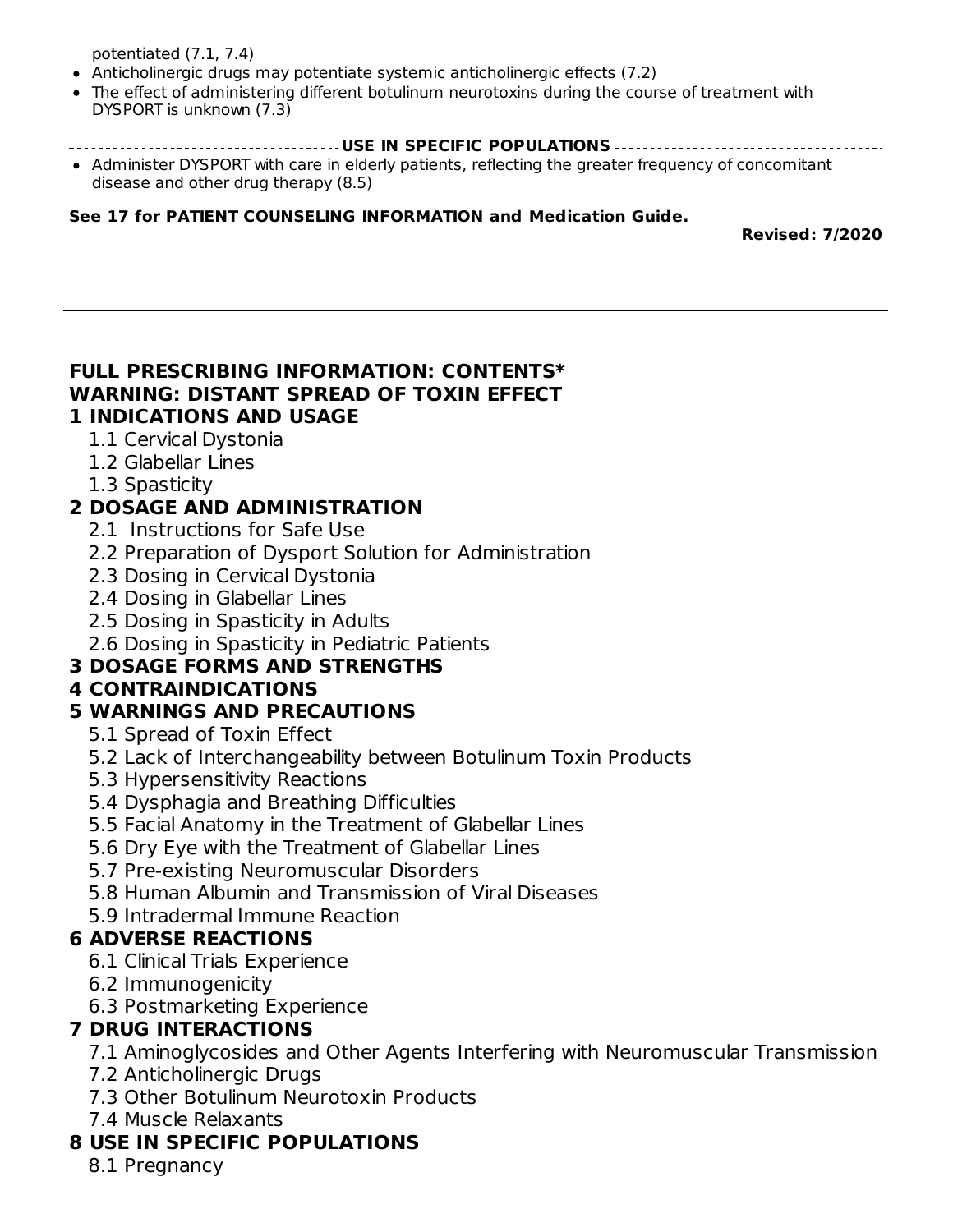- 8.2 Lactation
- 8.3 Females and Males of Reproductive Potential
- 8.4 Pediatric Use
- 8.5 Geriatric Use
- 8.6 Ethnic Groups

# **10 OVERDOSAGE**

# **11 DESCRIPTION**

# **12 CLINICAL PHARMACOLOGY**

- 12.1 Mechanism of Action
- 12.2 Pharmacodynamics
- 12.3 Pharmacokinetics

## **13 NONCLINICAL TOXICOLOGY**

13.1 Carcinogenesis, Mutagenesis, Impairment of Fertility

### **14 CLINICAL STUDIES**

- 14.1 Cervical Dystonia
- 14.2 Glabellar Lines
- 14.3 Spasticity in Adults
- 14.4 Spasticity in Pediatric Patients

# **16 HOW SUPPLIED/STORAGE AND HANDLING**

### **17 PATIENT COUNSELING INFORMATION**

\* Sections or subsections omitted from the full prescribing information are not listed.

# **FULL PRESCRIBING INFORMATION**

# **WARNING: DISTANT SPREAD OF TOXIN EFFECT**

**Postmarketing reports indicate that the effects of DYSPORT and all botulinum toxin products may spread from the area of injection to produce symptoms consistent with botulinum toxin effects. These may include asthenia, generalized muscle weakness, diplopia, blurred vision, ptosis, dysphagia, dysphonia, dysarthria, urinary incontinence and breathing difficulties. These symptoms have been reported hours to weeks after injection. Swallowing and breathing difficulties can be life threatening and there have been reports of death. The risk of symptoms is probably greatest in children treated for spasticity but symptoms can also occur in adults treated for spasticity and other conditions, particularly in those patients who have underlying conditions that would predispose them to these symptoms. In unapproved uses and in approved indications, cases of spread of effect have been reported at doses comparable to or lower than the maximum recommended total dose [see Warnings and Precautions (5.1)].**

# **1 INDICATIONS AND USAGE**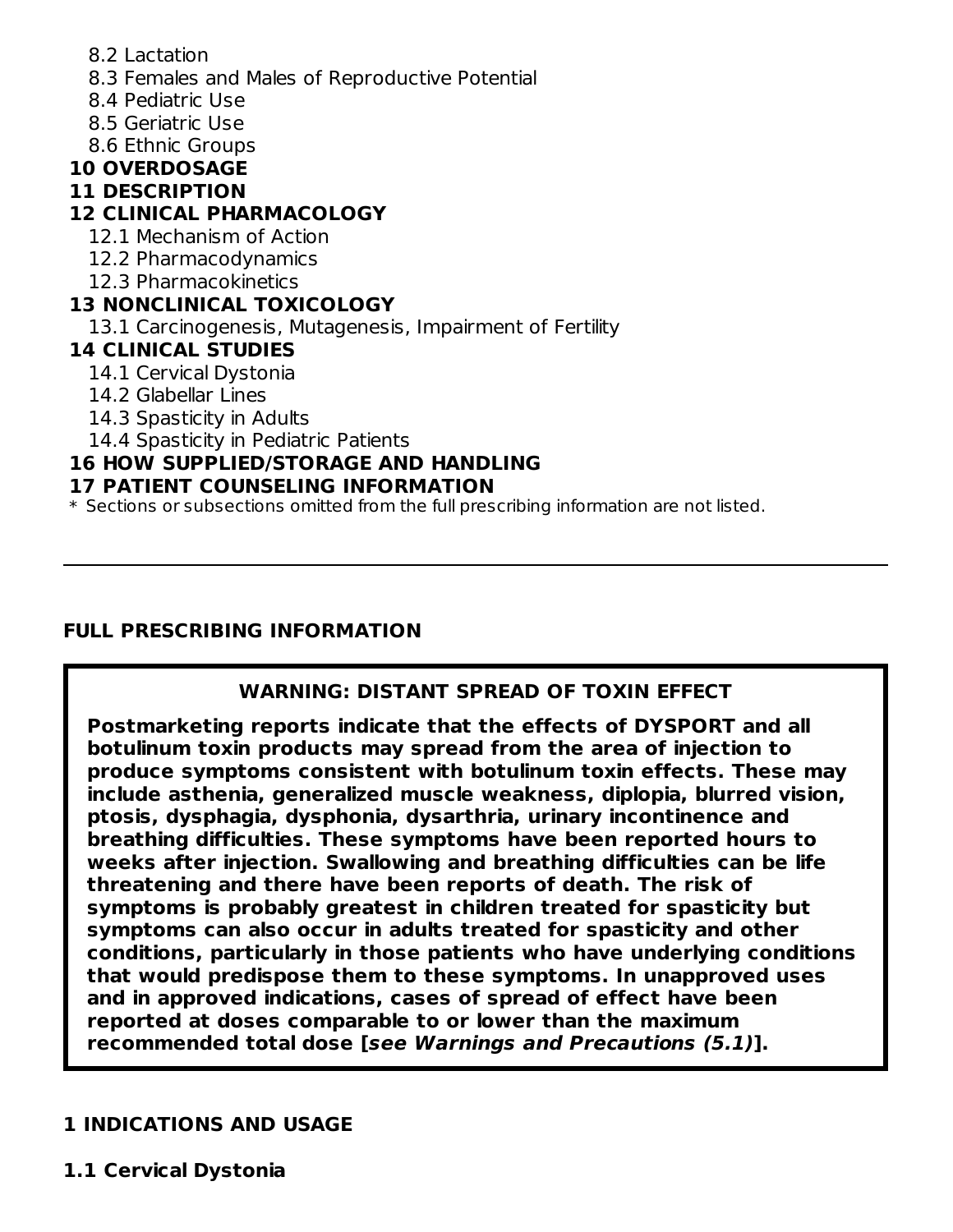DYSPORT is indicated for the treatment of cervical dystonia in adults.

# **1.2 Glabellar Lines**

DYSPORT is indicated for the temporary improvement in the appearance of moderate to severe glabellar lines associated with procerus and corrugator muscle activity in adults less than 65 years of age.

# **1.3 Spasticity**

DYSPORT is indicated for the treatment of spasticity in patients 2 years of age and older.

# **2 DOSAGE AND ADMINISTRATION**

# **2.1 Instructions for Safe Use**

The potency Units of DYSPORT are not interchangeable with other preparations of botulinum toxin products and, therefore, units of biological activity of DYSPORT cannot be compared to or converted into units of any other botulinum toxin products assessed with any other specific assay method [see Warnings and Precautions (5.2) and Description (11) ].

Reconstituted DYSPORT is intended for intramuscular injection only.

# **2.2 Preparation of Dysport Solution for Administration**

DYSPORT is supplied as a dry powder, in single-dose 300 Unit and 500 Unit vials, which must be reconstituted with preservative-free 0.9% Sodium Chloride Injection, USP using aseptic technique prior to intramuscular injection. Table 1 provides dilution instructions for the 300 Unit and 500 Unit vials, depending on the desired final concentration. The desired final concentration after dilution varies depending on the indication (see Table 2 for the recommended solution concentration after dilution).

| Diluent <sup>*</sup> per<br>500 Unit Vial | <b>Resulting Dose</b><br>Unites per 0.1 mL | Diluent <sup>*</sup> per<br>300 Unit Vial | <b>Resulting Dose Units</b><br>per 0.1 mL |
|-------------------------------------------|--------------------------------------------|-------------------------------------------|-------------------------------------------|
| 1 mL                                      | 50 Units                                   | $0.6$ mL                                  | 50 Units                                  |
| 2 mL                                      | 25 Units                                   | $ -$                                      |                                           |
| $2.5$ mL                                  | 20 Units                                   | $1.5$ mL                                  | 20 Units                                  |
|                                           | $- -$                                      | $2.5$ mL                                  | 12 Units                                  |
| 5 $mL‡$                                   | 10 Units                                   | 3 mL                                      | 10 Units                                  |

# **Table 1: Dilution Instructions for DYSPORT Vials (500 Units and 300 Units)**

\* Preservative-free 0.9% Sodium Chloride Injection, USP Only

Note: These dilutions are calculated for an injection volume of 0.1 mL. A decrease or increase in the DYSPORT dose is also possible by administering a smaller or larger injection volume (i.e., 0.05 mL (50% decrease in dose), 0.08% (20% decrease in dose) or 0.15 mL (50% increase in dose)).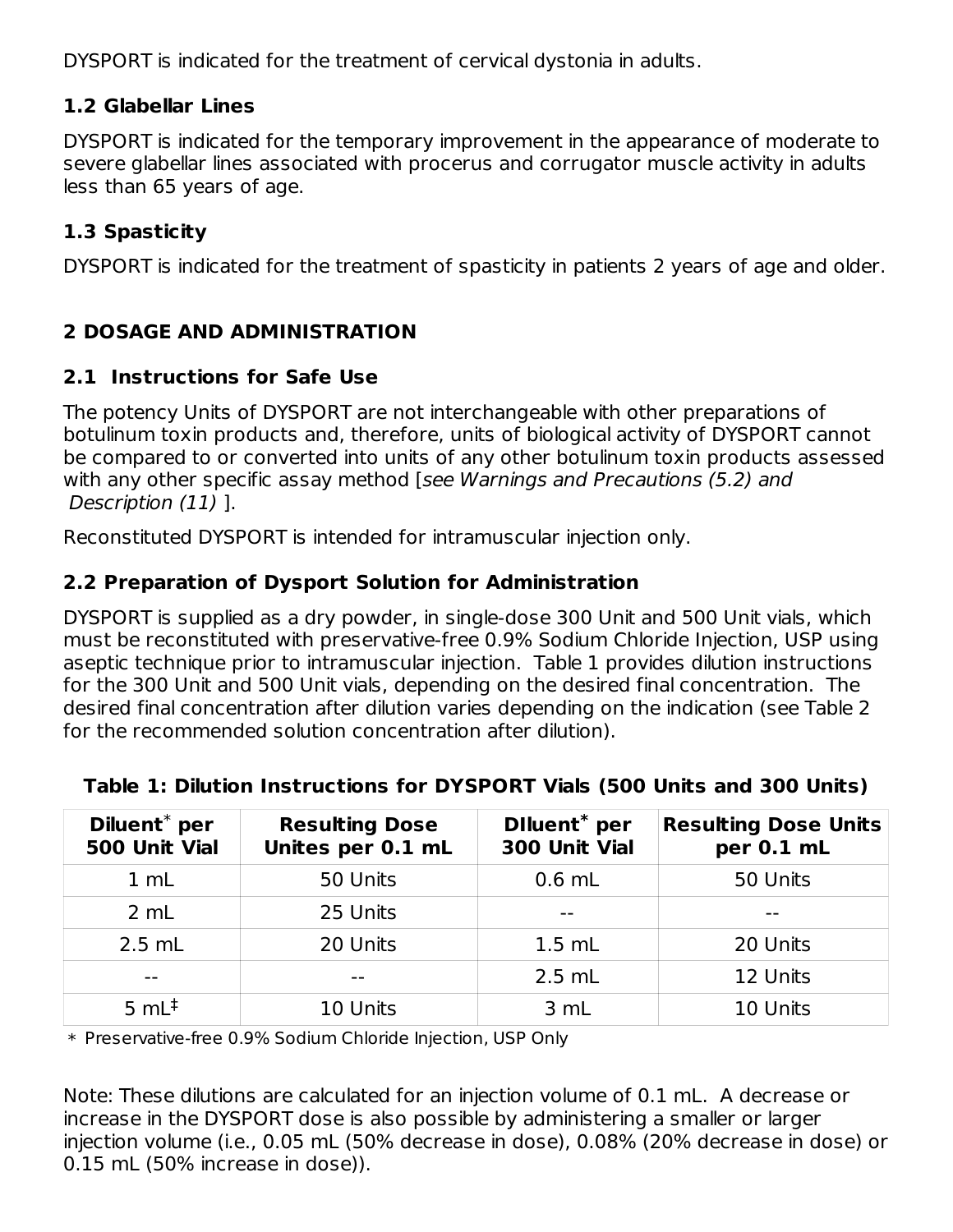‡ When using 5 mL of diluent for a 500 Unit vial of DYSPORT, no more than 2.5 mL of 0.9% Sodium Chloride Injection, USP should be introduced into the vial. Complete the following steps:

- 1. Reconstitute a 500 Unit vial of DYSPORT with 2.5 mL of Preservative-free 0.9% Sodium Chloride Injection, USP, gently mix, and set the vital aside.
- 2. Withdraw 2.5 mL of Preservative-free 0.9 Sodium Chloride Infection, USP into a 5 mL syringe
- 3. Take the 5 mL syringe with 2.5 ml Preservative-free Sodium Chloride Injection, USP and draw up the DYSPORT solution from the reconstituted vial without inverting and mix gently. The resulting concentration will be 10 units/0.1 mL
- 4. Use immediately after reconstitution in the syringe. Dispose of any unused 0.9% Sodium Chloride Injection, USP.

Using an appropriately sized sterile syringe, needle and aseptic technique, draw up the required amount of sterile, preservative-free 0.9% Sodium Chloride Injection, USP (see Table 1). Insert the needle into the DYSPORT vial. The partial vacuum will begin to pull the saline into the vial. Any remaining required saline should be expressed into the vial manually. Do not use the vial if no vacuum is observed. Swirl gently to dissolve. Parenteral drug products should be inspected visually for particulate matter and discoloration prior to administration.

Reconstituted DYSPORT should be a clear, colorless solution, free of particulate matter, otherwise it should not be injected. Expel any air bubbles in the syringe barrel. Remove the needle used to reconstitute the product and attach an appropriately sized new sterile needle for injection.

After reconstitution, DYSPORT should be used for only one injection session and for only one patient. Discard any unused portion. Once reconstituted, unused DYSPORT may be stored in the original container, in a refrigerator at 2°C to 8°C (36°F to 46°F), protected from light for up to 24 hours until time of use. It must be discarded if not used within 24 hours. Do not freeze reconstituted DYSPORT. Discard the vial and needle in accordance with local regulations.

| <b>Indication</b>                             | <b>Recommended</b><br><b>Concentration</b> | <b>Recommended DYSPORT Dose</b>                                                                                                                         |
|-----------------------------------------------|--------------------------------------------|---------------------------------------------------------------------------------------------------------------------------------------------------------|
| <b>Cervical</b><br>Dystonia,<br><b>Adults</b> | 50 Units/0.1 mL<br>or<br>25 Units/0.1 mL   | 500 Units to 1000 Units                                                                                                                                 |
| <b>Glabellar</b><br>Lines,<br><b>Adults</b>   | 12 Units/0.1 mL<br>or<br>20 Units/0.1 mL   | 50 Units, divided in five equal aliquots of 10 Units (0.08)<br>mL) each<br>or<br>50 Units, divided in five equal aliquots of 10 Units (0.05<br>mL) each |
| Spasticity,<br>$A$ aliika $x$                 | 10 Units/0.1 mL<br>or                      | Upper Limb: 500 Units to 1000 Units<br>Lower Limb: 1000 Units to 1500 Units                                                                             |

#### **Table 2: Recommended Solution Concentration and Dosing Range of DYSPORT by Indication**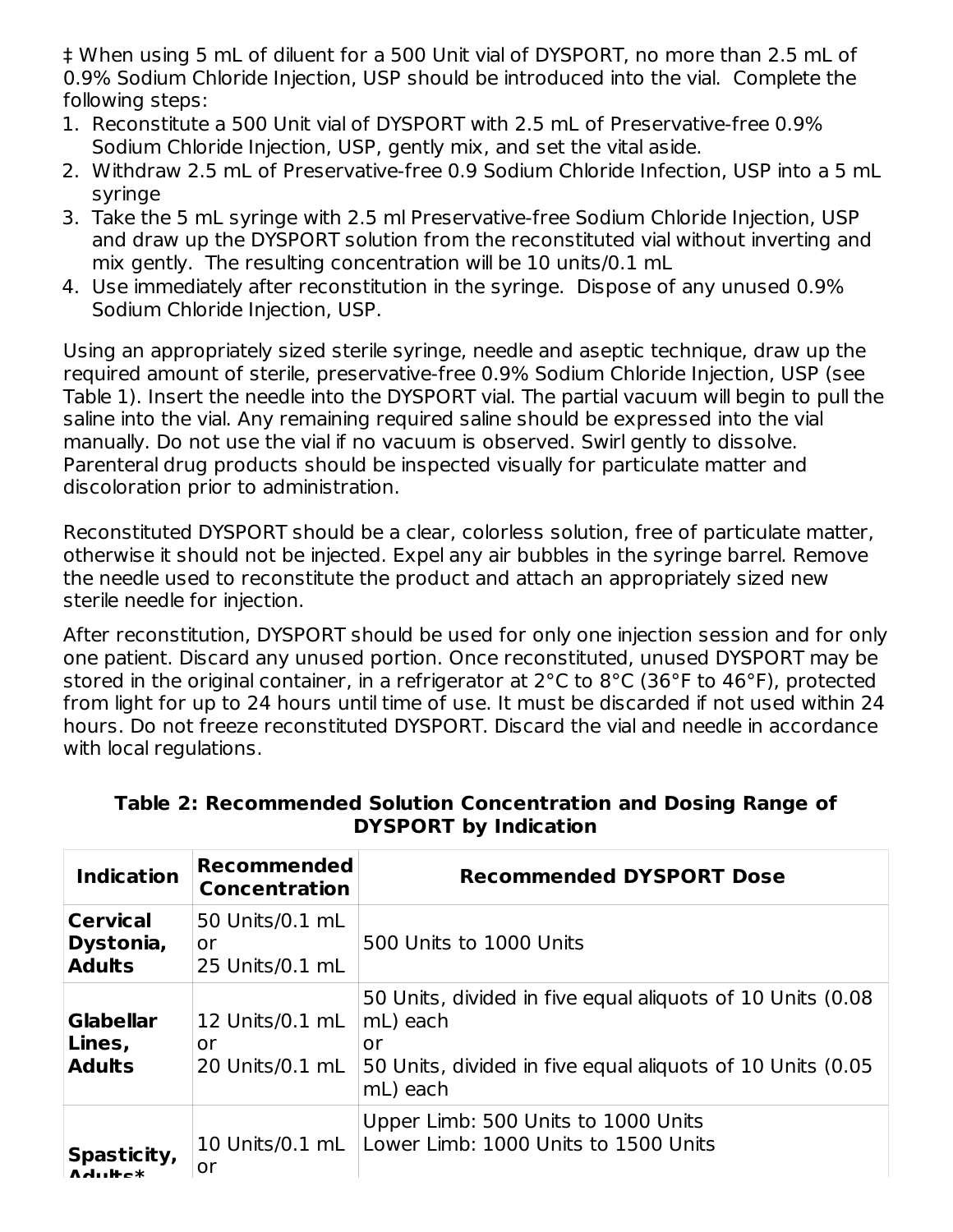| Auuild                                                   | 20 Units/0.1 mL                                    | Maximum total dose per treatment session = 1500<br>Units                                                                                                                                                                                                                                                                 |
|----------------------------------------------------------|----------------------------------------------------|--------------------------------------------------------------------------------------------------------------------------------------------------------------------------------------------------------------------------------------------------------------------------------------------------------------------------|
| Spasticity,<br><b>Pediatric</b><br>Patients <sup>#</sup> |                                                    | Upper Limb: 8 Units/kg to 16 Units/kg per limb<br>• Maximum total dose per treatment session $=$<br>16 Units/kg or 640 Units, whichever is lower                                                                                                                                                                         |
|                                                          | 20 Units/0.1 mL<br>or<br>50 Units/0.1<br>$mL^{**}$ | Lower Limb: 10 Units/kg to 15 Units/kg per limb<br>• Maximum total dose per treatment session for<br>unilateral limb injections = $15$ Units/kg or 1000 Units,<br>whichever is lower<br>• Maximum total dose per treatment session for<br>bilateral limb injections = $30$ Units/kg or 1000 Units,<br>whichever is lower |
|                                                          |                                                    | Maximum total dose per treatment session =<br>30 Units/kg or 1000 Units, whichever is lower                                                                                                                                                                                                                              |

\* No more than 1 mL should generally be administered at any single injections site <sup>‡</sup> No more than 0.5 mL of DYSPORT should be administered in any single injection site \*\* Further dilution with preservative-free 0.9% Sodium Chloride Injection, USP, may be required to achieve the final volume for injection.

# **2.3 Dosing in Cervical Dystonia**

The recommended initial dose of DYSPORT for the treatment of cervical dystonia in adults is 500 Units given intramuscularly as a divided dose among affected muscles in patients with or without a history of prior treatment with botulinum toxin. (A description of the average DYSPORT dose and percentage of total dose injected into specific muscles in the pivotal clinical trials can be found in Table 15 of Section 14.1, Clinical Studies – Cervical Dystonia.) Limiting the dose injected into the sternocleidomastoid muscle may reduce the occurrence of dysphagia. Clinical studies with DYSPORT in cervical dystonia suggest that the peak effect occurs between two and four weeks after injection. Simultaneous EMG-guided application of DYSPORT may be helpful in locating active muscles.

# Dose Modification

Where dose modification is necessary for the treatment of cervical dystonia, uncontrolled open-label studies suggest that dose adjustment can be made in 250 Unit steps according to the individual patient's response, with re-treatment every 12 weeks or longer, as necessary, based on return of clinical symptoms. Uncontrolled open-label studies also suggest that the total dose administered in a single treatment should be between 250 Units and 1000 Units. Re-treatment, if needed, should not occur in intervals of less than 12 weeks. Doses above 1000 Units have not been systematically evaluated.

# **2.4 Dosing in Glabellar Lines**

The dose of DYSPORT for the treatment of glabellar lines in adults is a total of 50 Units given intramuscularly in five equal aliquots of 10 Units each to achieve clinical effect (see Figure 1).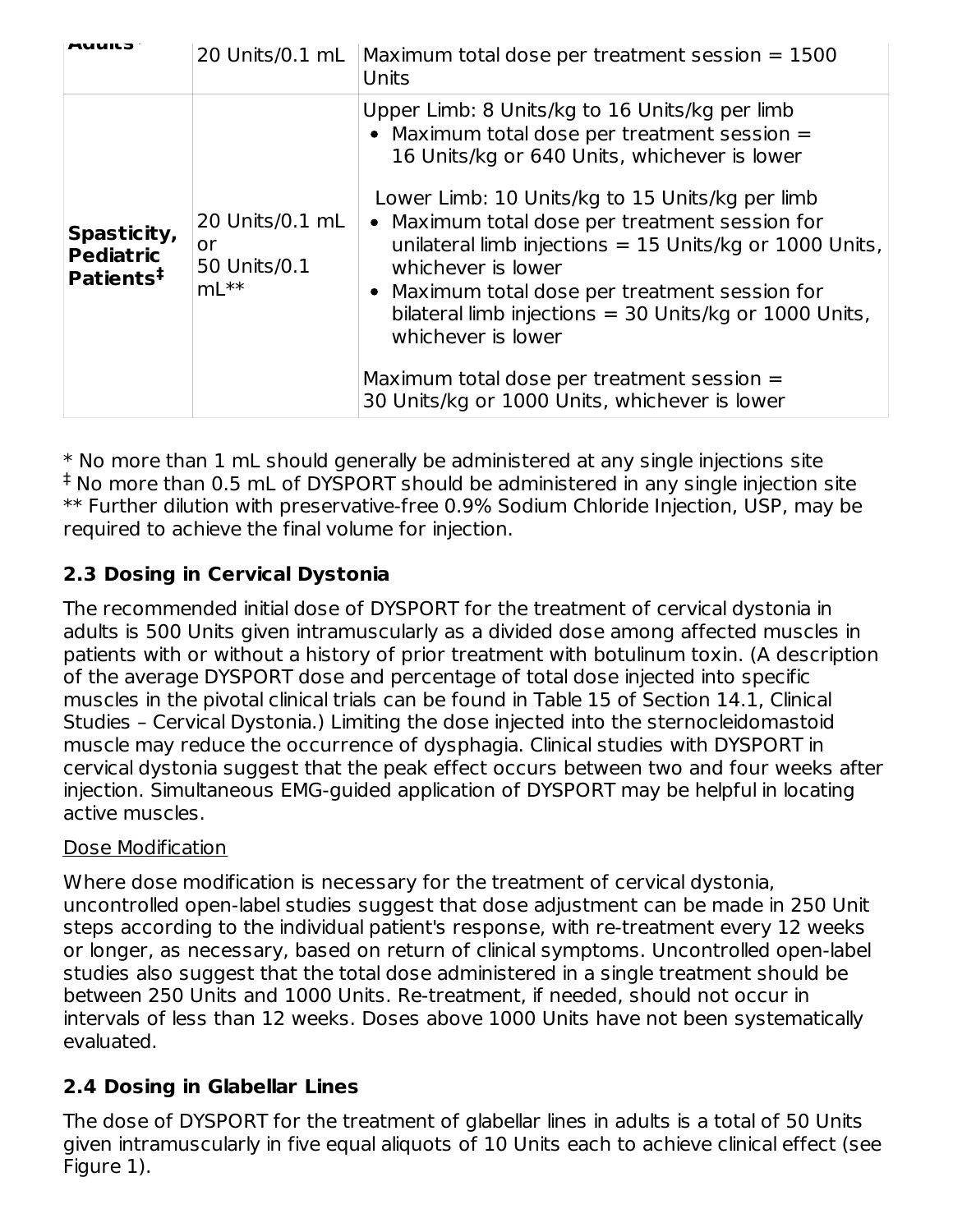The clinical effect of DYSPORT may last up to four months. Repeat dosing in clinical studies demonstrated continued efficacy with up to four repeated administrations. It should be administered no more frequently than every three months. When used for retreatment, DYSPORT should be reconstituted and injected using the same techniques as the initial treatment.

## Injection Technique

Glabellar facial lines arise from the activity of the lateral corrugator and vertical procerus muscles. These can be readily identified by palpating the tensed muscle mass while having the patient frown. The corrugator depresses the skin creating a "furrowed" vertical line surrounded by tensed muscle (i.e., frown lines). The location, size, and use of the muscles vary markedly among individuals. Physicians administering DYSPORT must understand the relevant neuromuscular and/or orbital anatomy of the area involved and any alterations to the anatomy due to prior surgical procedures.

Risk of ptosis can be mitigated by careful examination of the upper lid for separation or weakness of the levator palpebrae muscle (true ptosis), identification of lash ptosis, and evaluation of the range of lid excursion while manually depressing the frontalis to assess compensation.

In order to reduce the complication of ptosis, the following steps should be taken:

- Avoid injection near the levator palpebrae superioris, particularly in patients with larger brow depressor complexes.
- Medial corrugator injections should be placed at least 1 centimeter above the bony supraorbital ridge.
- Ensure the injected volume/dose is accurate and where feasible kept to a minimum.
- Do not inject toxin closer than 1 centimeter above the central eyebrow.

To inject DYSPORT, advance the needle through the skin into the underlying muscle while applying finger pressure on the superior medial orbital rim. Inject patients with a total of 50 Units in five equally divided aliquots. Using an appropriately sized needle, inject 10 Units of DYSPORT into each of five sites, two in each corrugator muscle, and one in the procerus muscle (see Figure 1).

# **Figure 1**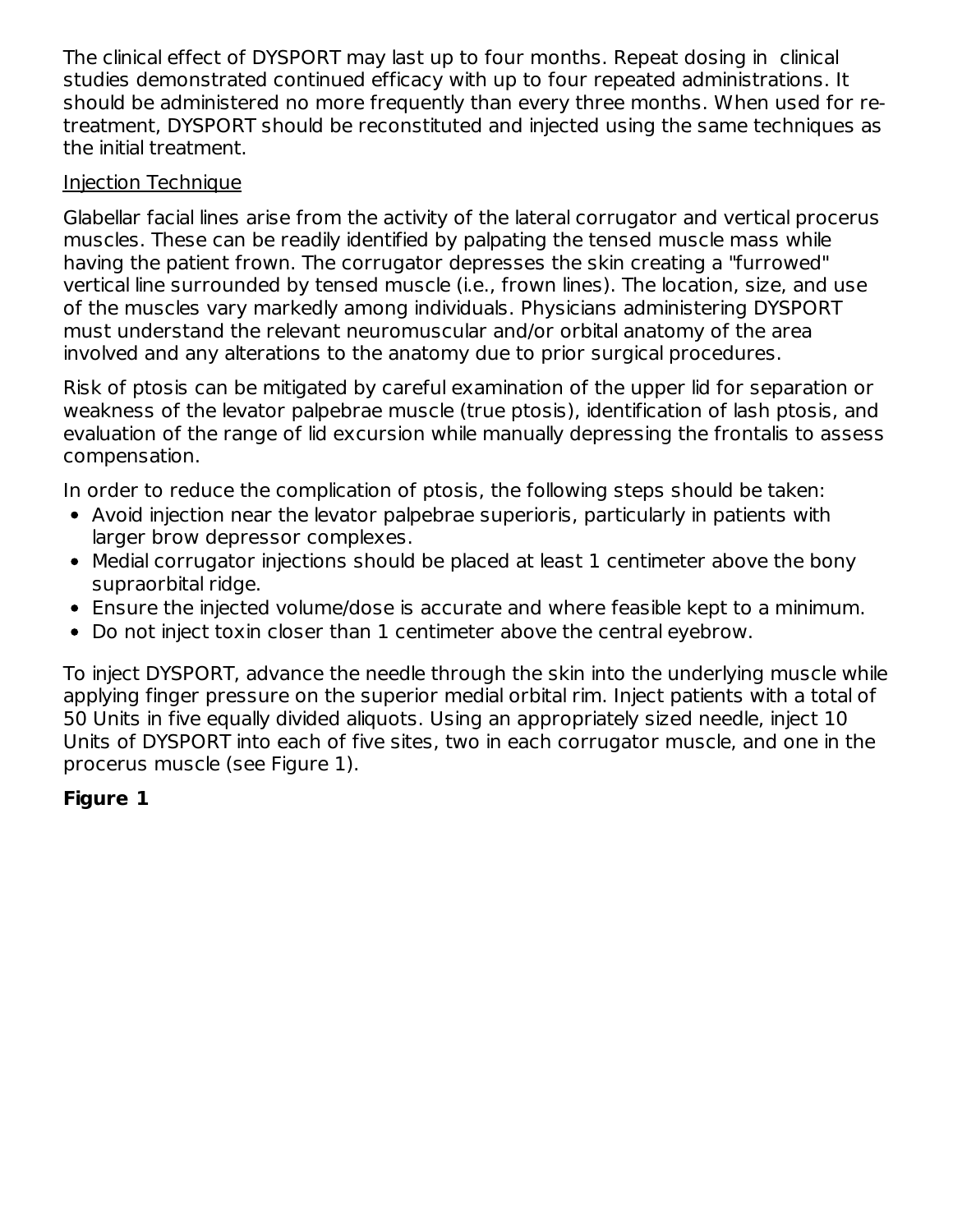

## **2.5 Dosing in Spasticity in Adults**

Dosing in initial and subsequent treatment sessions should be tailored to the individual based on the size, number and location of muscles involved, severity of spasticity, the presence of local muscle weakness, the patient's response to previous treatment, and/or adverse reaction history with botulinum toxins.

No more than 1 mL should generally be administered at any single injection site. The maximum recommended total dose (upper and lower limb combined) of DYSPORT for the treatment of spasticity in adults is 1500 Units.

Although actual location of the injection sites can be determined by palpation, the use of injection guiding technique (e.g., electromyography, electrical stimulation) is recommended to target the injection sites.

#### Upper Limb Spasticity

In the clinical trial that assessed the efficacy and safety of DYSPORT for treatment of upper limb spasticity in adults [see Clinical Studies (14.3)], doses of 500 Units and 1000 Units were divided among selected muscles at a given treatment session (see Table 3 and Figure 2).

| <b>Muscles Injected</b>                                   | <b>Recommended</b><br><b>Dose</b><br><b>DYSPORT</b>    | <b>Recommended Number</b><br>of<br><b>Injection(s) per Muscle</b> |  |
|-----------------------------------------------------------|--------------------------------------------------------|-------------------------------------------------------------------|--|
| Flexor carpi radialis (FCR)<br>Flexor carpi ulnaris (FCU) | 100 Units to 200<br>Units<br>100 Units to 200<br>Units | $1$ to $2$<br>$1$ to $2$                                          |  |
| Flexor digitorum profundus                                | 100 Units to 200                                       |                                                                   |  |

#### **Table 3: DYSPORT Dosing by Muscle for Upper Limb Spasticity in Adults**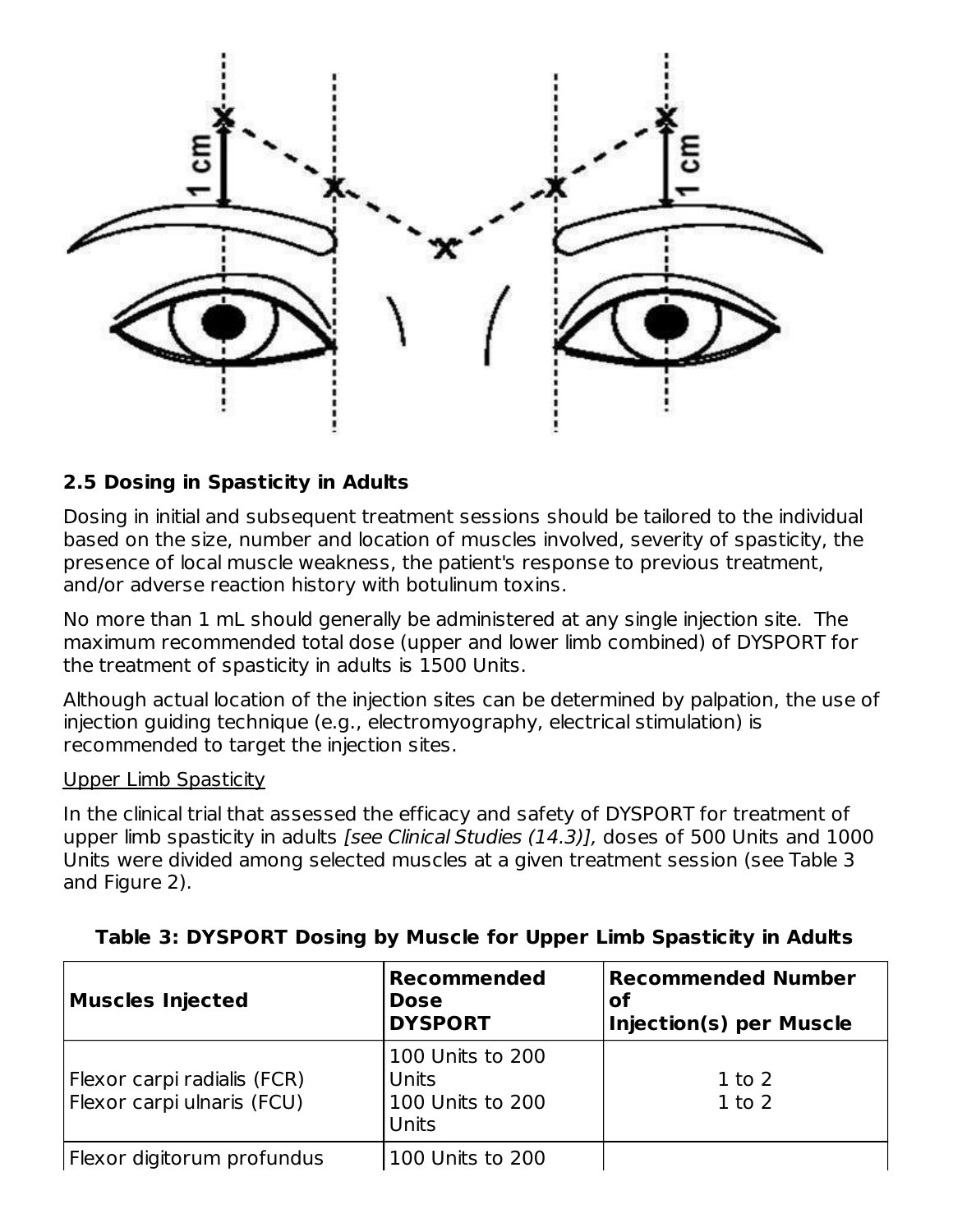| (FDP)<br>Flexor digitorum superficialis<br>(FDS)                                            | Units<br>100 Units to 200<br>Units                                                                               | $1$ to $2$<br>$1$ to $2$               |
|---------------------------------------------------------------------------------------------|------------------------------------------------------------------------------------------------------------------|----------------------------------------|
| <b>Brachialis</b><br><b>Brachioradialis</b><br>Biceps Brachii (BB)<br><b>Pronator Teres</b> | 200 Units to 400<br>Units<br>100 Units to 200<br>Units<br>200 Units to 400<br>Units<br>100 Units to 200<br>Units | $1$ to $2$<br>$1$ to $2$<br>$1$ to $2$ |

**Figure 2: Muscles for Injection for Upper Limb Spasticity in Adults**



Repeat DYSPORT treatment should be administered when the effect of a previous injection has diminished, but no sooner than 12 weeks after the previous injection. A majority of patients in clinical studies were retreated between 12-16 weeks; however some patients had a longer duration of response (i.e. 20 weeks). The degree and pattern of muscle spasticity at the time of re-injection may necessitate alterations in the dose of DYSPORT and muscles to be injected. Clinical improvement may be expected one week after administration of DYSPORT.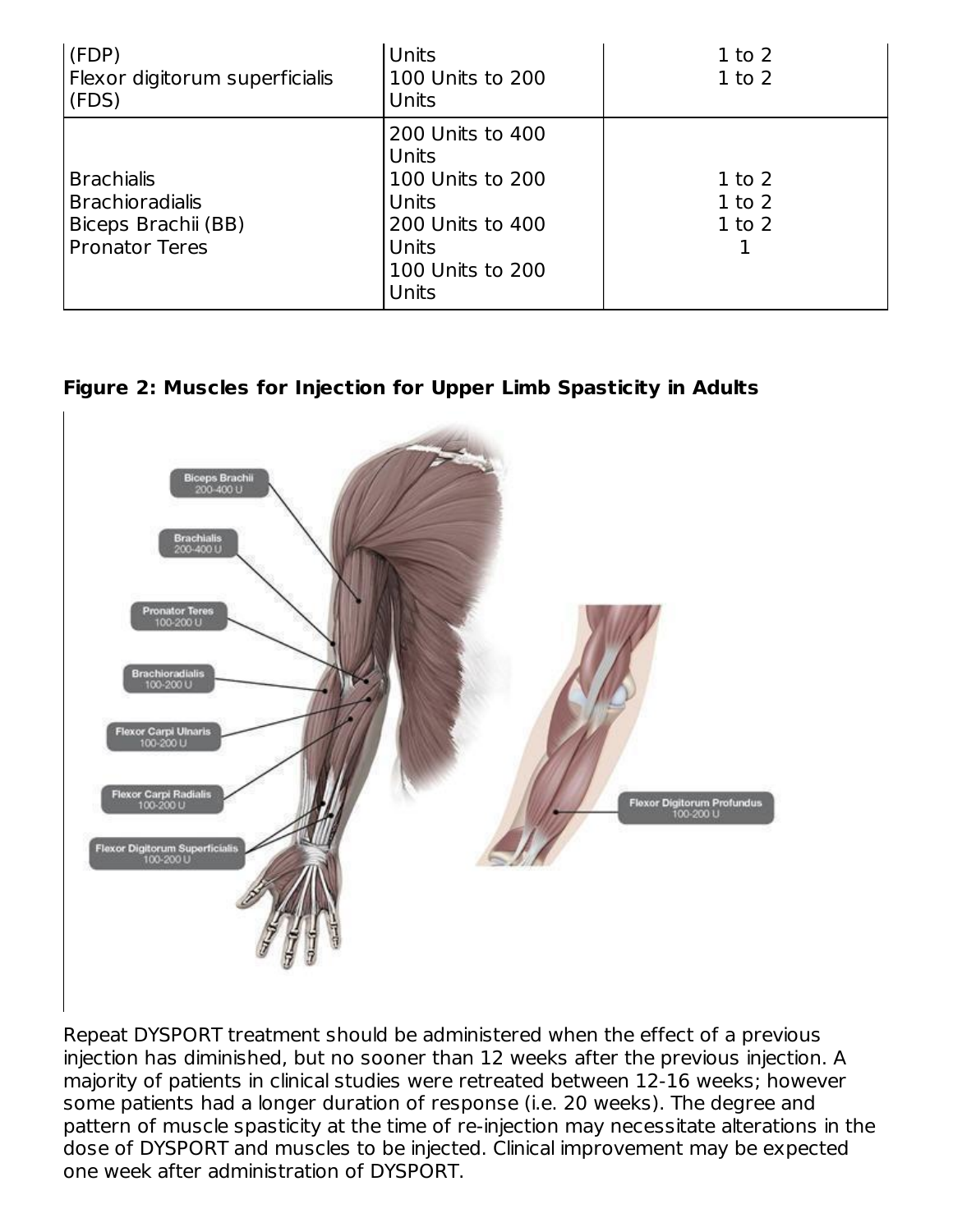#### Lower Limb Spasticity

In the clinical trial that assessed the efficacy and safety of DYSPORT for treatment of lower limb spasticity in adults [see Clinical Studies (14.3)], doses of 1000 Units and 1500 Units were divided among selected muscles at a given treatment session (see Table 4 and Figure 3).

| <b>Muscles Injected</b> | <b>Recommended</b><br><b>DYSPORT Dose</b> | <b>Recommended</b><br><b>Number of Injection</b><br><b>Sites per Muscle</b> |
|-------------------------|-------------------------------------------|-----------------------------------------------------------------------------|
| <b>Distal Muscles</b>   |                                           |                                                                             |
| Gastrocnemius           |                                           |                                                                             |
| Medial head             | 100 Units to 150 Units                    | 1                                                                           |
| Lateral head            | 100 Units to 150 Units                    | 1                                                                           |
| <b>Soleus</b>           | 330 Units to 500 Units                    | 3                                                                           |
| Tibialis posterior      | 200 Units to 300 Units                    | $\overline{2}$                                                              |
| Flexor digitorum longus | 130 Units to 200 Units                    | $1$ to $2$                                                                  |
| Flexor halluces longus  | 70 Units to 200 Units                     |                                                                             |

# **Table 4: DYSPORT Dosing by Muscle for Lower Limb Spasticity in Adults**

# **Figure 3: Muscle for Injection for Lower Limb Spasticity in Adults**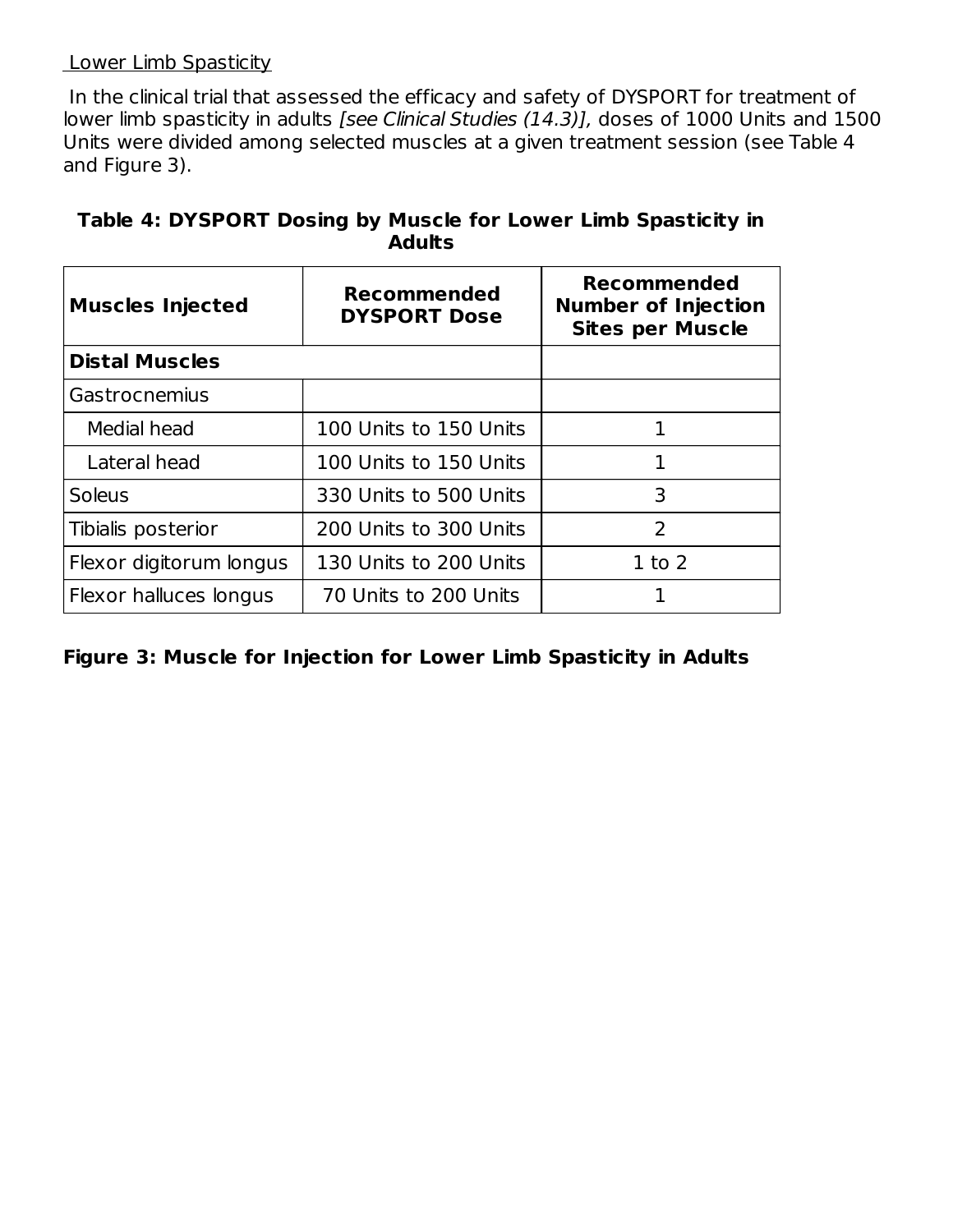

Repeat DYSPORT treatment should be administered when the effect of a previous injection has diminished, but no sooner than 12 weeks after the previous injection. A majority of patients in clinical studies were retreated between 12-16 weeks. The degree and pattern of muscle spasticity at the time of re-injection may necessitate alterations in the dose of DYSPORT and muscles to be injected.

# **2.6 Dosing in Spasticity in Pediatric Patients**

DYSPORT dosing for spasticity in pediatric patients is based on Units per kilogram of body weight. To calculate the total units of DYSPORT required for treatment of one limb, select the dose of DYSPORT in Units/kg and the body weight (kg) of the patient (see Tables 5 and 6). Dosing in initial and sequential treatment sessions should be tailored to the individual patient based on the size, number and location of muscles involved, severity of spasticity, the presence of local muscle weakness, the patient's response to previous treatment, and/or adverse reaction history with botulinum toxins.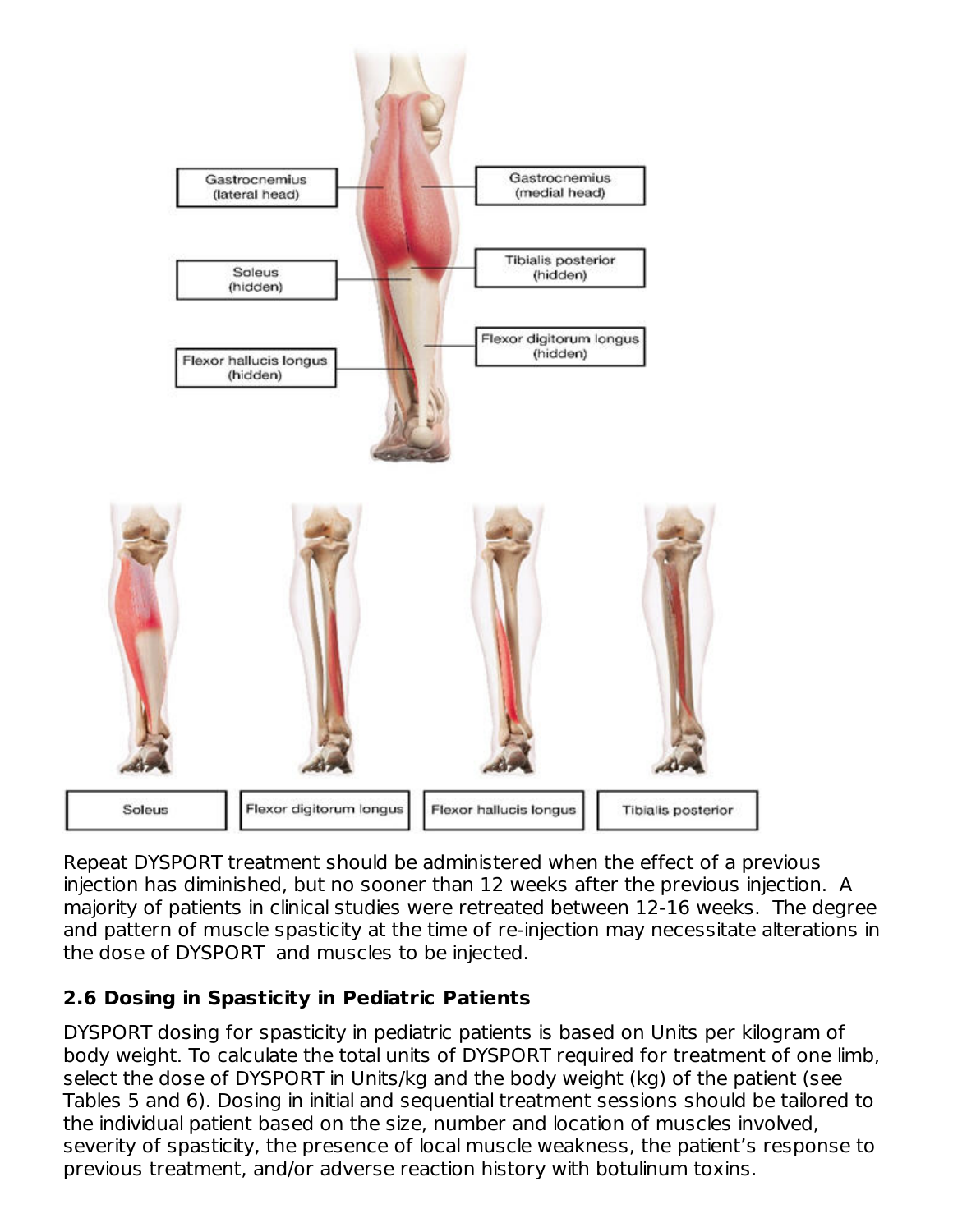No more than 0.5 mL should generally be administered at any single injection site. The maximum recommended total dose of DYSPORT in a single treatment session for spasticity in pediatric patients 2 years or older is 30 Units/kg or 1000 Units in a 3-month interval.

Although actual location of the injection sites can be determined by palpation, the use of injection guiding technique (e.g., electromyography or electrical stimulation) is recommended to target the injection sites.

Upper Limb Spasticity in Pediatric Patients 2 Years of Age and Older In the clinical trial that assessed the efficacy and safety of DYSPORT for treatment of upper limb spasticity in pediatric patients 2 years of age or older with a weight of at least 10 kg [see Clinical Studies (14.4)], doses of 8 Units/kg or 16 Units/kg were divided among selected muscles of the target upper limb at a given treatment session (see Table 5 and Figure 4).

Table 5 describes the recommended Units/kg dose of DYSPORT per muscle. The maximum recommended total dose of DYSPORT administered for treatment of upper limb spasticity must not exceed 16 Units/kg or 640 Units, whichever is lower.

| <b>Muscle</b>                           | <b>Recommended Dose</b><br>Range<br>per muscle per upper limb<br>(units/kg Body Weight) | <b>Number of injection sites</b><br>per muscle |
|-----------------------------------------|-----------------------------------------------------------------------------------------|------------------------------------------------|
| <b>Brachialis</b>                       | 3 Units/kg to 6 Units/kg                                                                | Up to $2$                                      |
| <b>Brachioradialis</b>                  | 1.5 Units/kg to 3 Units/kg                                                              | 1                                              |
| Biceps brachii                          | 3 Units/kg to 6 Units/kg                                                                | Up to $2$                                      |
| <b>Pronator teres</b>                   | 1 Units/kg to 2 Units/kg                                                                | 1                                              |
| Prontator quadratus                     | 0.5 Unit/kg to 1 Units/kg                                                               | 1                                              |
| Flexor carpi radialis (FCR)             | 2 Units/kg to 4 Units/kg                                                                | Up to $2$                                      |
| Flexor carpi ulnaris (FCU)              | 1.5 Units/kg to 3 Units/kg                                                              | 1                                              |
| Flexor digitorum<br>profundus (FDP)     | 1 Units/kg to 2 Units/kg                                                                | 1                                              |
| Flexor digitorum<br>superficialis (FDS) | 1.5 Units/kg to 3 Units/kg                                                              | Up to $4$                                      |
| <b>Total dose</b>                       | 8 Units/kg to 16 Units/kg in upper limbs (and not<br>exceeding 640 Units)               |                                                |

#### **Table 5: DYSPORT Dosing by Muscle for Upper Limb Spasticity in Pediatric Patients**

# **Figure 4: Muscles for Injection for Upper Limb Spasticity in Pediatric Patients**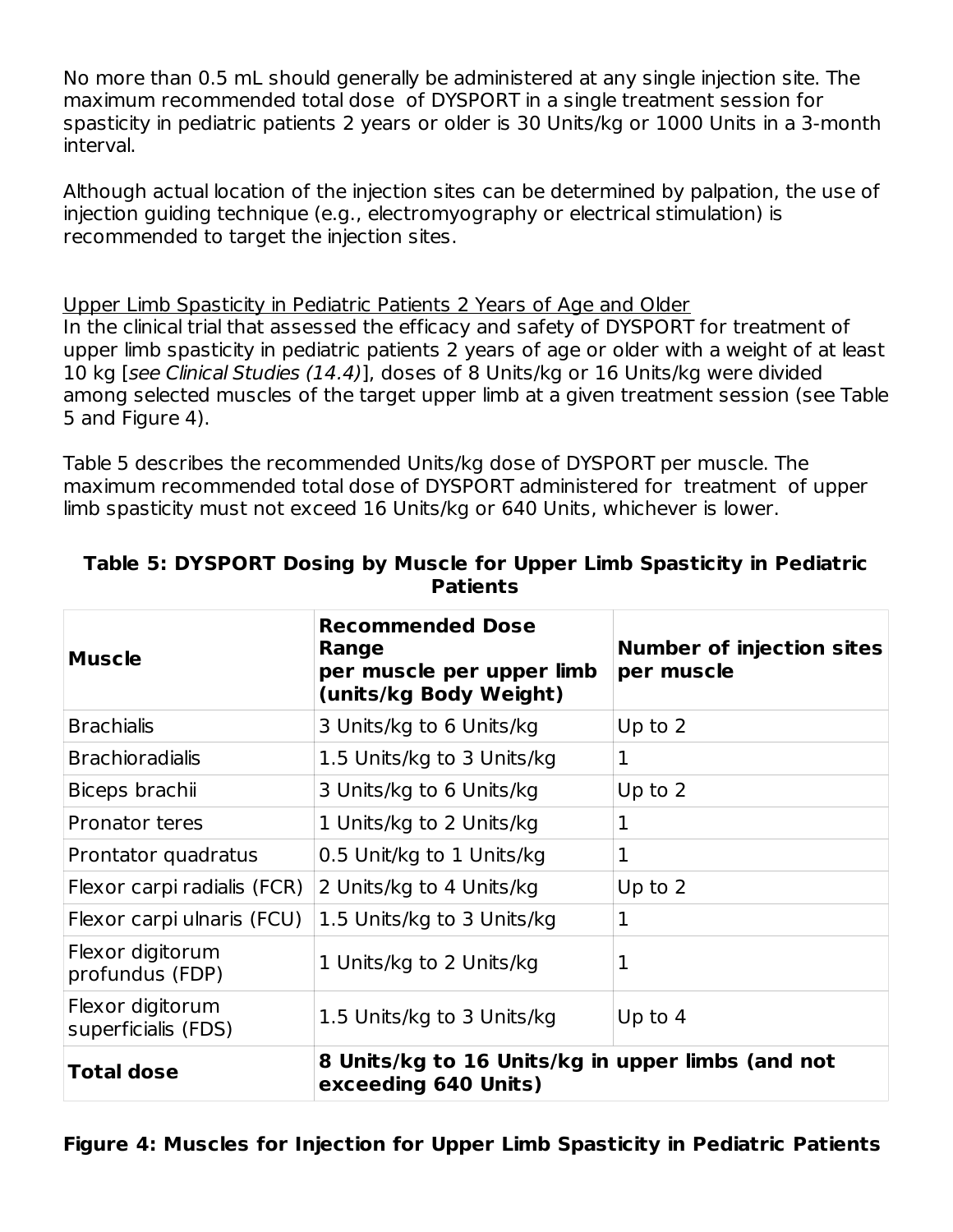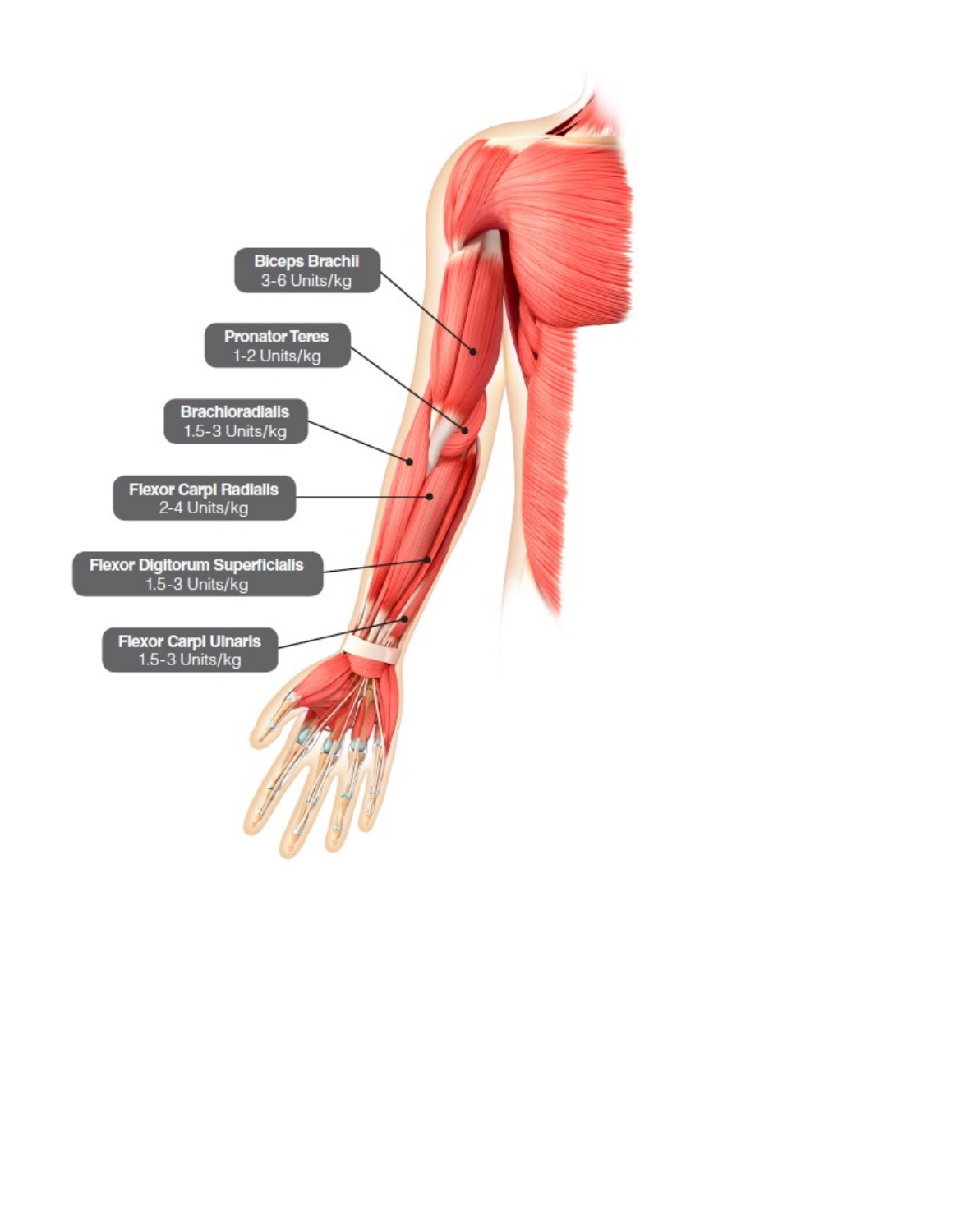

Repeat DYSPORT treatment should be administered when the effect of a previous injection has diminished but no sooner than 16 weeks after the previous injection. A majority of patients in the clinical study were retreated between 16-28 weeks; however, some patients had a longer duration of response (i.e., 34 weeks or more). The degree and pattern of muscle spasticity at the time of re-injection may necessitate alterations in the dose of DYSPORT and muscles to be injected.

### Lower Limb Spasticity in Pediatric Patients 2 Years of Age and Older

In the clinical trial that assessed the efficacy and safety of DYSPORT for treatment of lower limb spasticity in pediatric patients 2 years of age or older [see Clinical Studies (14.4)], doses of 10 Units/kg to 15 Units/kg were divided among selected muscles of the target lower limb at a given treatment session (see Table 6 and Figure 5).

Table 6 describes the recommended Units/kg dose of DYSPORT per muscle of the Gastrocnemius-Soleus Complex (GSC). The recommended total DYSPORT dose per treatment session is 10 Units/kg to 15 Units/kg for unilateral lower limb injections or 20 Units/kg to 30 Units/kg for bilateral lower limb injections. However, the total dose of DYSPORT administered in a 3-month interval must not exceed 15 Units/kg for unilateral lower limb injections, 30 Units/kg for bilateral lower limb injections, or 1000 units, whichever is lower. The total dose administered should be divided between the affected spastic muscles of the lower limb(s). When possible, the dose should be distributed across more than 1 injection site in any single muscle (see Table 6).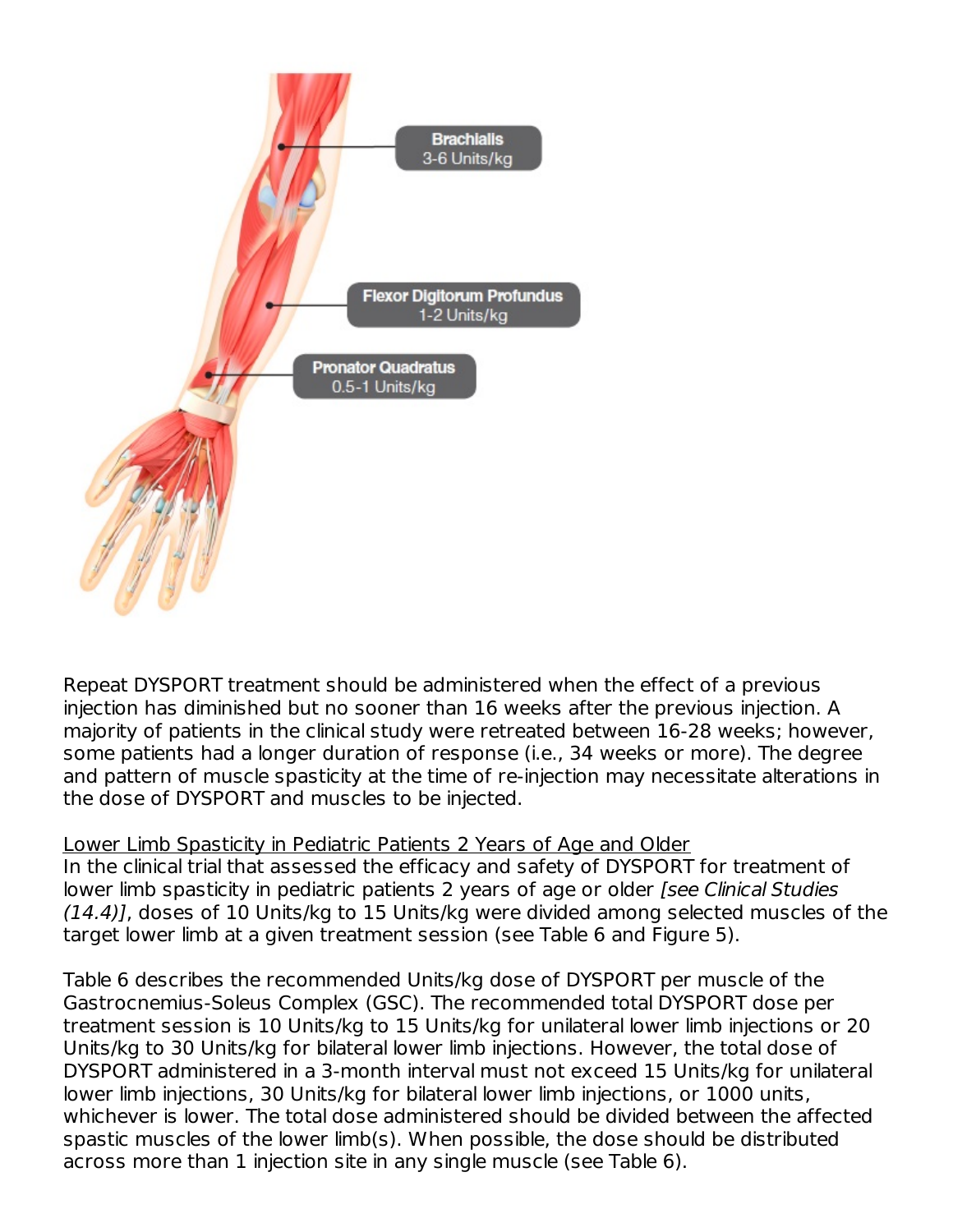#### **Table 6. DYSPORT Dosing by Muscle for Lower Limb Spasticity in Pediatric Patients**

| <b>Muscle</b><br><b>Injected</b>                                                                                                                                                                                                                     | <b>Recommended DYSPORT Dose Range</b><br>per<br>muscle per leg<br>(Units/kg Body Weight) | <b>Recommended</b><br>number of<br>injections per muscle |  |
|------------------------------------------------------------------------------------------------------------------------------------------------------------------------------------------------------------------------------------------------------|------------------------------------------------------------------------------------------|----------------------------------------------------------|--|
| Gastrocnemius                                                                                                                                                                                                                                        | 6 Units/kg to 9 Units/kg *                                                               | Up to $4$                                                |  |
| <b>Soleus</b>                                                                                                                                                                                                                                        | 4 Units/kg to 6 Units/kg <sup>*</sup>                                                    | Up to $2$                                                |  |
| <b>Total</b>                                                                                                                                                                                                                                         | 10 Units/kg to 15 Units/kg divided across<br>both muscles                                | Up to $6$                                                |  |
| * the listed individual doses to be injected in the muscles can be used within the range mentioned<br>without exceeding 15 Units/kg total dose for unilateral injection or 30 Units/kg for bilateral<br>injections or 1000 Units whichever is lower. |                                                                                          |                                                          |  |

### **Figure 5: Muscles for Injection for Lower Limb Spasticityin Pediatric Patients**



Although actual location of the injection sites can be determined by palpation, the use of injection guiding technique (e.g. electromyography or electrical stimulation) is recommended to target the injection sites.

Repeat DYSPORT treatment should be administered when the effect of a previous injection has diminished but no sooner than 12 weeks after the previous injection. A majority of patients in the clinical studies were retreated between 16-22 weeks, however; some had a longer duration of response. The degree and pattern of muscle spasticity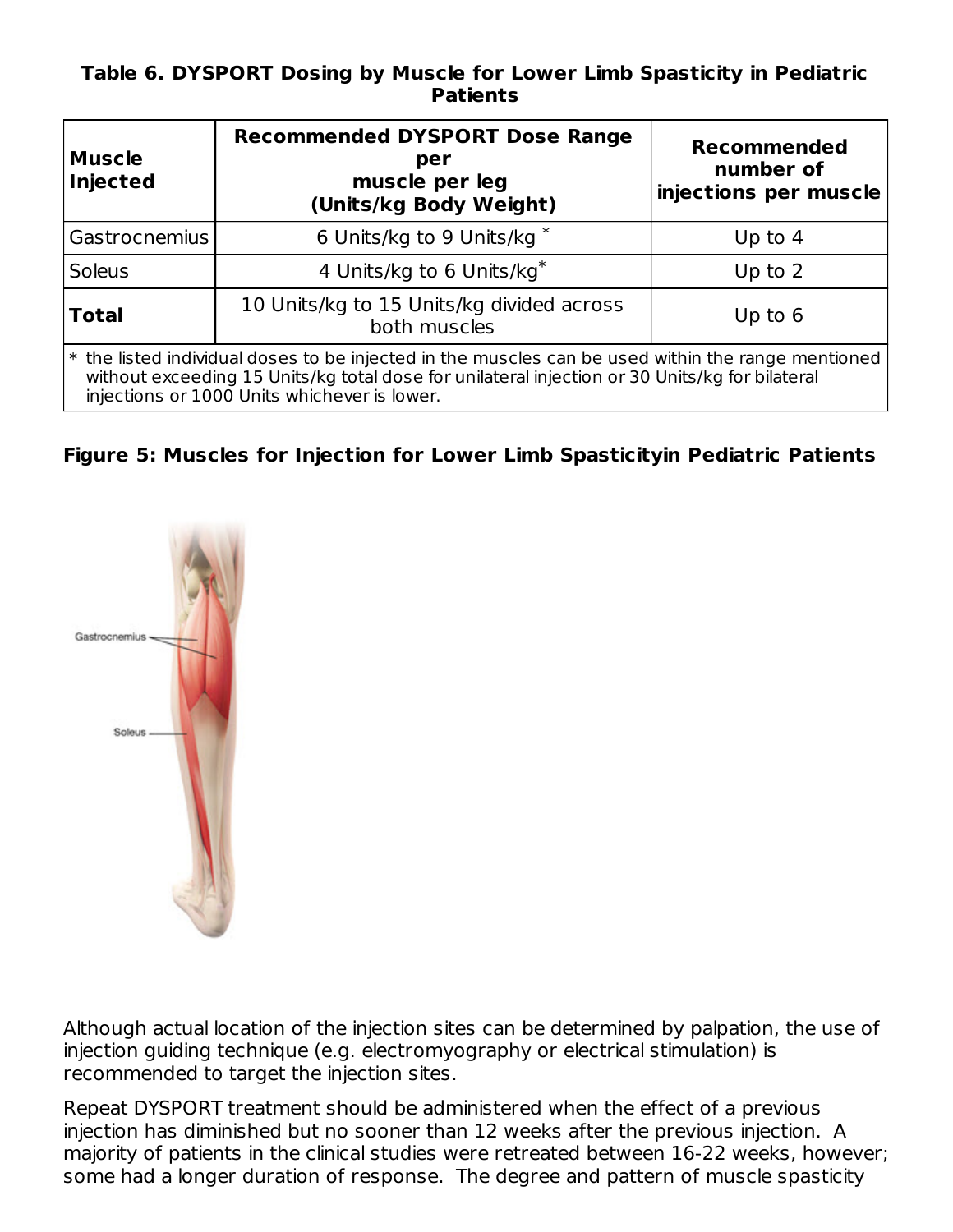and overall clinical benefit at the time of re-injection may necessitate alterations in the dose of DYSPORT and muscles to be injected.

The safety and effectiveness of DYSPORT injected into proximal muscles of the lower limb for the treatment of spasticity in pediatric patients has not been established.

# **3 DOSAGE FORMS AND STRENGTHS**

For injection: 300 Units or 500 Units of lyophilized powder in a single-dose vial for reconstitution with preservative-free 0.9% Sodium Chloride Injection, USP.

# **4 CONTRAINDICATIONS**

DYSPORT is contraindicated in patients with:

- Known hypersensitivity to any botulinum toxin products, cow's milk protein, or to any of the components in the formulation *[see Warnings and Precautions (5.3)]*. This product may contain trace amounts of cow's milk protein [see Description (11)].
- $\bullet$  Infection at the proposed injection site(s).

# **5 WARNINGS AND PRECAUTIONS**

# **5.1 Spread of Toxin Effect**

Postmarketing safety data from DYSPORTand other approved botulinum toxins suggest that botulinum toxin effects may, in some cases, be observed beyond the site of local injection. The symptoms are consistent with the mechanism of action of botulinum toxin and may include asthenia, generalized muscle weakness, diplopia, blurred vision, ptosis, dysphagia, dysphonia, dysarthria, urinary incontinence and breathing difficulties. These symptoms have been reported hours to weeks after injection. Swallowing and breathing difficulties can be life-threatening and there have been reports of death related to spread of toxin effects. The risk of symptoms is probably greatest in children treated for spasticity but symptoms can also occur in adults treated for spasticity and other conditions, particularly in those patients who have underlying conditions that would predispose them to these symptoms. In unapproved uses and approved indications, symptoms consistent with spread of toxin effect have been reported at doses comparable to or lower than the maximum recommended total dose.

# **5.2 Lack of Interchangeability between Botulinum Toxin Products**

The potency Units of DYSPORT are specific to the preparation and assay method utilized. They are not interchangeable with other preparations of botulinum toxin products and, therefore, units of biological activity of DYSPORT cannot be compared to or converted into units of any other botulinum toxin products assessed with any other specific assay method [see Description (11)].

# **5.3 Hypersensitivity Reactions**

Serious hypersensitivity reactions have been reported with DYSPORT. Hypersensitivity reactions include anaphylaxis, serum sickness, urticaria, soft tissue edema, and dyspnea. If such a serious hypersensitivity reaction occurs, discontinue further injection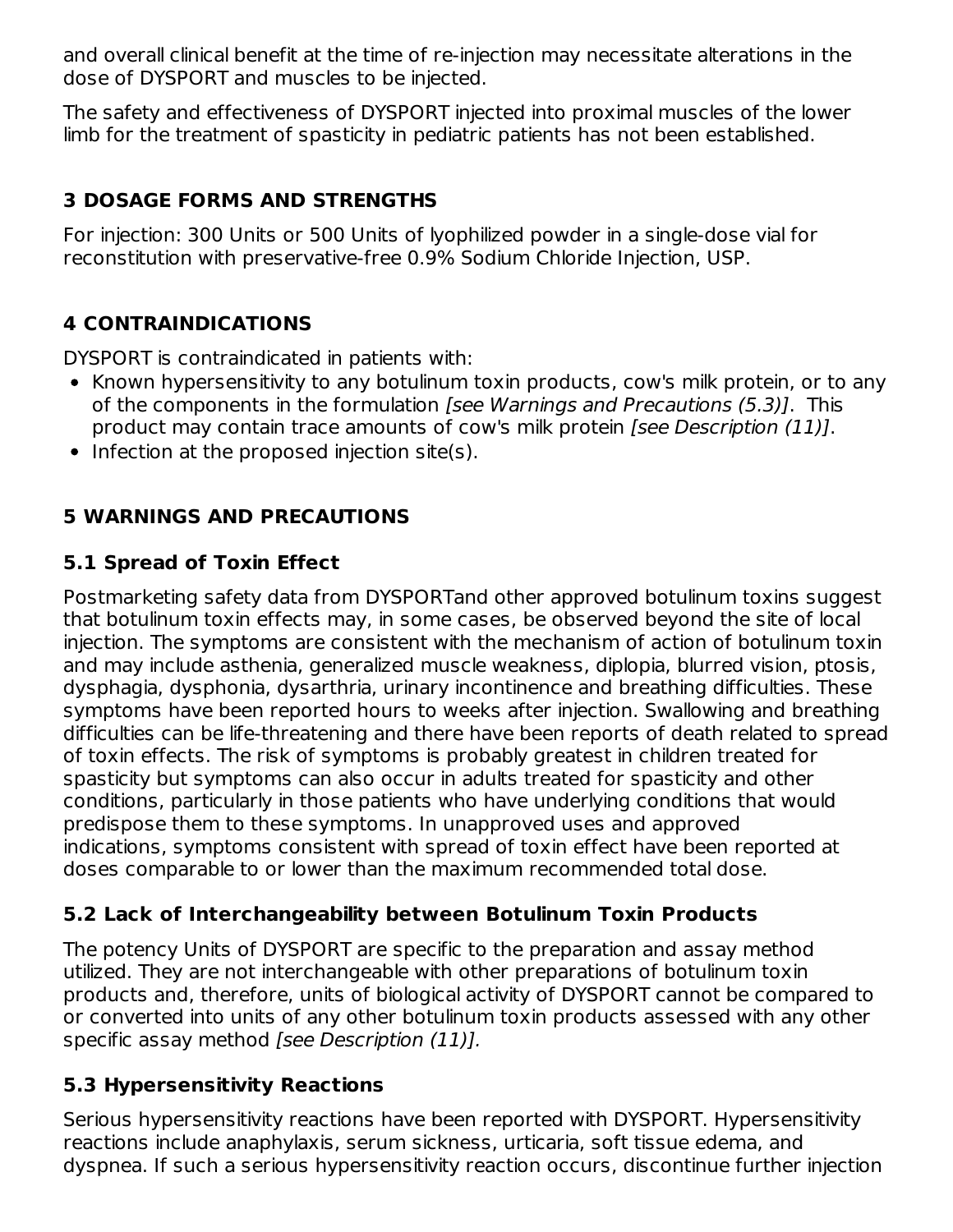of DYSPORT and institute appropriate medical therapy immediately.

# **5.4 Dysphagia and Breathing Difficulties**

Treatment with DYSPORT and other botulinum toxin products can result in swallowing or breathing difficulties. Patients with pre-existing swallowing or breathing difficulties may be more susceptible to these complications. In most cases, this is a consequence of weakening of muscles in the area of injection that are involved in breathing or swallowing. When distant effects occur, additional respiratory muscles may be involved [see Boxed Warning and Warnings and Precautions (5.2)].

Deaths as a complication of severe dysphagia have been reported after treatment with botulinum toxin. Dysphagia may persist for several weeks and require use of a feeding tube to maintain adequate nutrition and hydration. Aspiration may result from severe dysphagia and is a particular risk when treating patients in whom swallowing or respiratory function is already compromised.

Treatment of cervical dystonia with botulinum toxins may weaken neck muscles that serve as accessory muscles of ventilation. This may result in a critical loss of breathing capacity in patients with respiratory disorders who may have become dependent upon these accessory muscles. There have been post-marketing reports of serious breathing difficulties, including respiratory failure.

Patients treated with botulinum toxin may require immediate medical attention should they develop problems with swallowing, speech or respiratory disorders. These reactions can occur within hours to weeks after injection with botulinum toxin (see Boxed Warning, Warnings and Precautions (5.2), Adverse Reactions (6.1), Clinical Pharmacology (12.2)].

# **5.5 Facial Anatomy in the Treatment of Glabellar Lines**

Caution should be exercised when administering DYSPORT to patients with surgical alterations to the facial anatomy, excessive weakness or atrophy in the target muscle(s), marked facial asymmetry, inflammation at the injection site(s), ptosis, excessive dermatochalasis, deep dermal scarring, thick sebaceous skin (see Dosage and Administration (2.4)] or the inability to substantially lessen glabellar lines by physically spreading them apart [see Clinical Studies (14.2)].

Do not exceed the recommended dosage and frequency of administration of DYSPORT. In clinical trials, subjects who received a higher dose of DYSPORT had an increased incidence of eyelid ptosis.

# **5.6 Dry Eye with the Treatment of Glabellar Lines**

Dry eye has been reported with the use of DYSPORT in the treatment of glabellar lines [see Adverse Reactions (6.3)]. Reduced tear production, reduced blinking, and corneal disorders, may occur with use of botulinum toxins, including DYSPORT. If symptoms of dry eye (e.g., eye irritation, photophobia, or visual changes) persist, consider referring patient to an opththalmologist [see Boxed Warning and Warnings and Precautions 5.2].

# **5.7 Pre-existing Neuromuscular Disorders**

Individuals with peripheral motor neuropathic diseases, amyotrophic lateral sclerosis or neuromuscular junction disorders (e.g., myasthenia gravis or Lambert-Eaton syndrome)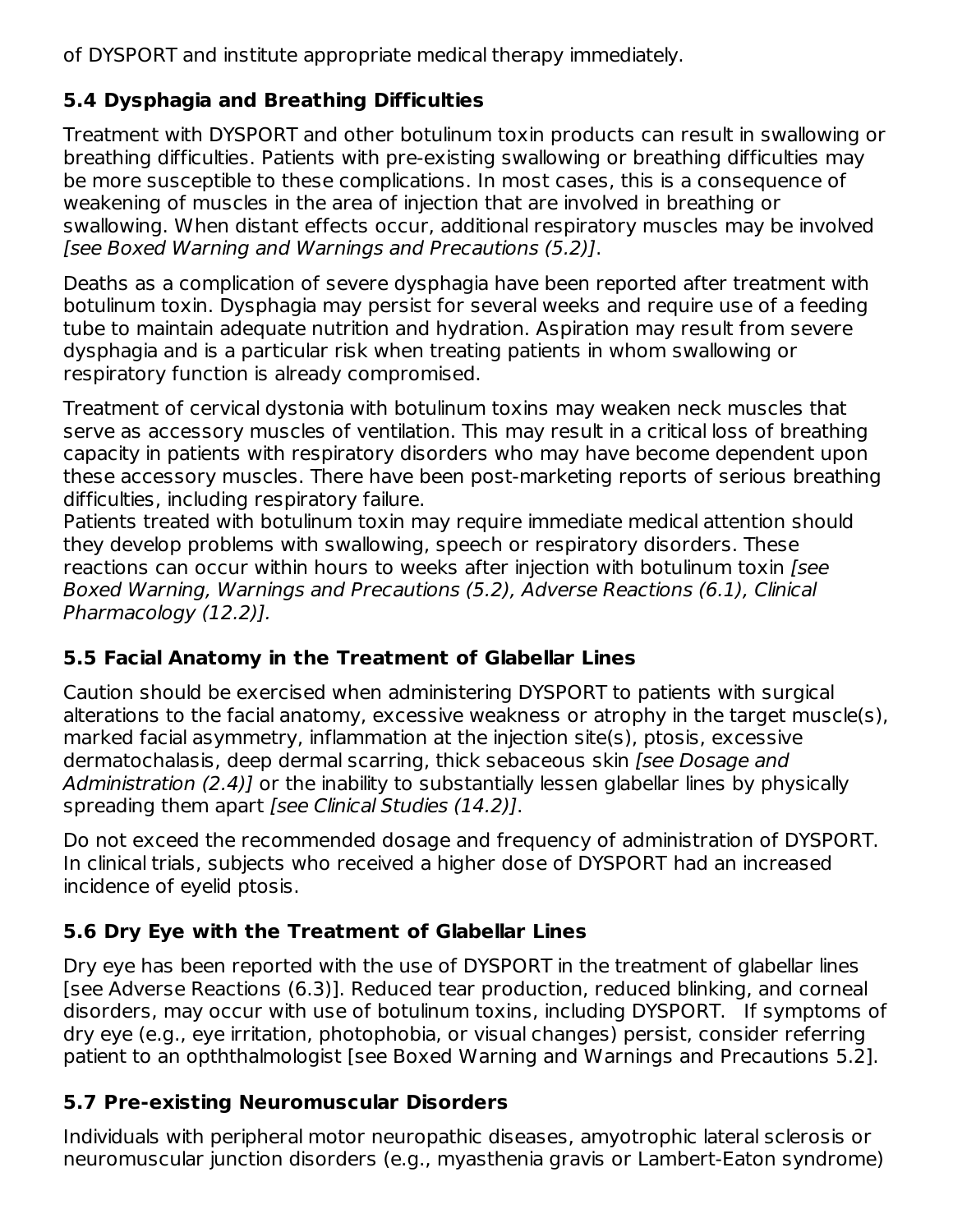should be monitored particularly closely when given botulinum toxin. Patients with neuromuscular disorders may be at increased risk of clinically significant effects including severe dysphagia and respiratory compromise from typical doses of DYSPORT [see Adverse Reactions (6.1)].

# **5.8 Human Albumin and Transmission of Viral Diseases**

This product contains albumin, a derivative of human blood. Based on effective donor screening and product manufacturing processes, it carries an extremely remote risk for transmission of viral diseases and variant Creutzfeldt-Jakob disease (vCJD). There is a theoretical risk for transmission of Creutzfeldt-Jakob disease (CJD), but if that risk actually exists, the risk of transmission would also be considered extremely remote. No cases of transmission of viral diseases, CJD, or vCJD have ever been identified for licensed albumin or albumin contained in other licensed products.

# **5.9 Intradermal Immune Reaction**

The possibility of an immune reaction when injected intradermally is unknown. The safety of DYSPORT for the treatment of hyperhidrosis has not been established. DYSPORT is approved only for intramuscular injection.

# **6 ADVERSE REACTIONS**

The following serious adverse reactions are discussed below and elsewhere in labeling:

- Distant Spread of Toxin Effect [see Warnings and Precautions (5.1)]
- Lack of Interchangeability between Botulinum Toxin Products [see Warnings and Precautions (5.2)]
- Spread of Toxin Effect [see Warnings and Precautions (5.2)]
- Hypersensitivity Reactions [see Warnings and Precautions (5.3)]
- Dysphagia and Breathing Difficulties [see Warnings and Precautions (5.4)]
- Facial Anatomy in the Treatment of Glabellar Lines [see Warnings and Precautions  $(5.5)$
- Dry Eye with the Treatment of Glabellar Lines [see Warnings and Precautions (5.6)]
- Pre-existing Neuromuscular Disorders [see Warnings and Precautions (5.7)]
- Human Albumin and Transmission of Viral Diseases *[see Warnings and Precautions* (5.8)]
- Intradermal Immune Reaction [see Warnings and Precautions (5.9)]

# **6.1 Clinical Trials Experience**

Because clinical trials are conducted under widely varying conditions, adverse reaction rates observed in the clinical trials of a drug cannot be directly compared to rates in the clinical trials of another drug and may not reflect the rates observed in practice.

# Cervical Dystonia

The data described below reflect exposure to DYSPORT in 446 cervical dystonia patients in 7 studies. Of these, two studies were randomized, double-blind, single treatment, placebo-controlled studies with subsequent optional open-label treatment in which dose optimization (250 to 1000 Units per treatment) over the course of 5 treatment cycles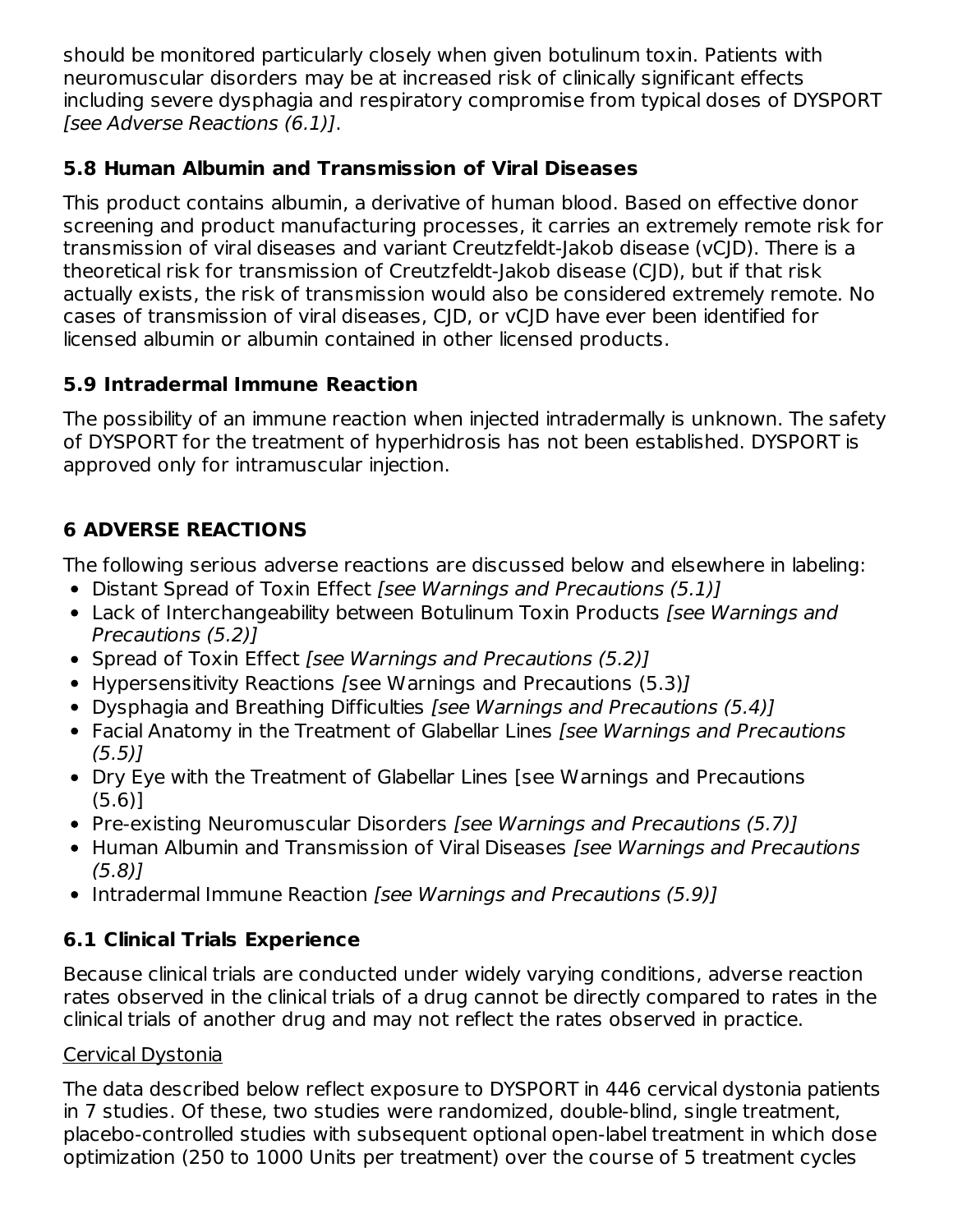was allowed [see Clinical Studies (14.1)].

The population was almost entirely Caucasian (99%) with a median age of 51 years (range 18–82 years). Most patients (87%) were less than 65 years of age; 58.4% were women.

#### Common Adverse Reactions

The most commonly reported adverse reactions (occurring in 5% or more of patients who received 500 Units of DYSPORT in the placebo-controlled clinical trials) in cervical dystonia patients were: muscular weakness, dysphagia, dry mouth, injection site discomfort, fatigue, headache, musculoskeletal pain, dysphonia, injection site pain and eye disorders (consisting of blurred vision, diplopia, and reduced visual acuity and accommodation). Other than injection site reactions, most adverse reactions became noticeable about one week after treatment and lasted several weeks.

The rates of adverse reactions were higher in the combined controlled and open-label experience than in the placebo-controlled trials.

During the clinical studies, two patients (<1%) experienced adverse reactions leading to withdrawal. One patient experienced disturbance in attention, eyelid disorder, feeling abnormal and headache, and one patient experienced dysphagia.

Table 7 compares the incidence of the most frequent adverse reactions from a single treatment cycle of 500 Units of DYSPORT compared to placebo [see Clinical Studies  $(14.1)$ .

#### **Table 7: Most Common Adverse Reactions (≥ 5%) and Greater than Placebo in the Pooled, Double-blind, Placebo-Controlled Phase of Clinical Trials in Patients with Cervical Dystonia**

| <b>DYSPORT 500</b><br><b>Units</b><br>$(N=173)$ | <b>Placebo</b><br>$(N=182)$ |  |
|-------------------------------------------------|-----------------------------|--|
| $\%$                                            | $\%$                        |  |
| 61                                              | 51                          |  |
|                                                 |                             |  |
| 13                                              | 8                           |  |
| 12                                              | 10                          |  |
| 5                                               | 4                           |  |
|                                                 |                             |  |
| 16                                              | 4                           |  |
| 7                                               | 3                           |  |
|                                                 |                             |  |
| 15                                              | 4                           |  |
|                                                 |                             |  |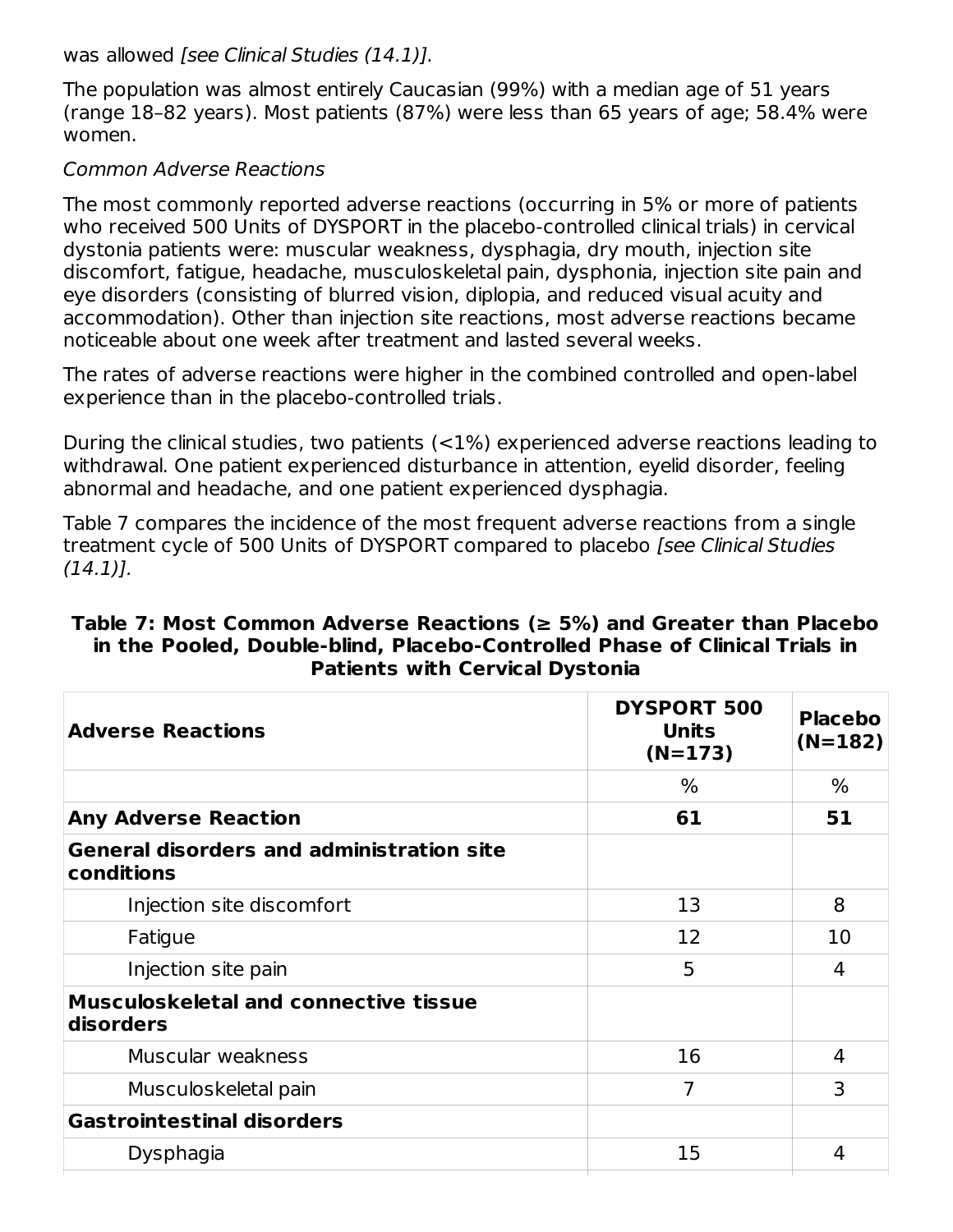| Dry Mouth                                       | 13 |  |
|-------------------------------------------------|----|--|
| <b>Nervous system disorders</b>                 |    |  |
| Headache                                        |    |  |
| Respiratory, thoracic and mediastinal disorders |    |  |
| Dysphonia                                       |    |  |
| $^\textsf{i}$ Eye Disorders $^\text{*}$         |    |  |

 $\ast$  The following preferred terms were reported: vision blurred, diplopia, visual acuity reduced, eye pain, eyelid disorder, accommodation disorder, dry eye, eye pruritus.

Dose-response relationships for common adverse reactions in a randomized multiple fixed-dose study in which the total dose was divided between two muscles (the sternocleidomastoid and splenius capitis) are shown in Table 8.

#### **Table 8: Common Adverse Reactions by Dose in Fixed-dose Study in Patients with Cervical Dystonia**

|                             | <b>DYSPORT Dose</b> |                |                        |                     |
|-----------------------------|---------------------|----------------|------------------------|---------------------|
| <b>Adverse Reactions</b>    | 250 Units<br>%      | 500 Units<br>% | <b>1000 Units</b><br>% | <b>Placebo</b><br>% |
| <b>Any Adverse Reaction</b> | 37                  | 65             | 83                     | 30                  |
| Dysphagia                   | 21                  | 29             | 39                     | 5                   |
| Dry Mouth                   | 21                  | 18             | 39                     | 10                  |
| Muscular Weakness           | 11                  | 12             | 56                     | 0                   |
| Injection Site Discomfort   | 5                   | 18             | 22                     | 10                  |
| Dysphonia                   | 0                   | 18             | 28                     | 0                   |
| <b>Facial Paresis</b>       | 5                   | 0              | 11                     | 0                   |
| Eye Disorder*               |                     | 6              | 17                     |                     |

 $\ast$  The following preferred terms were reported: vision blurred, diplopia, visual acuity reduced, eye pain, eyelid disorder, accommodation disorder, dry eye, eye pruritus

### Injection Site Reactions

Injection site discomfort and injection site pain were common adverse reactions following DYSPORT administration.

Less Common Adverse Reactions

The following adverse reactions were reported less frequently (<5%).

Breathing Difficulty

Breathing difficulties were reported by approximately 3% of patients following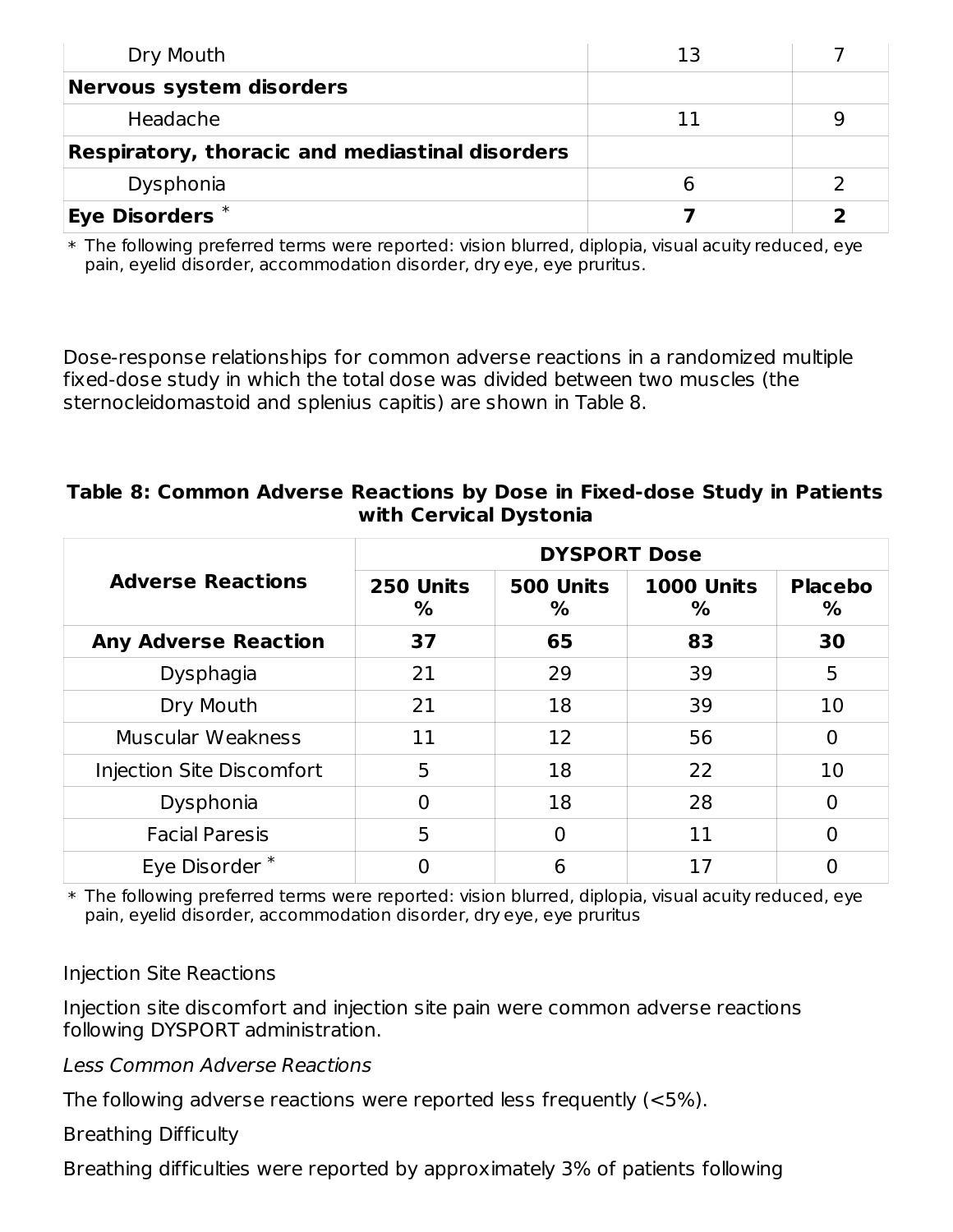DYSPORTadministration and in 1% of placebo patients in clinical trials during the doubleblind phase. These consisted mainly of dyspnea. The median time to onset from last dose of DYSPORT was approximately one week, and the median duration was approximately three weeks.

Other adverse reactions with incidences of less than 5% in the DYSPORT 500 Units group in the double-blind phase of clinical trials included dizziness in 3.5% of DYSPORTtreated patients and 1% of placebo-treated patients, and muscle atrophy in 1% of DYSPORT-treated patients and in none of the placebo-treated patients.

## Laboratory Findings

Patients treated with DYSPORTexhibited a small increase from baseline (0.23 mol/L) in mean blood glucose relative to placebo-treated patients. This was not clinically significant among patients in the development program but could be a factor in patients whose diabetes is difficult to control.

### Electrocardiographic Findings

ECG measurements were only recorded in a limited number of patients in an open-label study without a placebo or active control. This study showed a statistically significant reduction in heart rate compared to baseline, averaging about three beats per minute, observed thirty minutes after injection.

#### Glabellar Lines

In placebo-controlled clinical trials of DYSPORT, the most common adverse reactions(≥2%) following injection of DYSPORTwere nasopharyngitis, headache, injection site pain, injection site reaction, upper respiratory tract infection, eyelid edema, eyelid ptosis, sinusitis, nausea, and blood present in urine.

Table 9 reflects exposure to DYSPORT in 398 patients 19 to 75 years of age who were evaluated in the randomized, placebo-controlled clinical studies that assessed the use of DYSPORT for the temporary improvement in the appearance of glabellar lines [see Clinical Studies (14.2) ]. Adverse reactions of any cause occurred in 48% of the DYSPORT-treated patients and 33% of the placebo-treated patients.

### **Table 9: Most Common Adverse Reactions with > 1% Incidence in Pooled, Placebo-Controlled Trials for Glabellar Lines**

| <b>Adverse Reactions by Body System</b>                                                      | <b>DYSPORT</b><br>$(N=398)$<br>$%^*$ | <b>Placebo</b><br>$(N=496)$<br>% |
|----------------------------------------------------------------------------------------------|--------------------------------------|----------------------------------|
| <b>Any Adverse Reaction</b>                                                                  | 48                                   | 33                               |
| <b>Eye Disorders</b><br>Eyelid Edema<br>Eyelid Ptosis                                        |                                      | <1                               |
| <b>Gastrointestinal Disorders</b><br><b>Nausea</b>                                           |                                      |                                  |
| <b>General Disorders and</b><br><b>Administrative Site Conditions</b><br>Injection Site Pain |                                      |                                  |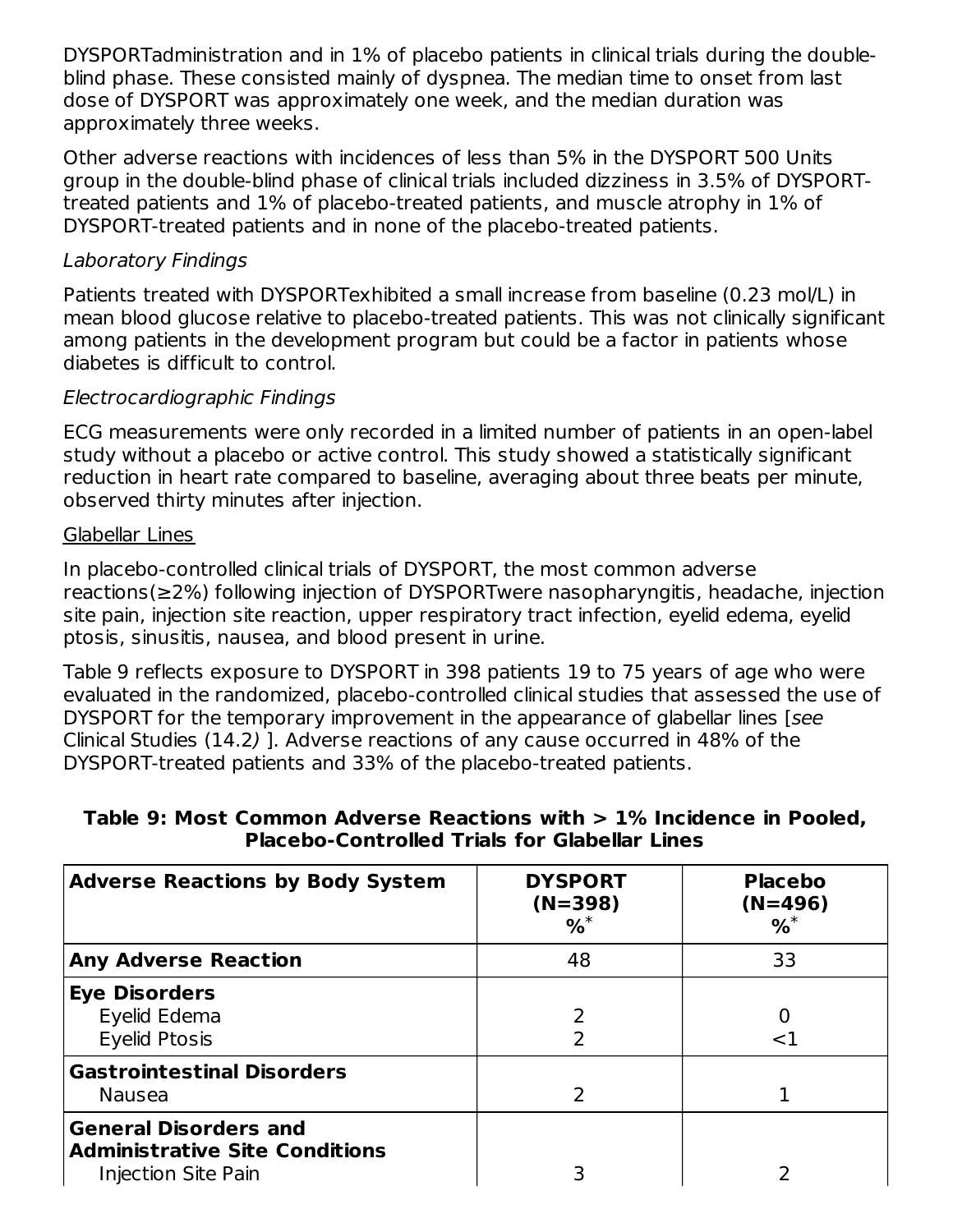| Injection Site Reaction                                                                                               |    | $\rm < 1$ |  |  |
|-----------------------------------------------------------------------------------------------------------------------|----|-----------|--|--|
| <b>Infections and Infestations</b><br>Nasopharyngitis<br><b>Upper Respiratory Tract Infection</b><br><b>Sinusitis</b> | 10 |           |  |  |
| <b>Investigations</b><br><b>Blood Present in Urine</b>                                                                |    | $\leq$ 1  |  |  |
| <b>Nervous System Disorders</b><br>Headache                                                                           | 9  |           |  |  |
| * Patients who received treatment with placebo and DYSPORT are counted in both treatment<br>columns.                  |    |           |  |  |

In the clinical trials safety database, where some patients received up to twelve treatments with DYSPORT, adverse reactions were reported for 57% (1425/2491) of patients. The most frequently reported of these adverse reactions were headache, nasopharyngitis, injection site pain, sinusitis, URI, injection site bruising, and injection site reaction (numbness, discomfort, erythema, tenderness, tingling, itching, stinging, warmth, irritation, tightness, swelling).

Adverse reactions that occurred after repeated injections in 2–3% of the population included bronchitis, influenza, pharyngolaryngeal pain, cough, contact dermatitis, injection site swelling, and injection site discomfort.

The incidence of eyelid ptosis did not increase in the long-term safety studies with multiple re-treatments at intervals  $\geq$  three months. The majority of the reports of eyelid ptosis were mild to moderate in severity and resolved over several weeks. [see Dosage and Administration (2.4)].

### Spasticity in Adults

Injection Site Reactions

Injection site reactions (e.g. pain, bruising, hemorrhage, erythema/hematoma etc.) have occurred following administration of DYSPORT in adults treated for spasticity.

# Upper Limb Spasticity in Adults

Table 10 lists the adverse reactions that occurred in  $\geq 2\%$  of patients in any DYSPORT dose group and more frequent than placebo in double-blind studies evaluating the treatment of upper limb spasticity in adults. The most common adverse reactions ( $\geq$ 4%) in any DYSPORT dose group was muscular weakness.

**Table 10: Most Common Adverse Reactions Observed in at Least 2% of Patients Treated in Pooled, Double-Blind Trials of Adult Patients with Upper Limb Spasticity Reported More Frequently than with Placebo**

| <b>Adverse Reaction</b> | <b>DYSPORT</b> | <b>Placebo</b> |  |
|-------------------------|----------------|----------------|--|
|                         | 500            | 1000           |  |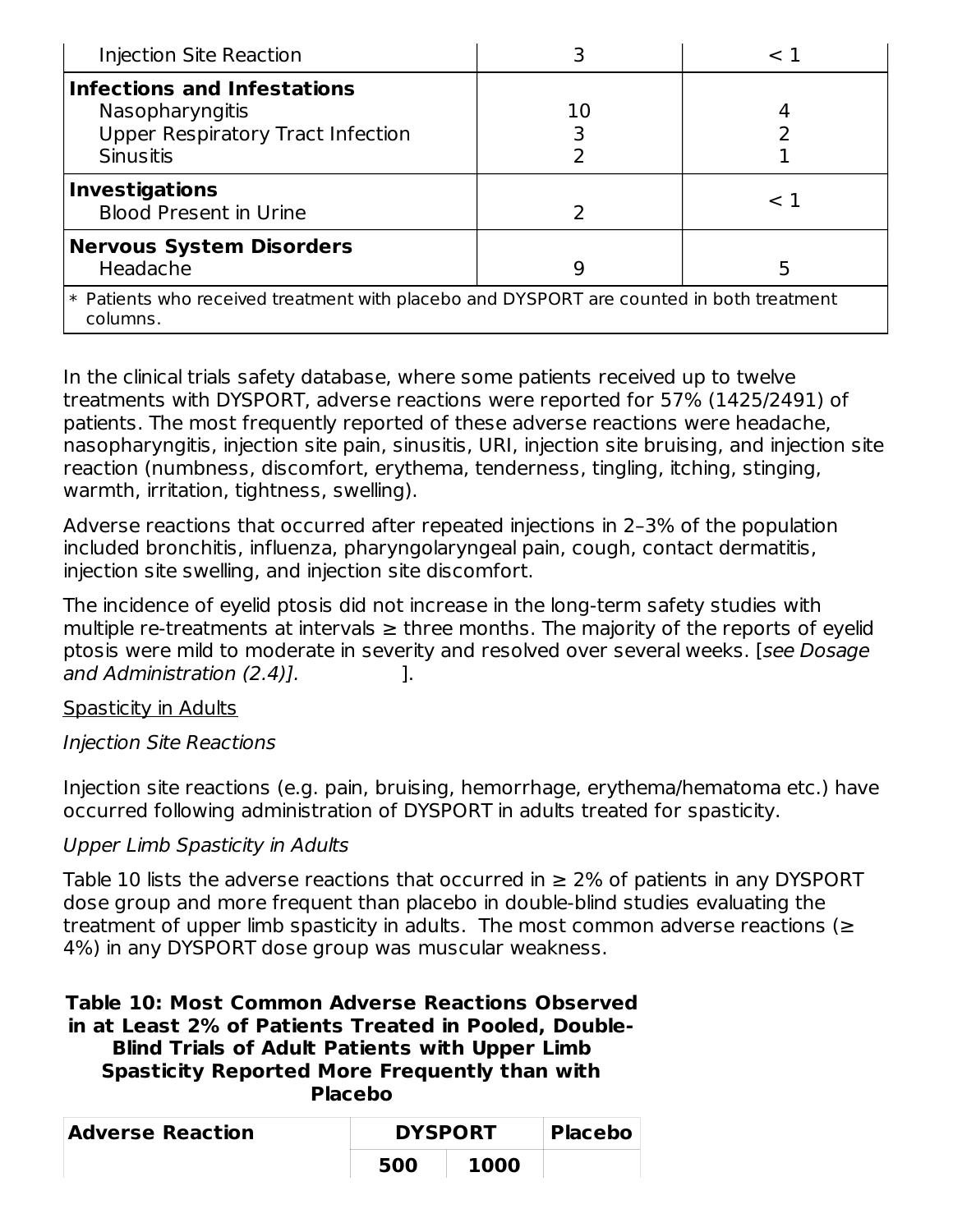|                                                                   | <b>Units</b><br>% | <b>Units</b><br>$(N=197)$ (N=194)<br>% | $(N=279)$<br>$\%$ |
|-------------------------------------------------------------------|-------------------|----------------------------------------|-------------------|
| <b>Infections and</b>                                             |                   |                                        |                   |
| <b>infestations</b>                                               |                   |                                        |                   |
| Influenza                                                         | $\mathbf{1}$      | 2                                      | $\mathbf 1$       |
| Infection                                                         | $\mathbf{1}$      | $\overline{2}$                         | 1                 |
| <b>Musculoskeletal and</b><br>connective tissue<br>disorders      |                   |                                        |                   |
| Muscular weakness                                                 | 2                 | 4                                      | 1                 |
| Pain in extremity                                                 | 0                 | 2                                      | 1                 |
| Back pain                                                         | $\mathbf{1}$      | $\overline{2}$                         | 1                 |
| <b>Nervous system</b><br>disorders                                |                   |                                        |                   |
| Headache                                                          | $\mathbf{1}$      | 2                                      | 1                 |
| Convulsion                                                        | 2                 | 2                                      | 1                 |
| Syncope                                                           | $\mathbf{1}$      | $\overline{2}$                         | 0                 |
| Hypoesthesia                                                      | 0                 | $\overline{2}$                         | $<$ 1             |
| Partial seizures                                                  | $\overline{0}$    | $\overline{2}$                         | $\overline{0}$    |
| <b>General disorders and</b><br>administration site<br>conditions |                   |                                        |                   |
| Fatigue                                                           | 2                 | 2                                      | 0                 |
| Asthenia                                                          | $\overline{2}$    | 1                                      | $<$ 1             |
| Injury, poisoning and<br>procedural complications                 |                   |                                        |                   |
| Fall                                                              | 2                 | 3                                      | 2                 |
| Injury                                                            | 2                 | 2                                      | 1                 |
| Contusion                                                         | $\mathbf{1}$      | 2                                      | <1                |
| <b>Gastrointestinal disorders</b>                                 |                   |                                        |                   |
| Diarrhea                                                          | 1                 | 2                                      | ${<}1$            |
| Constipation                                                      | 0                 | 2                                      | 1                 |
| <b>Investigation</b>                                              |                   |                                        |                   |
| <b>Blood triglycerides</b><br>increased                           | 2                 | 1                                      | 0                 |
| <b>Respiratory, thoracic and</b><br>mediastinal disorders         |                   |                                        |                   |
| Cough                                                             | $\mathbf 1$       | 2                                      | 1                 |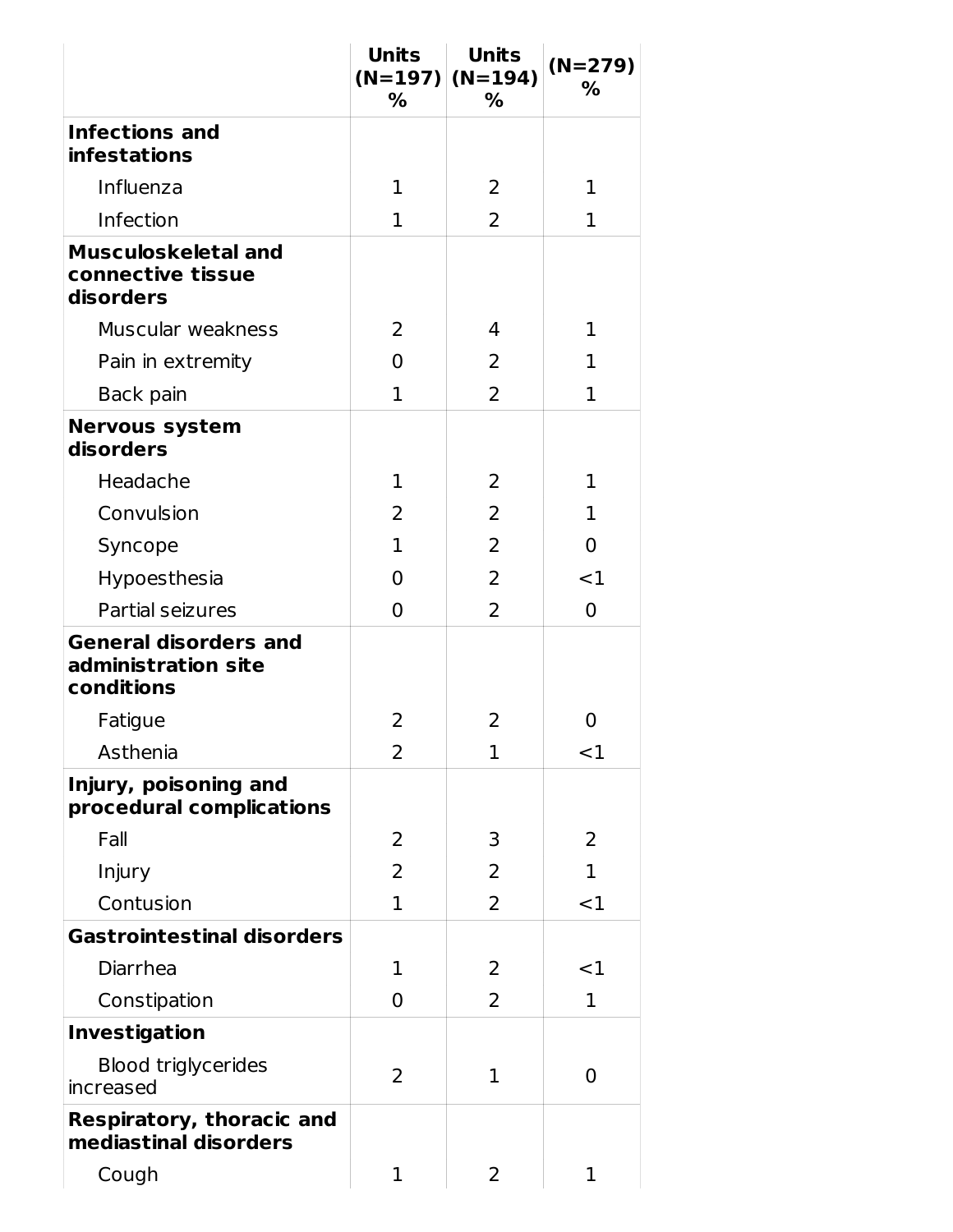| <b>Vascular disorders</b>    |  |     |
|------------------------------|--|-----|
| Hypertension                 |  | 7 / |
| <b>Psychiatric disorders</b> |  |     |
| Depression                   |  |     |

#### Less Common Adverse Reactions

In a pooled analysis of clinical studies, adverse reactions with an incidence of less than 2% reported in DYSPORT treatment groups included dysphagia 0.5%, gait disturbance 0.5%, hypertonia 0.5%, and sensation of heaviness 0.3%.

Lower Limb Spasticity in Adults

The data described below reflect exposure to DYSPORT in 255 adults with lower limb spasticity. Of this population, 89% were Caucasian, 66% male, and the median age was 55 years (range 23-77 years). Table 11 lists the adverse reactions that occurred in ≥ 2% of patients in any DYSPORT dose group and more frequent than placebo in the double-blind study evaluating the treatment of lower limb spasticity in adults. The most common of these adverse reactions ( $\geq$  5%) in any DYSPORT dose group were falls, muscular weakness, and pain in extremity.

| <b>Adverse Reactions</b>                                                                                                | <b>Dysport</b><br>1000 U<br>$(N =$<br>127)<br>% | <b>Dysport</b><br>1500 U<br>$(N =$<br>128)<br>$\%$ | <b>Placebo</b><br>$(N =$<br>130)<br>% |
|-------------------------------------------------------------------------------------------------------------------------|-------------------------------------------------|----------------------------------------------------|---------------------------------------|
| <b>Musculoskeletal and connective tissue</b><br>disorders<br>Muscular weakness<br>Pain in extremity<br>Arthralgia       | 2<br>6<br>4                                     | 7<br>6<br>$\overline{2}$                           | 3<br>$\overline{2}$<br>$\mathbf{1}$   |
| Injury, poisoning and procedural complications<br>Fall                                                                  | 9                                               | 6                                                  | 3                                     |
| <b>Nervous system disorders</b><br>Headache                                                                             | $\Omega$                                        | 3                                                  | 1                                     |
| <b>Infections and infestations</b><br>Upper respiratory tract infection                                                 | $\overline{2}$                                  | $\mathbf{1}$                                       | 1                                     |
| <b>General disorders and administration site</b><br>conditions<br>Fatigue<br>Influenza-like illness<br>Edema peripheral | 1<br>2<br>$\overline{2}$                        | 4<br>$\mathbf 0$<br>$\Omega$                       | 0<br>0<br>O                           |
| <b>Investigations</b>                                                                                                   |                                                 |                                                    |                                       |

### **Table 11: Adverse Reactions Observed in at Least 2% of Patients Treated in the Double-Blind Trial of Adults with Lower Limb Spasticity and Reported More Frequently than with Placebo**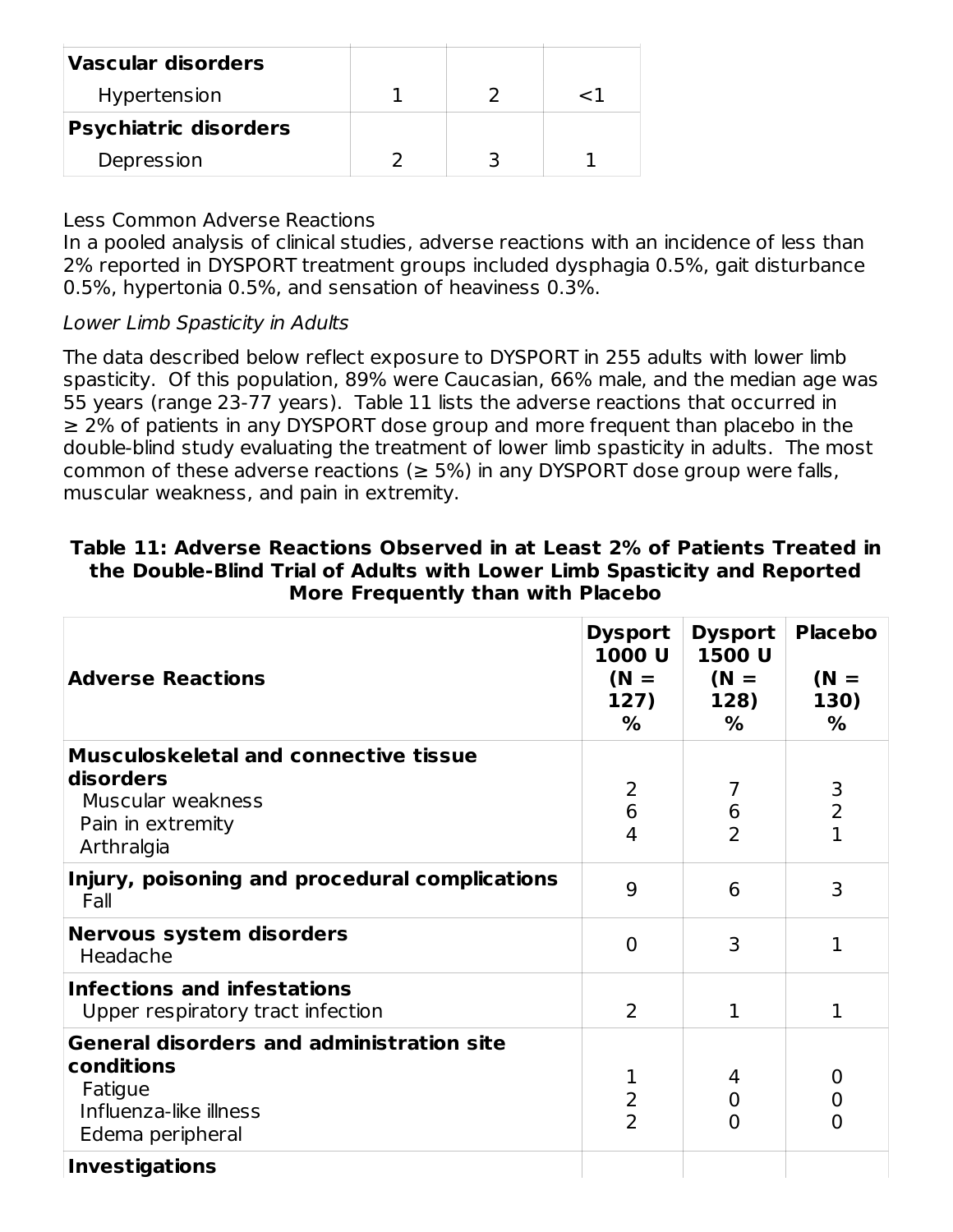| Alanine aminotransferase increase                      |  |  |
|--------------------------------------------------------|--|--|
| Gastrointestinal disorders<br>Constipation             |  |  |
| <b>Psychiatric disorders</b><br>Depression<br>Insomnia |  |  |

In the efficacy and safety studies of DYSPORT for the treatment of lower limb spasticity in adults, muscular weakness was reported more frequently in women (10%) treated with 1500 units of DYSPORT compared to men (5%). Falls were reported more frequently in patients 65 years of age and over. [see Use in Specific Populations (8.5)]

#### Upper Limb Spasticity in Pediatric Patients

Table 12 reflects exposure to DYSPORT in 210 patients, 2 to 17 years of age, who were evaluated in a double blind, active-controlled, multicenter study in patients treated for upper limb spasticity [see Clinical Studies (14.4)]. The most commonly observed adverse reactions (≥10% of patients) were: upper respiratory tract infection and pharyngitis.

| <b>Adverse Reactions</b>                                                                                  | <b>Dysport</b><br>Units/ $kg1$<br>$(N=70)$<br>% | <b>Dysport</b><br>8<br>Units/kg<br>$(N=70)$<br>% | <b>Dysport</b><br>16<br>Units/kg<br>$(N=70)$<br>% |
|-----------------------------------------------------------------------------------------------------------|-------------------------------------------------|--------------------------------------------------|---------------------------------------------------|
| Infections and infestations<br>Upper respiratory tract infection<br>Influenza<br>Pharyngitis <sup>2</sup> | 9                                               | 9<br>6                                           | 11<br>3<br>10                                     |
| <b>Gastrointestinal disorders</b><br><b>Nausea</b>                                                        | 0                                               | 3                                                |                                                   |
| <b>Musculoskeletal and connective tissue</b><br>diorders<br>Muscular weakness                             |                                                 | 4                                                | 6                                                 |
| <b>Nervous system disorders</b><br>Headache<br>Epilepsy                                                   |                                                 | 6                                                | 4                                                 |

### **Table 12: Adverse Reactions Observed in ≥ 3% of Patients Treated in the Double-Blind Study of Pediatric Patients with Upper Limb Spasticity and Reported More Frequently than Control Group**

1 Low dose active comparator arm

2 Includes pharyngitis, pharyngitis streptococcal, pharyngotosilitis

Additional adverse reactions occurring below 3% and considered to be drug related include: myalgia, pain in extremity, fatigue, influenza-like illness, injection site eczema, injection site bruising, injection site rash, injection site pain, and injection site swelling.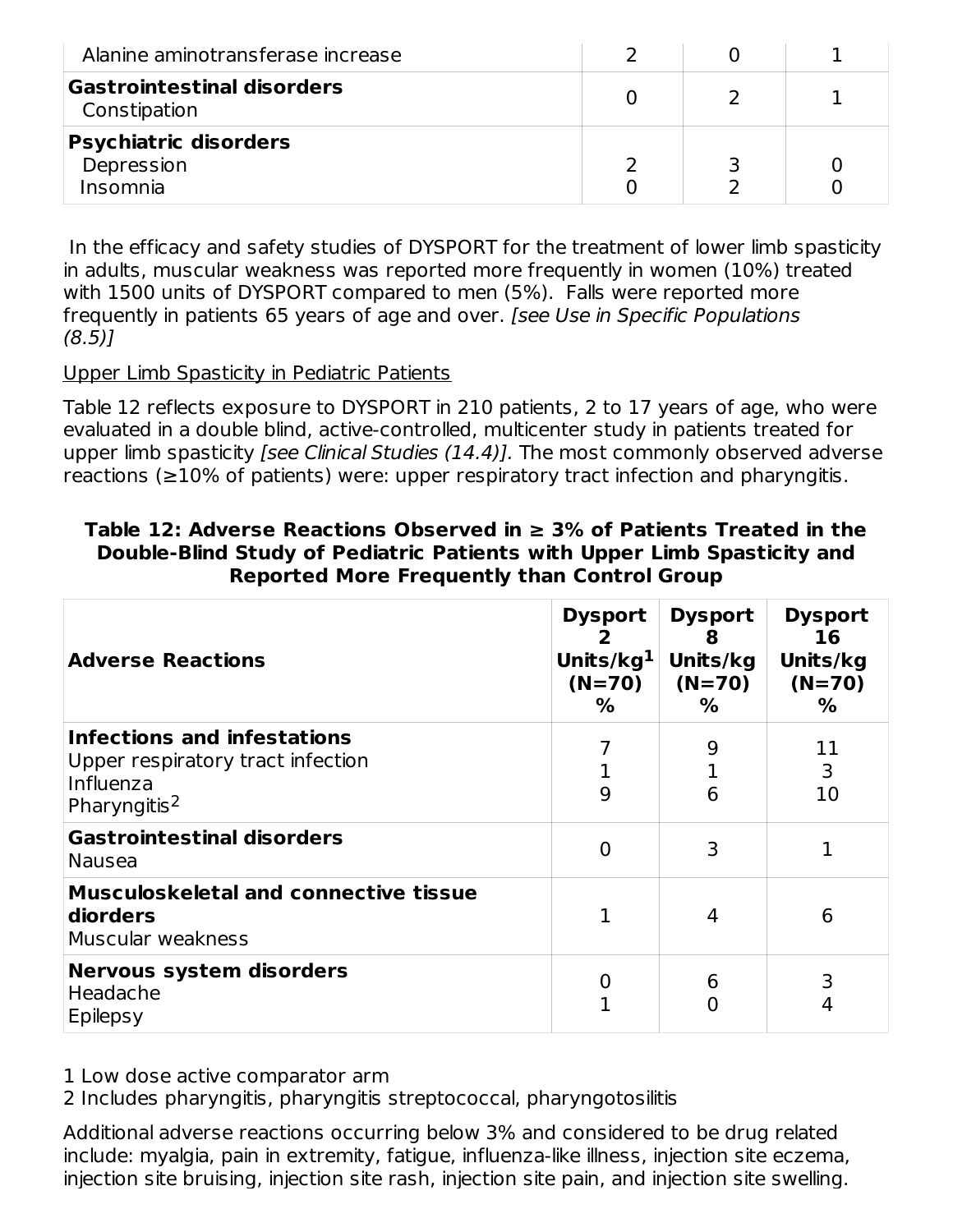### Lower Limb Spasticity in Pediatric Patients

Table 13 reflects exposure to DYSPORTin 160 patients, 2 to 17 years of age, who were evaluated in the randomized, placebo-controlled clinical study that assessed the use of DYSPORTfor the treatment of unilateral or bilateral lower limb spasticity in pediatric cerebral palsy patients [see Clinical Studies (14.4)]. The most commonly observed adverse reactions ( $\geq 10\%$  of patients) are: upper respiratory tract infection, nasopharyngitis, influenza, pharyngitis, cough and pryrexia.

injection site bruising, injection site rash, injection site pain, and injection site swelling.

### **Table 13: Adverse Reactions Observed in ≥ 4% of Patients Treated in the Double-Blind Trial of Pediatric Patients with Lower Limb Spasticity and Reported More Frequently than with Placebo**

|                                                             |                                                | <b>Unilteral</b>                |                                                            | <b>Bilateral</b>                               |                                 |  |
|-------------------------------------------------------------|------------------------------------------------|---------------------------------|------------------------------------------------------------|------------------------------------------------|---------------------------------|--|
| <b>Adverse Reactions</b>                                    | <b>Dysport</b><br>10 units/kg<br>$(N=43)$<br>% | <b>Dysport</b><br>$(N=50)$<br>% | <b>Dysport</b><br>15 units/kg 20 units/kg<br>$(N=37)$<br>% | <b>Dysport</b><br>30 units/kg<br>$(N=30)$<br>% | <b>Placebo</b><br>$(N=79)$<br>% |  |
| <b>Infections and Infestations</b>                          |                                                |                                 |                                                            |                                                |                                 |  |
| Nasopharyngitis                                             | 9                                              | 12                              | 16                                                         | 10                                             | 5                               |  |
| <b>Bronchitis</b>                                           | 0                                              | $\Omega$                        | 8                                                          | 7                                              | 3                               |  |
| Respiratory, thoracic and mediastinal disorders             |                                                |                                 |                                                            |                                                |                                 |  |
| Cough                                                       | 7                                              | 6                               | 14                                                         | 10                                             | 6                               |  |
| <b>General disorders and administration site conditions</b> |                                                |                                 |                                                            |                                                |                                 |  |
| Pyrexia                                                     | 7                                              | 12                              | 8                                                          | 7                                              | 5                               |  |
| <b>Musculoskeletal and connective tissue disorders</b>      |                                                |                                 |                                                            |                                                |                                 |  |
| Pain in extremity                                           | 0                                              | 2                               | 5                                                          | 7                                              | 5                               |  |
| <b>Nervous system disorders</b>                             |                                                |                                 |                                                            |                                                |                                 |  |
| Convulsion/Epilepsy                                         | 7                                              | 4                               | $\Omega$                                                   | 7                                              | $\overline{0}$                  |  |

# **6.2 Immunogenicity**

As with all therapeutic proteins, there is a potential for immunogenicity.

The incidence of antibody formation is highly dependent on the sensitivity and specificity of the assay. In addition, the observed incidence of antibody positivity in an assay may be influenced by several factors including assay methodology, sample handling, timing of sample collection, concomitant medications, and underlying disease. For these reasons, comparison of the incidence of antibodies across products in this class may be misleading.

### Cervical Dystonia

About 3% of subjects developed antibodies (binding or neutralizing) over time with DYSPORT treatment.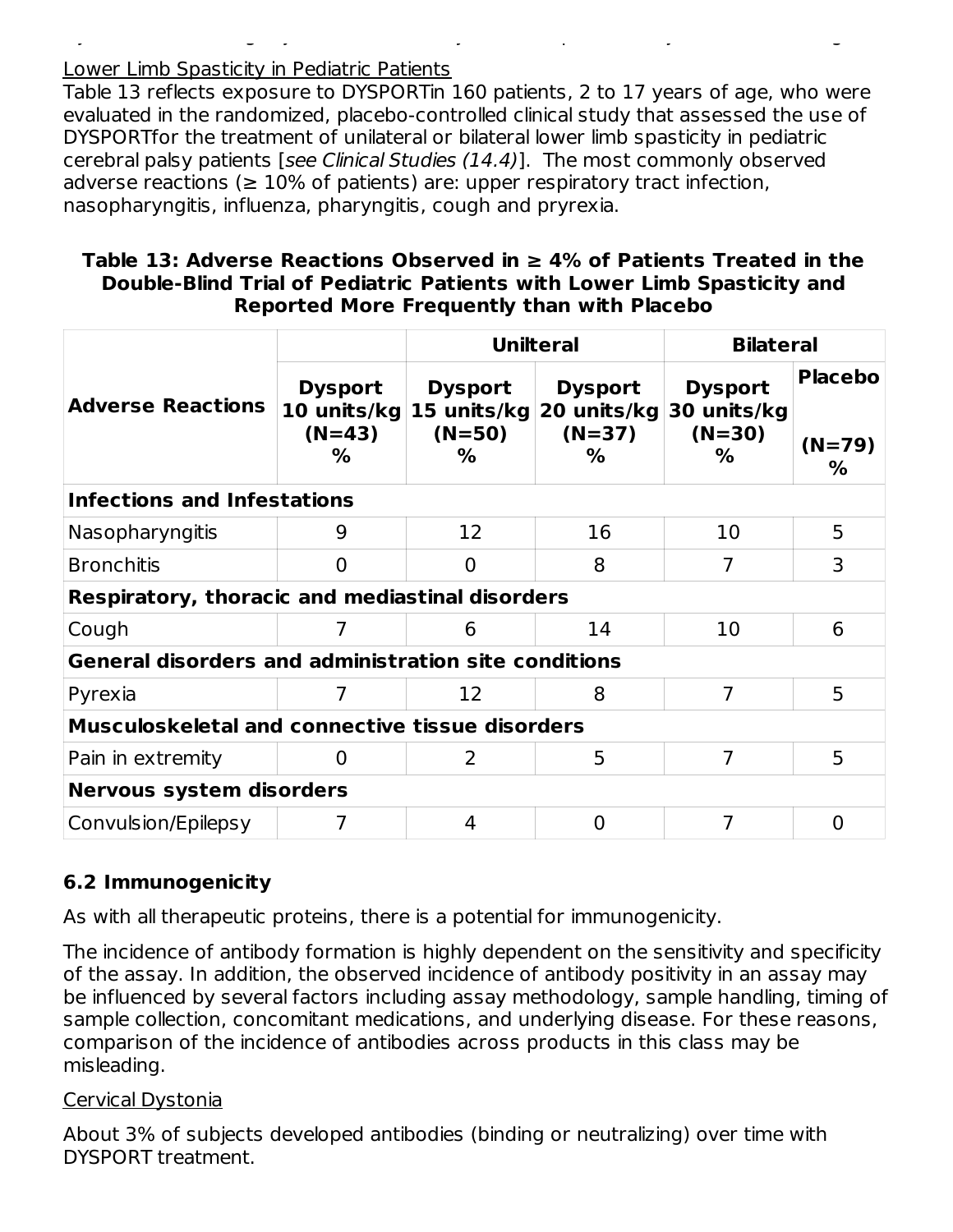#### Glabellar Lines

Testing for antibodies to DYSPORT was performed for 1554 subjects who had up to nine cycles of treatment. Two subjects (0.13%) tested positive for binding antibodies at baseline. Three additional subjects tested positive for binding antibodies after receiving DYSPORT treatment. None of the subjects tested positive for neutralizing antibodies.

#### Spasticity in Adults Upper Limb Spasticity

From 230 subjects treated with DYSPORT and tested for the presence of binding antibodies, 5 subjects were positive at baseline and 17 developed antibodies after treatment. Among those 17 subjects, 10 subjects developed neutralizing antibodies. An additional 51 subjects from a separate repeat-dose study were tested for the presence of neutralizing antibodies only. None of the subjects tested positive.

In total, from the 281 subjects treated in the long-term studies and tested for the presence of neutralizing antibodies, 3.6% developed neutralizing antibodies after treatment. In the presence of binding and neutralizing antibodies to DYSPORT some patients continue to experience clinical benefit.

### Lower Limb Spasticity

From 367 subjects treated with DYSPORT and tested for the presence of binding antibodies, 4 subjects were positive at baseline and 2 developed binding antibodies after treatment. No subjects developed neutralizing antibodies. An additional 85 subjects from two separate studies were tested for the presence of neutralizing antibodies only. One subject tested positive for the presence of neutralizing antibodies.

In total, from the 452 subjects treated in with DYSORT and tested for the presence of neutralizing antibodies, 0.2% developed neutralizing antibodies after treatment.

### Spasticity in Pediatric Patients 2 Years of Age or Older

### Upper Limb Spasticity

From 178 subjects treated with DYSPORT for up to 4 treatment cycles and tested for the presence of binding antibodies at baseline and end of study, 7 subjects previously receiving botulinum toxin injections had binding antibodies after treatment. Among those 7 subjects, 4 subjects (2.3%) developed neutralizing antibodies when tested in the mice bioassay. In the presence of binding and/or neutralizing antibodies to DYSPORT some patients continue to experience clinical benefit.

### Lower Limb Spasticity

From 226 subjects treated with DYSPORT and tested for the presence of binding antibodies, 5 subjects previously receiving botulinum toxins were positive at baseline and 9 patients developed binding antibodies after injections. Among those 9 subjects, 3 subjects developed neutralizing antibodies, while one subject developed neutralizing antibodies from the 5 subjects testing positive for binding antibodies at baseline who previously received botulinum toxin injections.

From a separate repeat-dose study, 203 subjects were tested for the presence of neutralizing antibodies. Two subjects were positive for neutralizing antibodies at baseline and 5 subjects developed neutralizing antibodies after treatments. In total, from the 429 patients tested for the presence of neutralizing antibodies, 2.1% developed neutralizing antibodies after treatment. In the presence of binding and neutralizing antibodies to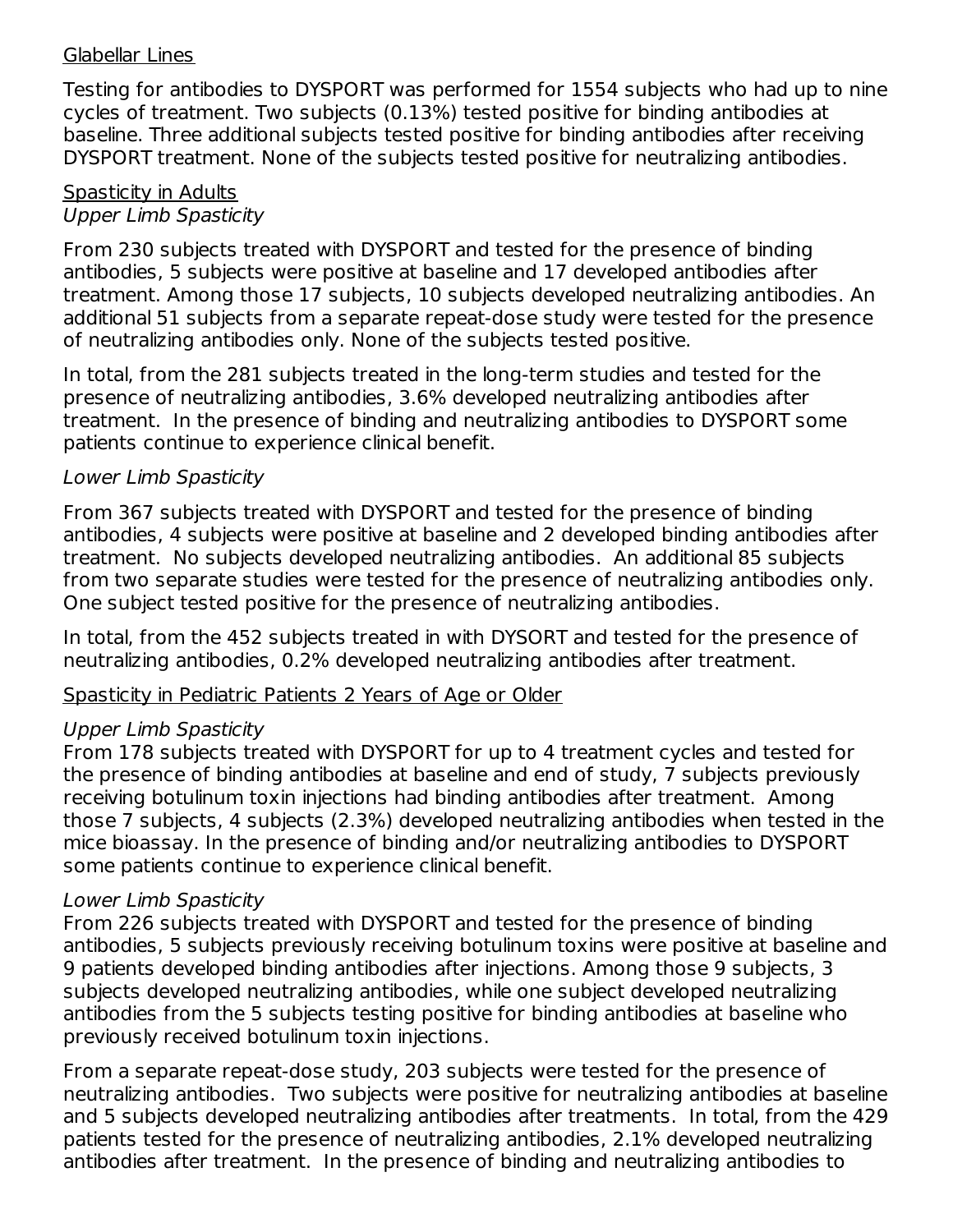DYSPORT, some patients continued to experience clinical benefit.

# **6.3 Postmarketing Experience**

Because adverse reactions are reported voluntarily from a population of uncertain size, it is not always possible to reliably estimate their frequency or establish a causal relationship to drug exposure.

The following adverse reactions have been identified during post-approval use of DYSPORT: vertigo, photophobia, influenza-like illness, amyotrophy, burning sensation, facial paresis, hypoesthesia, erythema, dry eye, and excessive granulation tissue. Hypersensitivity reactions including anaphylaxis have been reported.

# **7 DRUG INTERACTIONS**

## **7.1 Aminoglycosides and Other Agents Interfering with Neuromuscular Transmission**

Co-administration of DYSPORT and aminoglycosides or other agents interfering with neuromuscular transmission (e.g., curare-like agents) should only be performed with caution because the effect of the botulinum toxin may be potentiated. If coadministered, observe the patient closely.

# **7.2 Anticholinergic Drugs**

Use of anticholinergic drugs after administration of DYSPORT may potentiate systemic anticholinergic effects such as blurred vision.

# **7.3 Other Botulinum Neurotoxin Products**

The effect of administering botulinum neurotoxin products including DYSPORT, at the same time or within several months of each other is unknown. Excessive weakness may be exacerbated by another administration of botulinum toxin prior to the resolution of the effects of a previously administered botulinum toxin.

# **7.4 Muscle Relaxants**

Excessive weakness may also be exaggerated by administration of a muscle relaxant before or after administration of DYSPORT.

# **8 USE IN SPECIFIC POPULATIONS**

# **8.1 Pregnancy**

# Risk Summary

There are no adequate and well-controlled clinical studies with DYSPORT in pregnant women.

DYSPORT should only be used during pregnancy if the potential benefit justifies the potential risk to the fetus.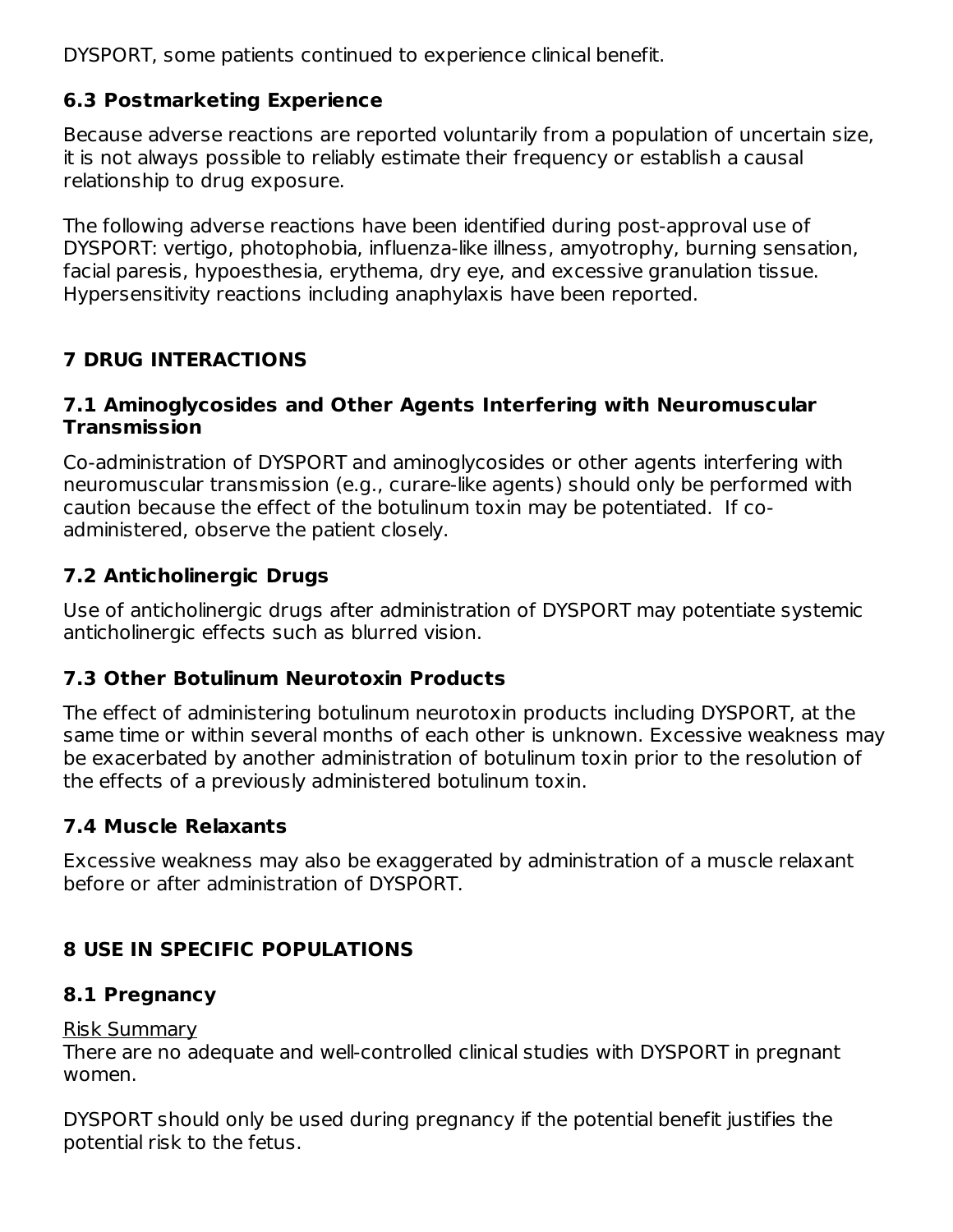DYSPORT produced embryo-fetal toxicity in relation to maternal toxicity when given to pregnant rats and rabbits at doses lower than or similar to the maximum recommended human dose (MRHD) of 1000 Units on a body weight (Units/kg) basis (see Data).

In the U.S. general population, the estimated background risk of major birth defects and miscarriage in clinically recognized pregnancies is 2-4% and 15-20%, respectively. The background risk of major birth defects and miscarriage for the indicated population is unknown.

## Data

#### Animal Data

In a study in which pregnant rats received daily intramuscular injections of DYSPORT (2.2, 6.6, or 22 Units/kg on gestation days 6 through 17 or intermittently 44 Units/kg on gestation days 6 and 12 only) during organogenesis, increased early embryonic death was observed with both schedules at the highest tested doses (22 and 44 Units/kg), which were associated with maternal toxicity. The no-effect dose for embryo-fetal developmental toxicity was 2.2 Units/kg (less than maximum recommended human [MRHD] on a body weight basis).

In a study in which pregnant rabbits received daily intramuscular injections of DYSPORT® (0.3, 3.3 or 6.7 Units/kg) on gestation days 6 through 19 or intermittently (13.3 Units/kg on gestation days 6 and 13 only) during organogenesis, no embryofetal data were available at the highest dose administered daily (6.7 Units/kg) because of premature death in all does at that dose. At the lower daily doses or with intermittent dosing, no adverse developmental effects were observed. All dosed for which data were available are less than the MRHD on a body weight basis.

In a study in which pregnant rats received 6 weekly intramuscular injections of DYSPORT (4.4, 11.1, 22.2, or 44 Units/kg) beginning on day 6 of gestation and continuing through parturition to weaning, an increase in stillbirths was observed at the highest dose tested, which was maternally toxic. The no-effect dose for pre- and post-natal development toxicity was 22.2 Units/kg (similar to the MRHD).

# **8.2 Lactation**

# Risk Summary

There are no data on the presence of DYSPORT in human or animal milk, the effects on the breastfed infant, or the effects on milk production.

The development and health benefits of breastfeeding should be considered along with the mother's clinical need for DYSPORT and any potential adverse effects on the breastfed infant from DYSPORT or from the underlying maternal condition.

# **8.3 Females and Males of Reproductive Potential**

# **Infertility**

In rats, DYSPORT produced adverse effects on mating behavior and fertility [see Nonclinical Toxicology (13.1)].

# **8.4 Pediatric Use**

Cervical Dystonia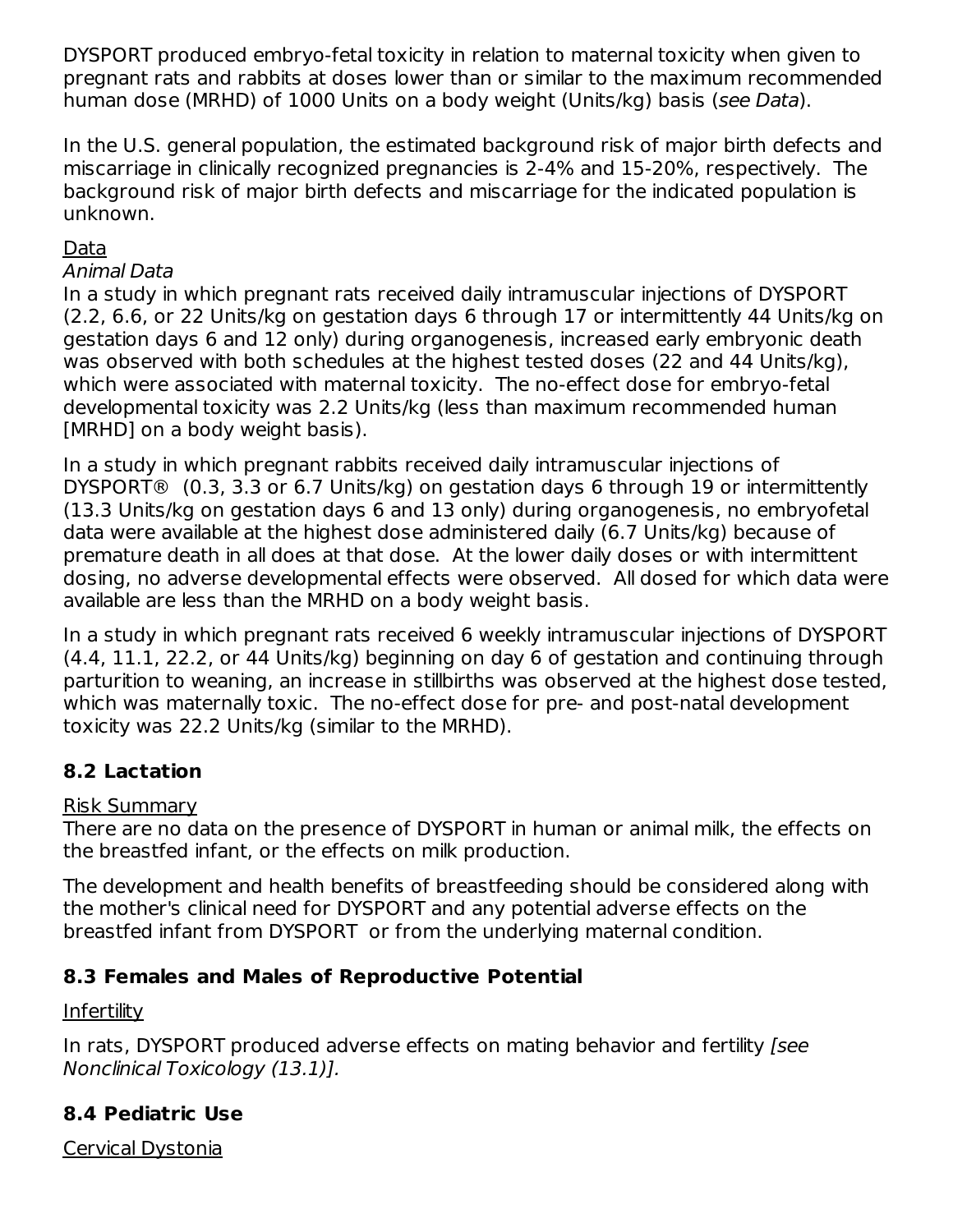Safety and effectiveness in pediatric patients have not been established [see Boxed] Warning and Warnings and Precautions (5.2)].

#### Glabellar Lines

DYSPORT is not recommended for use in pediatric patients less than 18 years of age.

# **Spasticity**

Safety and effectiveness have been established in pediatric patients 2 years of age and older [see Warnings and Precautions (5.1), Adverse Reactions (6.1), and Clinical Studies (14.4)]. The safety and effectiveness of DYSPORT have been established by evidence from adequate and well-controlled studies of DYSPORT in patients 2 years of age and older with upper and lower limb spasticity. The safety and effectiveness of DYSPORT injected into proximal muscles of the lower limb for the treatment of spasticity in pediatric patients has not been established *[see Boxed Warning, Warnings and* Precautions (5.2), and Adverse Reactions (6.1)].

Safety and effectiveness in pediatric .below the age of 2 years have not been established [see Boxed Warning and Warnings and Precautions (5.2)].

## Juvenile Animal Data

In a study in which juvenile rats received a single intramuscular injection of DYSPORT (1, 3 or 10 Units/animal) on postnatal day 21, decreased growth and bone length (injected and contralateral limbs), delayed sexual maturation, and decreased fertility were observed at the highest dose tested, which was associated with excessive toxicity during the first week after dosing.

In a study in which juvenile rats received weekly intramuscular injections of DYSPORT (0.1, 0.3, or 1.0 Units/animal) from postnatal day 21 to 13 weeks of age, decreases in bone mineral content in the injected limb, associated with atrophy of injected and adjacent muscles, were observed at the highest dose tested. No adverse effects were observed on neurobehavioral development. However, dose levels were not adjusted for growth of the pups. On a body weight basis, the doses at the end of the dosing period were approximately 15% of those at initiation of dosing. Therefore, the effects of DYSPORT throughout postnatal development were not adequately evaluated.

# **8.5 Geriatric Use**

# Cervical Dystonia

There were insufficient numbers of patients aged 65 years and over in the clinical studies to determine whether they respond differently than younger patients. In general, elderly patients should be observed to evaluate their tolerability of DYSPORT, due to the greater frequency of concomitant disease and other drug therapy [see Dosage and Administration (2.3)].

### Glabellar Lines

Of the total number of subjects in the placebo-controlled clinical studies of DYSPORT, 8 (1%) were 65 years and over. Efficacy was not observed in subjects aged 65 years and over [see Clinical Studies (14.2)]. For the entire safety database of geriatric subjects, although there was no increase in the incidence of eyelid ptosis, geriatric subjects did have an increase in the number of ocular adverse reactions compared to younger subjects (11% vs. 5%) [see Dosage and Administration (2.4)].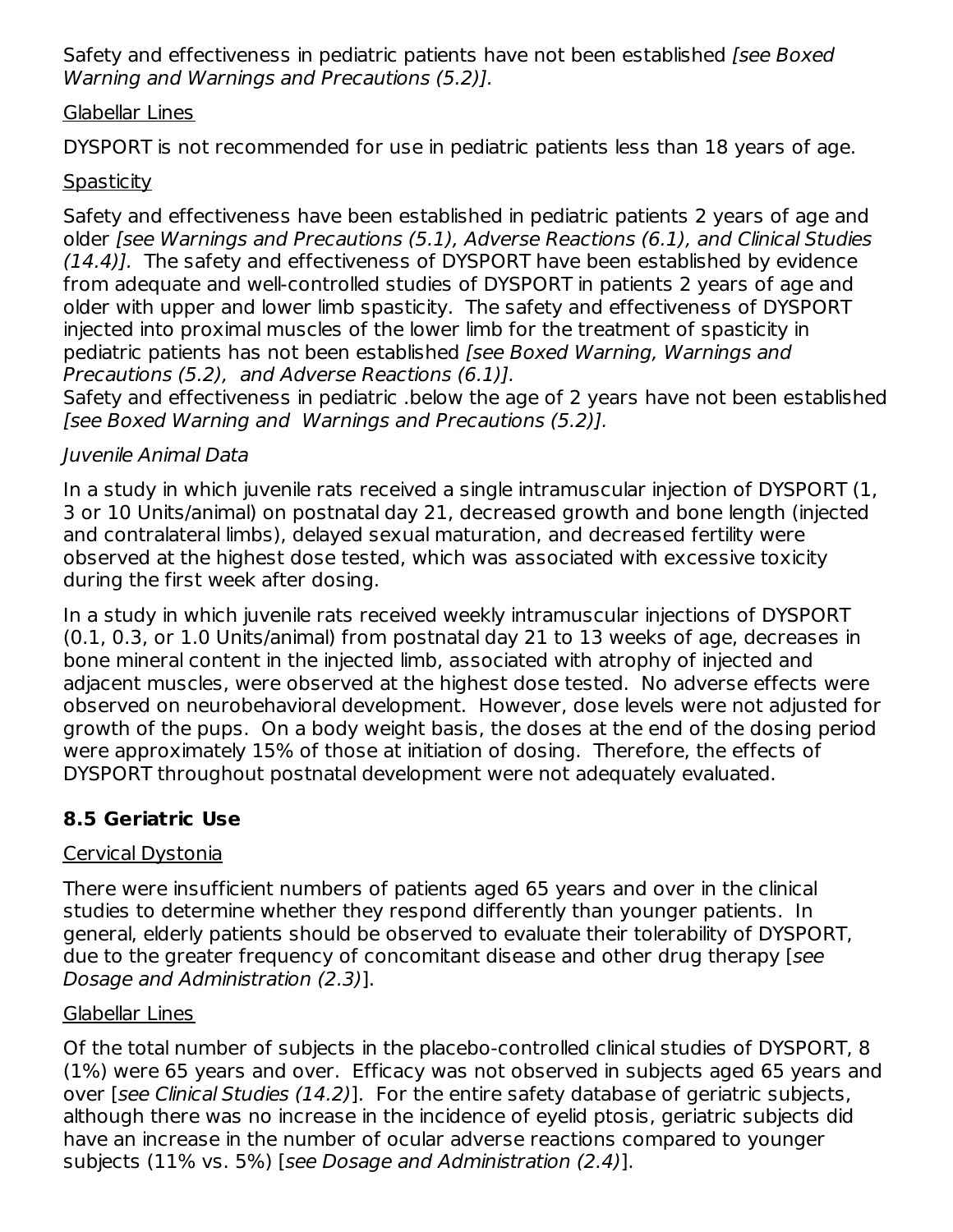## Adult Spasticity

## Upper Limb Spasticity

Of the total number of subjects in placebo-controlled clinical studies of DYSPORT, 30 percent were aged 65 years and over, while 8 percent were aged 75 years and over. No overall differences in safety or effectiveness were observed between these subjects and younger subjects. Other reported clinical experience has not identified differences in responses between the elderly and younger patients, but greater sensitivity of some older individuals can not be ruled out.

## Lower Limb Spasticity

Of the total number of subjects in placebo controlled clinical studies of DYSPORT, 18%  $(n=115)$  were 65 and over, while 3% (n=20) were 75 and over. Subjects aged 65 years and over who were treated with DYSPORT reported a greater percentage of adverse reactions as compared to younger subjects (46% versus 39%). Fall and asthenia were observed with greater frequency in older subjects, as compared to those younger (10% versus 6% and 4% versus 2%, respectively).

# **8.6 Ethnic Groups**

Exploratory analyses in trials for glabellar lines in African-American subjects with Fitzpatrick skin types IV, V, or VI and in Hispanic subjects suggested that response rates at Day 30 were comparable to and no worse than the overall population.

# **10 OVERDOSAGE**

Excessive doses of DYSPORT may be expected to produce neuromuscular weakness with a variety of symptoms. Respiratory support may be required where excessive doses cause paralysis of respiratory muscles. In the event of overdose, the patient should be medically monitored for symptoms of excessive muscle weakness or muscle paralysis [see Boxed Warning and Warnings and Precautions (5.2)]. Symptomatic treatment may be necessary.

Symptoms of overdose are likely not to be present immediately following injection. Should accidental injection or oral ingestion occur, the person should be medically supervised for several weeks for signs and symptoms of excessive muscle weakness or paralysis.

There is no significant information regarding overdose from clinical studies.

In the event of overdose, antitoxin raised against botulinum toxin is available from the Centers for Disease Control and Prevention (CDC) in Atlanta, GA. However, the antitoxin will not reverse any botulinum toxin-induced effects already apparent by the time of antitoxin administration. In the event of suspected or actual cases of botulinum toxin poisoning, please contact your local or state Health Department to process a request for antitoxin through the CDC. If you do not receive a response within 30 minutes, please contact the CDC directly at 770-488-7100. More information can be obtained at https://www.cdc.gov/laboratory/drugservice/index.html.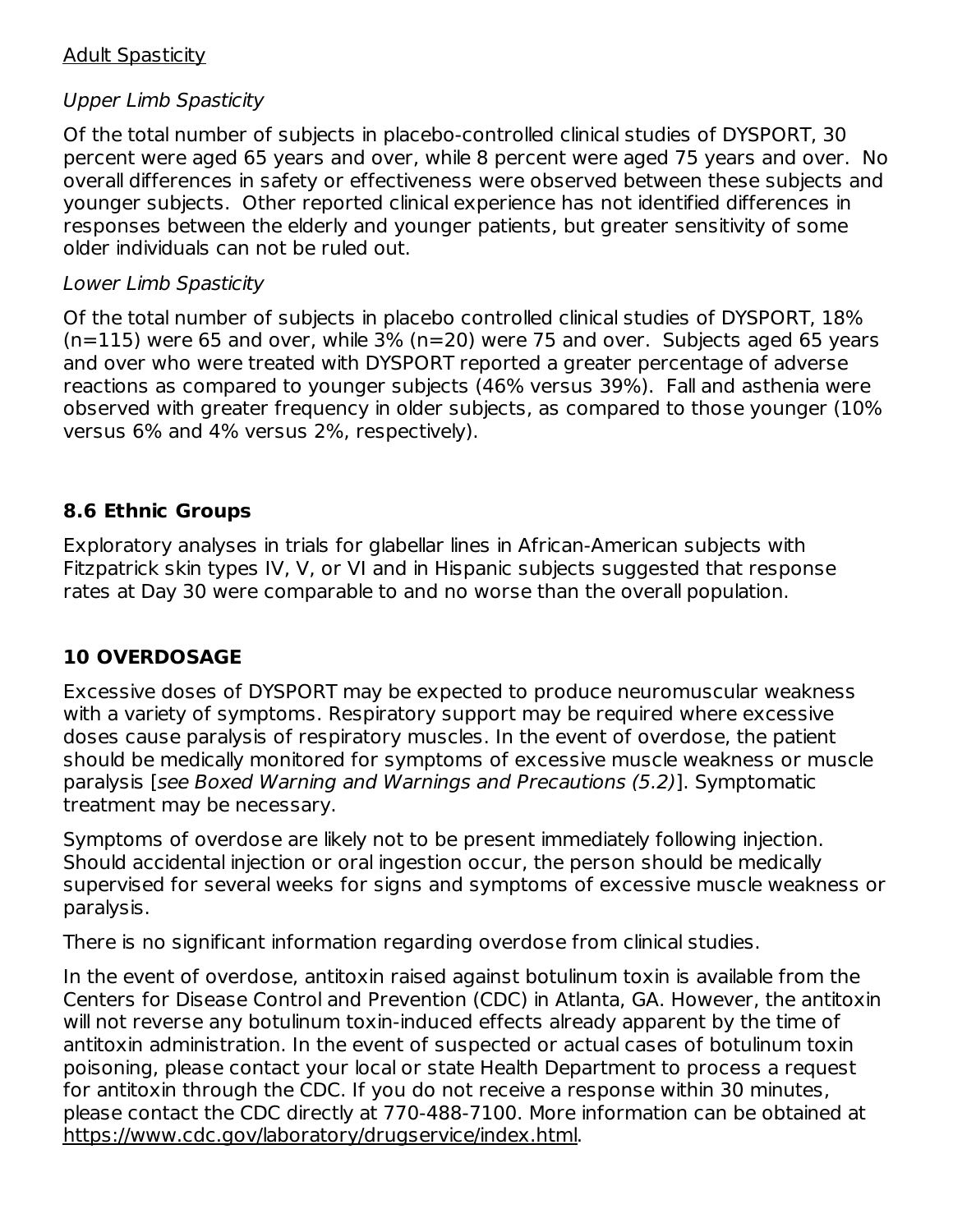# **11 DESCRIPTION**

Botulinum toxin type A, the active ingredient in DYSPORT, is a purified neurotoxin type A complex produced by fermentation of the bacterium Clostridium botulinum type A, Hall Strain. It is purified from the culture supernatant by a series of precipitation, dialysis, and chromatography steps. The neurotoxin complex is composed of the neurotoxin, hemagglutinin proteins and non-toxin non-hemagglutinin protein.

DYSPORT® (abobotulinumtoxinA) for injection is a sterile, lyophilized powder supplied in a single-dose vial for reconstitution intended for intramuscular injection. Each vial contains 300 Units or 500 Units of lyophilized abobotulinumtoxinA, human serum albumin (125 mcg) and lactose (2.5 mg). DYSPORT may contain trace amounts of cow's milk proteins [see Contraindications (4) and Warnings and Precautions  $(5.3)$ ]. [.

The primary release procedure for DYSPORT uses a cell-based potency assay to determine the potency relative to a reference standard. The assay and reference material are specific to DYSPORT. One unit of DYSPORT corresponds to the calculated median lethal intraperitoneal dose (LD $_{50}$ ) in mice. Due to specific details of the assay system, such as vehicle, dilution scheme and laboratory protocols, Units of biological activity of DYSPORT cannot be converted into Units of any other botulinum toxin or any toxin assessed with any other specific assay method.

# **12 CLINICAL PHARMACOLOGY**

# **12.1 Mechanism of Action**

DYSPORT inhibits release of the neurotransmitter, acetylcholine, from peripheral cholinergic nerve endings. Toxin activity occurs in the following sequence: Toxin heavy chain mediated binding to specific surface receptors on nerve endings, internalization of the toxin by receptor mediated endocytosis, pH-induced translocation of the toxin light chain to the cell cytosol and cleavage of SNAP25 leading to intracellular blockage of neurotransmitter exocytosis into the neuromuscular junction. This accounts for the therapeutic utility of the toxin in diseases characterized by excessive efferent activity in motor nerves.

Recovery of transmission occurs gradually as the neuromuscular junction recovers from SNAP25 cleavage and as new nerve endings are formed.

# **12.2 Pharmacodynamics**

The primary pharmacodynamic effect of DYSPORT is due to chemical denervation of the treated muscle resulting in a measurable decrease of the compound muscle action potential, causing a localized reduction of muscle activity.

### **12.3 Pharmacokinetics**

Using currently available analytical technology, it is not possible to detect DYSPORT in the peripheral blood following intramuscular injection at the recommended doses.

# **13 NONCLINICAL TOXICOLOGY**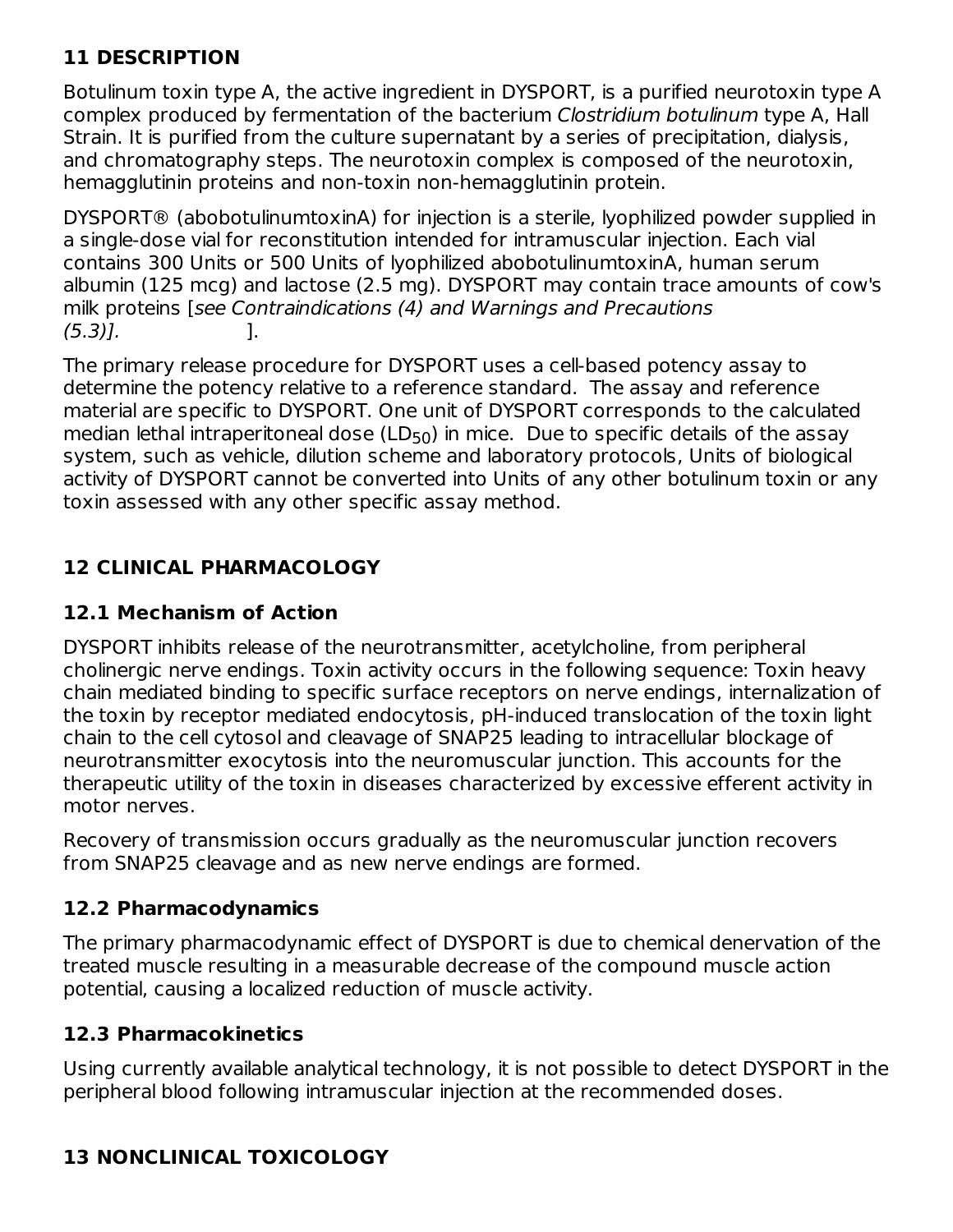# **13.1 Carcinogenesis, Mutagenesis, Impairment of Fertility**

# **Carcinogenesis**

Studies to evaluate the carcinogenic potential of DYSPORT have not been conducted.

#### Mutagenesis

Genotoxicity studies have not been conducted for DYSPORT.

## Impairment of Fertility

In a fertility and early embryonic development study in rats in which either males (2.9, 7.2, 14.5 or 29 Units/kg) or females (7.4, 19.7, 39.4 or 78.8 Units/kg) received weekly intramuscular injections prior to and after mating, dose-related increases in preimplantation loss and reduced numbers of corpora lutea were noted in treated females. Failure to mate was observed in males that received the high dose. The no-effect dose for effects on fertility was 7.4 Units/kg in females and 14.5 Units/kg in males (approximately one-half and equal to, respectively, the maximum recommended human dose of 1000 Units on a body weight basis).

# **14 CLINICAL STUDIES**

# **14.1 Cervical Dystonia**

The efficacy of DYSPORT was evaluated in two randomized, double-blind, placebocontrolled, single-dose, parallel-group studies in treatment-naive cervical dystonia patients. The principal analyses from these trials provide the primary demonstration of efficacy involving 252 patients (121 on DYSPORT, 131 on placebo) with 36% male and 64% female. Ninety-nine percent of the patients were Caucasian.

In both placebo-controlled studies (Study 1 and Study 2), a dose of 500 Units of DYSPORT was given by intramuscular injection divided among two to four affected muscles. These studies were followed by long-term open-label extensions that allowed titration in 250 Unit steps to doses in a range of 250 to 1000 Units, after the initial dose of 500 Units. In the extension studies, re-treatment was determined by clinical need after a minimum of 12 weeks. The median time to re-treatment was 14 weeks and 18 weeks for the 75<sup>th</sup> percentile.

The primary assessment of efficacy was based on the total Toronto Western Spasmodic Torticollis Rating Scale (TWSTRS) change from baseline at Week 4 for both studies. The scale evaluates the severity of dystonia, patient-perceived disability from dystonia, and pain. The adjusted mean change from baseline in the TWSTRS total score was statistically significantly greater for the DYSPORT group than the placebo group at Weeks 4 in both studies (see Table 14).

## **Table 14: TWSTRS Total Score Efficacy Outcome from the Phase 3 Cervical Dystonia Studies Intent to Treat Population**

| Study 1                      |          | Study 2                                  |          |
|------------------------------|----------|------------------------------------------|----------|
| <b>DYSPORTI</b><br>500 Units |          | Placebo   DYSPORT   Placebo<br>500 Units |          |
| $N = 55$                     | $N = 61$ | $N = 37$                                 | $N = 43$ |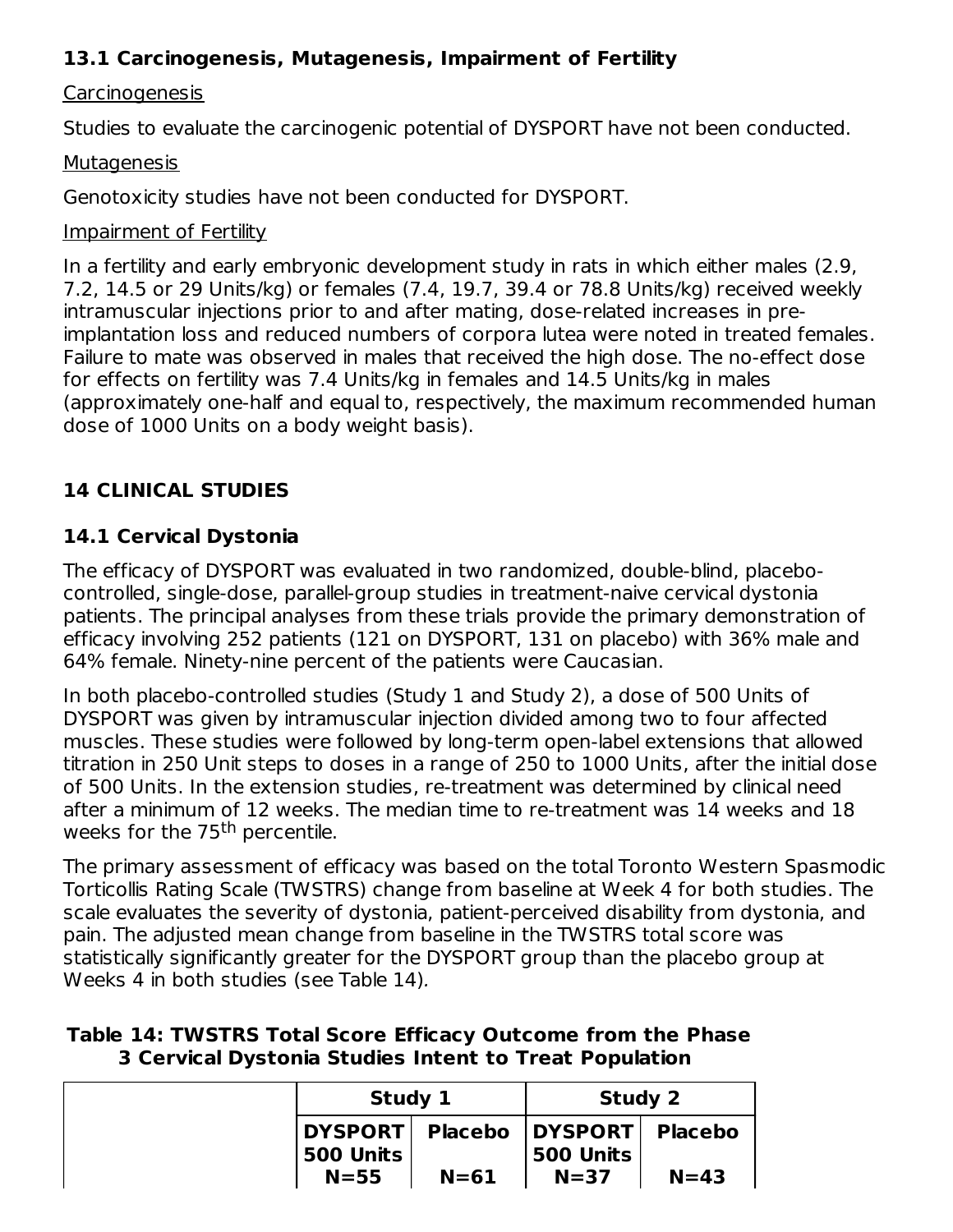| <b>Baseline (week 0)</b><br>Mean (SD)                                                                         | $43.8(8.0)$ $ 45.8(8.9)$                       |                            | $45.1(8.7)$ $ 46.2(9.4)$              |                          |
|---------------------------------------------------------------------------------------------------------------|------------------------------------------------|----------------------------|---------------------------------------|--------------------------|
| Week 4<br>Mean (SD)<br>Change from Baseline <sup>*</sup>                                                      | $-15.6$ (2.0) $-6.7$ (2.)                      | $30.0(12.7)$   40.2 (11.8) | $-9.6(2.0)$ $-3.7(1.8)$               | $35.2(13.8)$ 42.4 (12.2) |
| treatment difference<br>95% confidence interval                                                               | $-8.9†$<br>$[-12.9 \text{ to } -4.7]$          |                            | $-5.9†$<br>$[-10.6 \text{ to } -1.3]$ |                          |
| Week 8<br>Mean (SD)<br>Change from Baseline <sup>*</sup>                                                      | $-14.7(2.0)$ $-5.9(2.0)$                       | 29.2 (11.0) 39.6 (13.5)    |                                       |                          |
| treatment difference<br>95% confidence interval                                                               | $-8.8^{\dagger}$<br>$[-12.9 \text{ to } -4.7]$ |                            |                                       |                          |
| * Change from baseline is expressed as adjusted least square mean (SE)<br>$+$ Significant at p-value $< 0.05$ |                                                |                            |                                       |                          |

Analyses by gender, weight, geographic region, underlying pain, cervical dystonia severity at baseline and history of treatment with botulinum toxin did not show any meaningful differences between groups.

Table 15 indicates the average DYSPORT dose, and percentage of total dose, injected into specific muscles in the pivotal clinical trials.

#### **Table 15: DYSPORT 500 Units starting dose (units and % of the total dose) by Unilateral Muscle Injected During Double-blind Pivotal Phase 3 studies 2 and 1 Combined**

| <b>Number of patients</b><br>injected per muscle * |    | <b>DYSPORT</b><br><b>Dose Injected</b>                |                                                        |                                       | <b>Percentage of the</b><br>total<br><b>DYSPORT Dose</b><br><b>Injected</b> |
|----------------------------------------------------|----|-------------------------------------------------------|--------------------------------------------------------|---------------------------------------|-----------------------------------------------------------------------------|
|                                                    |    | <b>Median</b><br>[DYSPORT]<br>Units]<br>(min,<br>max) | <b>75th</b><br>percentile<br><b>[DYSPORT</b><br>Units] | <b>Median</b><br>[%]<br>(min,<br>max) | 75th<br>percentile<br>[%]                                                   |
| Sternocleidomastoid                                | 90 | 125 Units<br>(50, 350)                                | 150 Units                                              | 26.5%<br>(10, 70)                     | 30.0%                                                                       |
| Splenius capitis                                   | 85 | 200 Units<br>(75, 450)                                | 250 Units                                              | 40.0%<br>(15, 90)                     | 50.0%                                                                       |
| <b>Trapezius</b>                                   | 50 | <b>102.6 Units</b><br>(50, 300)                       | 150 Units                                              | 20.6%<br>(10, 60)                     | 30.0%                                                                       |
| Levator scapulae                                   | 35 | 105.3 Units<br>(50, 200)                              | 125 Units                                              | 21.1%<br>(10, 40)                     | 25.0%                                                                       |
| Scalenus (medius and                               | 2c | 115.5 Units                                           | 1E(1)                                                  | 23.1%                                 | 2000                                                                        |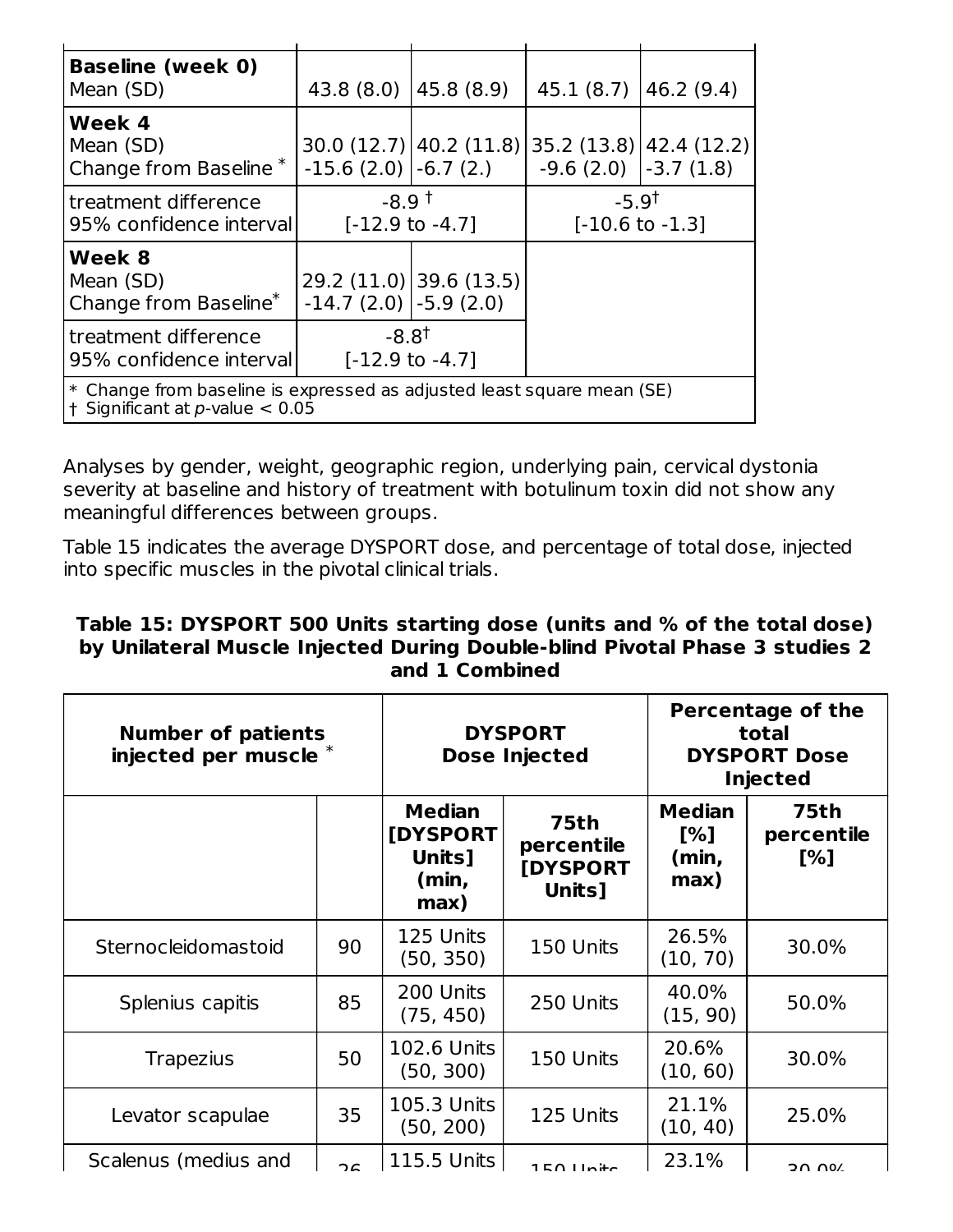| anterior)                                                                                      | ∠∪ | (50, 300)                | <b>LUU UIIILS</b> | (10, 60)          | <b>JU.U/0</b> |
|------------------------------------------------------------------------------------------------|----|--------------------------|-------------------|-------------------|---------------|
| Semispinalis capitis                                                                           | 21 | 131.6 Units<br>(50, 250) | 175 Units         | 29.4%<br>(10, 50) | 35.0%         |
| Longissimus                                                                                    | 3  | 150 Units<br>(100, 200)  | 200 Units         | 30.0%<br>(20, 40) | 40.0%         |
|                                                                                                |    |                          |                   |                   |               |
| $*$ Total number of patients in combined studies 2 and 1 who received initial treatment = 121. |    |                          |                   |                   |               |

# **14.2 Glabellar Lines**

Three double-blind, randomized, placebo-controlled, clinical studies evaluated the efficacy of DYSPORT for use in the temporary improvement of the appearance of moderate to severe glabellar lines. These three studies enrolled healthy adults (ages 19- 75) with glabellar lines of at least moderate severity at maximum frown. Subjects were excluded if they had marked ptosis, deep dermal scarring, or a substantial inability to lessen glabellar lines, even by physically spreading them apart. The subjects in these studies received either DYSPORT or placebo. The total dose was delivered in equally divided aliquots to specified injection sites (see Figure 1).

Investigators and subjects assessed efficacy at maximum frown by using a 4-point scale (none, mild, moderate, severe).

Overall treatment success was defined as post-treatment glabellar line severity of none or mild with at least 2 grade improvement from Baseline for the combined investigator and subject assessments (composite assessment) on Day 30 (see Table 16). Additional endpoints for each of the studies were post-treatment glabellar line severity of none or mild with at least a 1 grade improvement from Baseline for the separate investigator and subject assessments on Day 30.

After completion of the randomized studies, subjects were offered participation in a twoyear, open-label re-treatment study to assess the safety of multiple treatments.

**Table 16: Treatment Success at Day 30 (None or Mild with at least a 2 Grade Improvement from Baseline at Maximum Frown for the combined Investigator and Subject Assessments (Composite))**

|              | 2 Grade Improvement        |                    |  |  |
|--------------|----------------------------|--------------------|--|--|
| <b>Study</b> | <b>DYSPORT n/N</b><br>(% ) | Placebo n/N<br>(%) |  |  |
| $GL-1$       | 58/105 (55%)               | 0/53(0%)           |  |  |
| $GL-2$       | 37/71 (52%)                | 0/71(0%)           |  |  |
| $GL-3$       | 120/200 (60%)              | $0/100(0\%)$       |  |  |

Treatment with DYSPORT reduced the severity of glabellar lines for up to four months.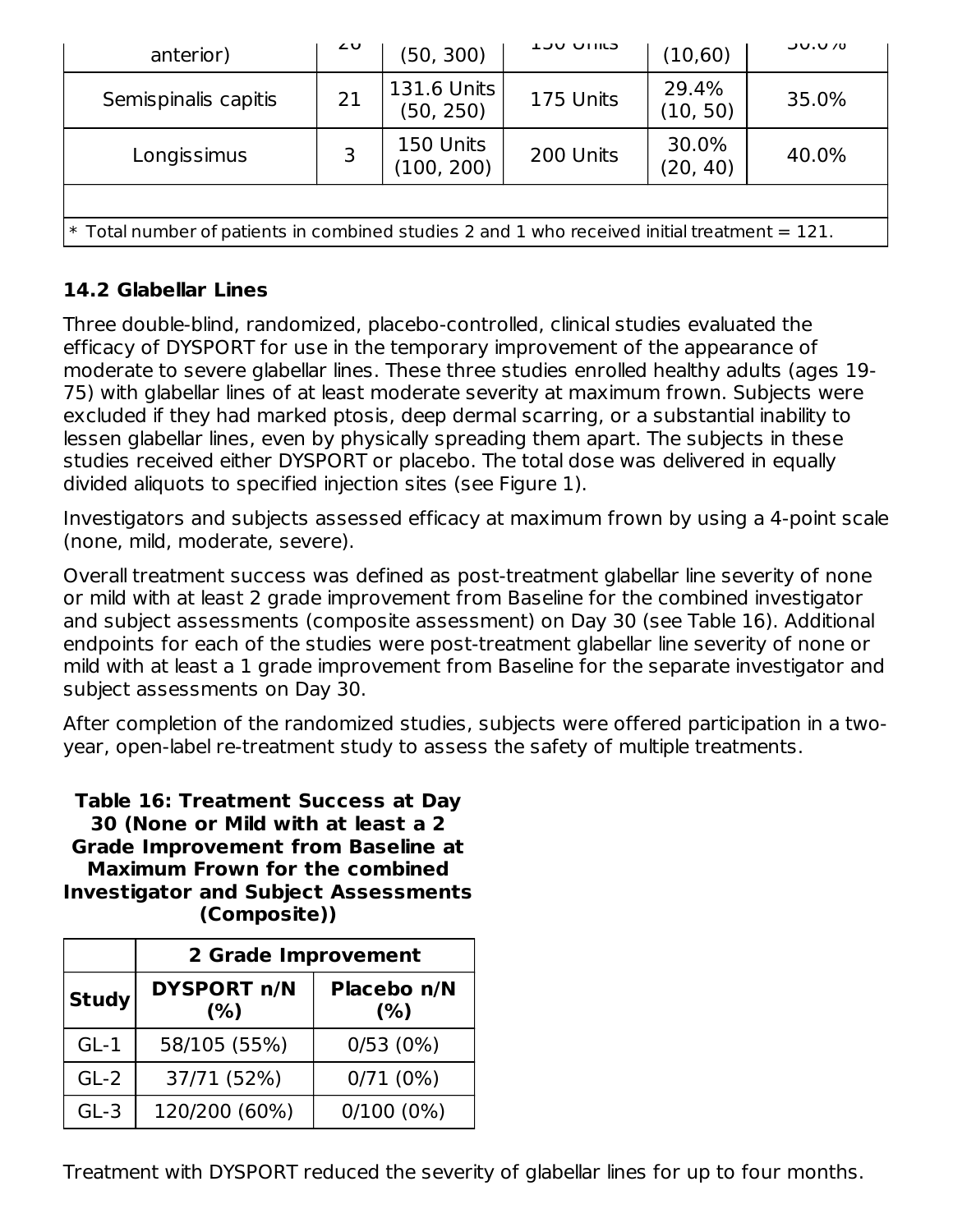### Study GL-1

Study GL-1 was a single-dose, double-blind, multicenter, randomized, placebo-controlled study in which 158 previously untreated subjects received either placebo or 50 Units of DYSPORT, administered in five aliquots of 10 Units (see Figure 1 ). Subjects were followed for 180 days. The mean age was 43 years; most of the subjects were women (85%), and predominantly Caucasian (49%) or Hispanic (47%). At Day 30, 55% of DYSPORT-treated subjects achieved treatment success: a composite 2 grade improvement of glabellar line severity at maximum frown (Table 16).

In study GL-1, the reduction of glabellar line severity at maximum frown was greater at Day 30 in the DYSPORT group compared to the placebo group as assessed by both Investigators and subjects (Table 17).

#### **Table 17: GL-1: Investigators' and Subjects' Assessment of Glabellar Line Severity at Maximum Frown Using a 4-point Scale (% and Number of Subjects with Severity of None or Mild)**

|            | Investigators'<br><b>Assessment</b> |                | Subjects'<br><b>Assessment</b> |                |
|------------|-------------------------------------|----------------|--------------------------------|----------------|
| <b>Day</b> | <b>DYSPORT</b>                      | <b>Placebo</b> | <b>DYSPORT</b>                 | <b>Placebo</b> |
|            | $N = 105$                           | $N = 53$       | $N = 105$                      | $N = 53$       |
| 14         | 90%                                 | 17%            | 77%                            | 9%             |
|            | 95                                  | 9              | 81                             | 5              |
| 30         | 88%                                 | 4%             | 74%                            | 9%             |
|            | 92                                  | 2              | 78                             | 5              |
| 60         | 64%                                 | 2%             | 60%                            | 6%             |
|            | 67                                  | 1              | 63                             | 3              |
| 90         | 43%                                 | 6%             | 36%                            | 6%             |
|            | 45                                  | 3              | 38                             | 3              |
| 120        | 23%                                 | 4%             | 19%                            | 6%             |
|            | 24                                  | 2              | 20                             | 3              |
| 150        | 9%                                  | 2%             | 8%                             | 4%             |
|            | 9                                   | 1              | 8                              | 2              |
| 180        | 6%                                  | $0\%$          | 7%                             | 8%             |
|            | 6                                   | 0              | 7                              | 4              |

# Study GL-2

Study GL-2 was a repeat-dose, double-blind, multicenter, placebo-controlled, randomized study. The study was initiated with two or three open-label treatment cycles of 50 Units of DYSPORT administered in five aliquots of 10 Units DYSPORT (see Figure 1 ). After the open-label treatments, subjects were randomized to receive either placebo or 50 Units of DYSPORT. Subjects could have received up to four treatments through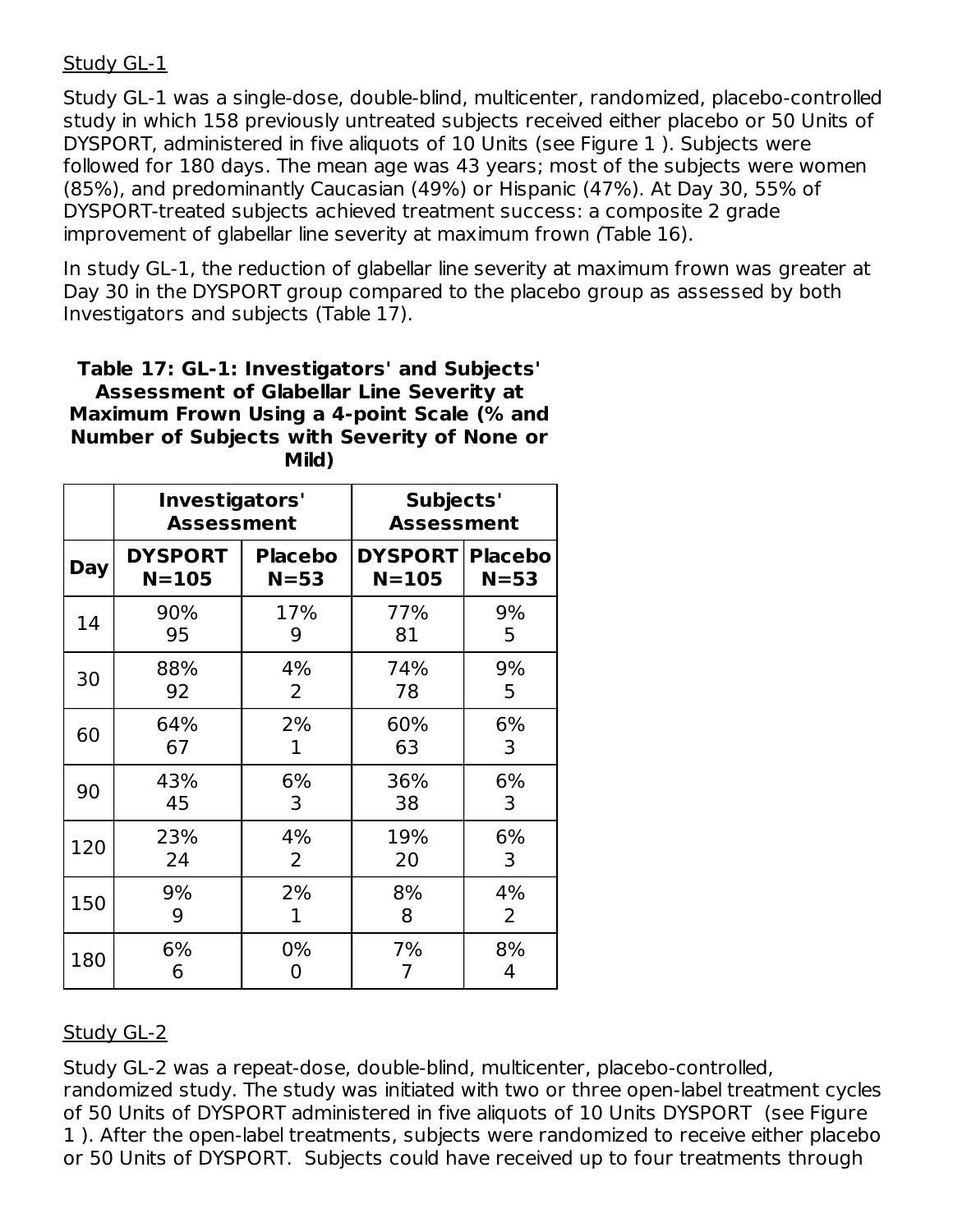the course of the study. Efficacy was assessed in the final randomized treatment cycle. The study enrolled 311 subjects into the first treatment cycle and 142 subjects were randomized into the final treatment cycle. Overall, the mean age was 47 years; most of the subjects were women (86%) and predominantly Caucasian (80%).

At Day 30, 52% of DYSPORT**-**treated subjects achieved treatment success: a composite 2 grade improvement of glabellar line severity at maximum frown (see Table 16).

The proportion of responders in the final treatment cycle was comparable to the proportion of responders in all prior treatment cycles.

After the final repeat treatment with DYSPORT, the reduction of glabellar line severity at maximum frown was greater at Day 30 in the DYSPORT group compared to the placebo group as assessed by both Investigators and subjects (see Table 18).

**Table 18: GL-2 Investigators' and Subjects' Assessments of Glabellar Line Severity at Maximum Frown Using a 4-point Scale (% and Number of Subjects with Severity of None or Mild)**

|     | Investigators'<br><b>Assessment</b> |                          | Subjects'<br><b>Assessment</b> |        |
|-----|-------------------------------------|--------------------------|--------------------------------|--------|
| Day | <b>DYSPORT</b><br>$N=71$            | <b>Placebo</b><br>$N=71$ | DYSPORT Placebo<br>$N=71$      | $N=71$ |
| 30  | 85%<br>60                           | 4%<br>₹                  | 79%<br>56                      | $1\%$  |

# Study GL-3

Study GL-3 was a single-dose, double-blind, multicenter, randomized, placebo-controlled study in which 300 previously untreated subjects received either placebo or 50 Units of DYSPORT, administered in five aliquots of 10 Units (see Figure 1 ). Subjects were followed for 150 days. The mean age was 44 years; most of the subjects were women (87%), and predominantly Caucasian (75%) or Hispanic (18%).

At Day 30, 60% of DYSPORT-treated subjects achieved treatment success: a composite 2 grade improvement of glabellar line severity at maximum frown (see Table 16).

In study GL-3, the reduction of glabellar line severity at maximum frown was greater at Day 30 in the DYSPORT group compared to the placebo group as assessed by both Investigators and subjects (see Table 19).

**Table 19: GL-3 Investigators' and Subjects' Assessment of Glabellar Line Severity at Maximum Frown Using a 4-point Scale (% and Number of Subjects with Severity of None or Mild)**

| Investigators'    | Subjects'         |
|-------------------|-------------------|
| <b>Assessment</b> | <b>Assessment</b> |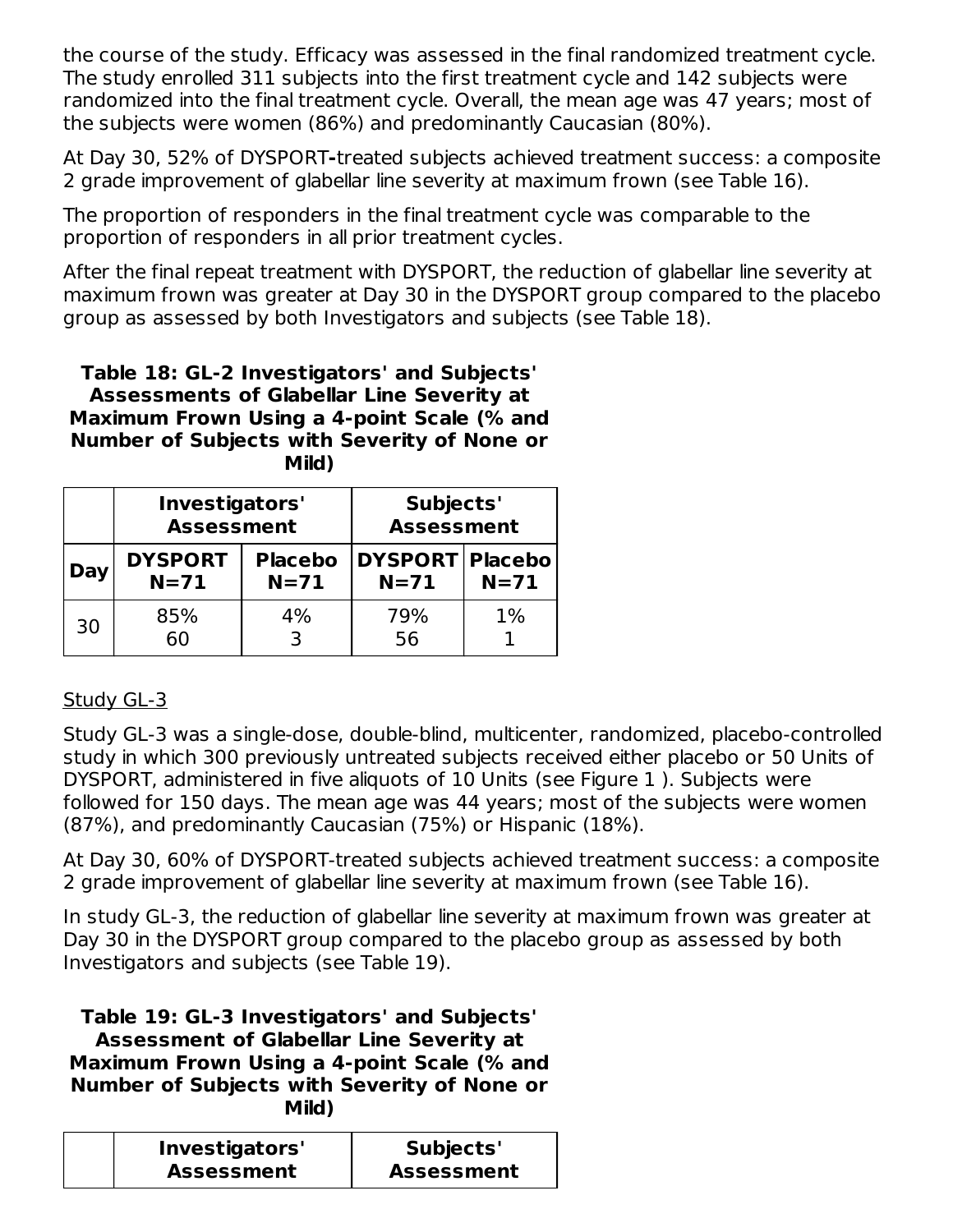| Day | <b>DYSPORT</b> | <b>Placebo</b> | <b>DYSPORT</b> | <b>Placebo</b> |
|-----|----------------|----------------|----------------|----------------|
|     | $N = 200$      | $N = 100$      | $N = 200$      | $N = 100$      |
| 14  | 83%            | 5%             | 83%            | 2%             |
|     | 166            | 5              | 165            | 2              |
| 30  | 86%            | 0%             | 82%            | 2%             |
|     | 171            | 0              | 163            | 2              |
| 60  | 75%            | $1\%$          | 65%            | 4%             |
|     | 150            | 1              | 130            | 4              |
| 90  | 51%            | $1\%$          | 46%            | 2%             |
|     | 102            | ı.             | 91             | 2              |
| 120 | 29%            | $1\%$          | 31%            | 3%             |
|     | 58             | 1              | 61             | 3              |
| 150 | 16%<br>32      | $1\%$          | 16%<br>31      | 3%<br>3        |

# Geriatric Subjects

In GL1, GL2, and GL3, there were 8 subjects aged 65 and older who were randomized to DYSPORT 50 Units in 5 equal aliquots of 10 Units (4) or placebo (4). None of the geriatric DYSPORT subjects were a treatment success at maximum frown at Day 30.

# **14.3 Spasticity in Adults**

### Upper Limb Spasticity

The efficacy and safety of DYSPORT for the treatment of upper limb spasticity in adults was evaluated in a randomized, multicenter, double-blind, placebo-controlled study that included 238 patients (159 DYSPORT and 79 placebo) with upper limb spasticity (Modified Ashworth Scale (MAS) score ≥2 in the primary targeted muscle group for toxin-naive patients or MAS score ≥3 in the primary targeted muscle group for toxin non-naive patients at least 4 months after the last botulinum toxin injection, of any serotype) who were at least 6 months post-stroke or post-traumatic brain injury. The median age of the patients in this study was 55 years (range 18 to 78 years), 64% were male, and 86% were Caucasian.

DYSPORT 500 Units (N=80), DYSPORT 1000 Units (N=79), or placebo (N=79) was injected intramuscularly into the affected upper limb muscles. After injection of the primary targeted muscle groups (PTMG), the remainder of the dose was injected into at least two additional upper limb muscles determined by the patient's individual presentation. Table 20 provides the mean and range of DYSPORT doses injected and the number of injections into specific muscles of the upper limb.

## **Table 20: DYSPORT Dose Injected and Number of Injections per Muscle in Adults with Upper Limb Spasticity**

| <b>Muscle</b> | DYSPORT   Number |  | Mean | Number |  |
|---------------|------------------|--|------|--------|--|
|---------------|------------------|--|------|--------|--|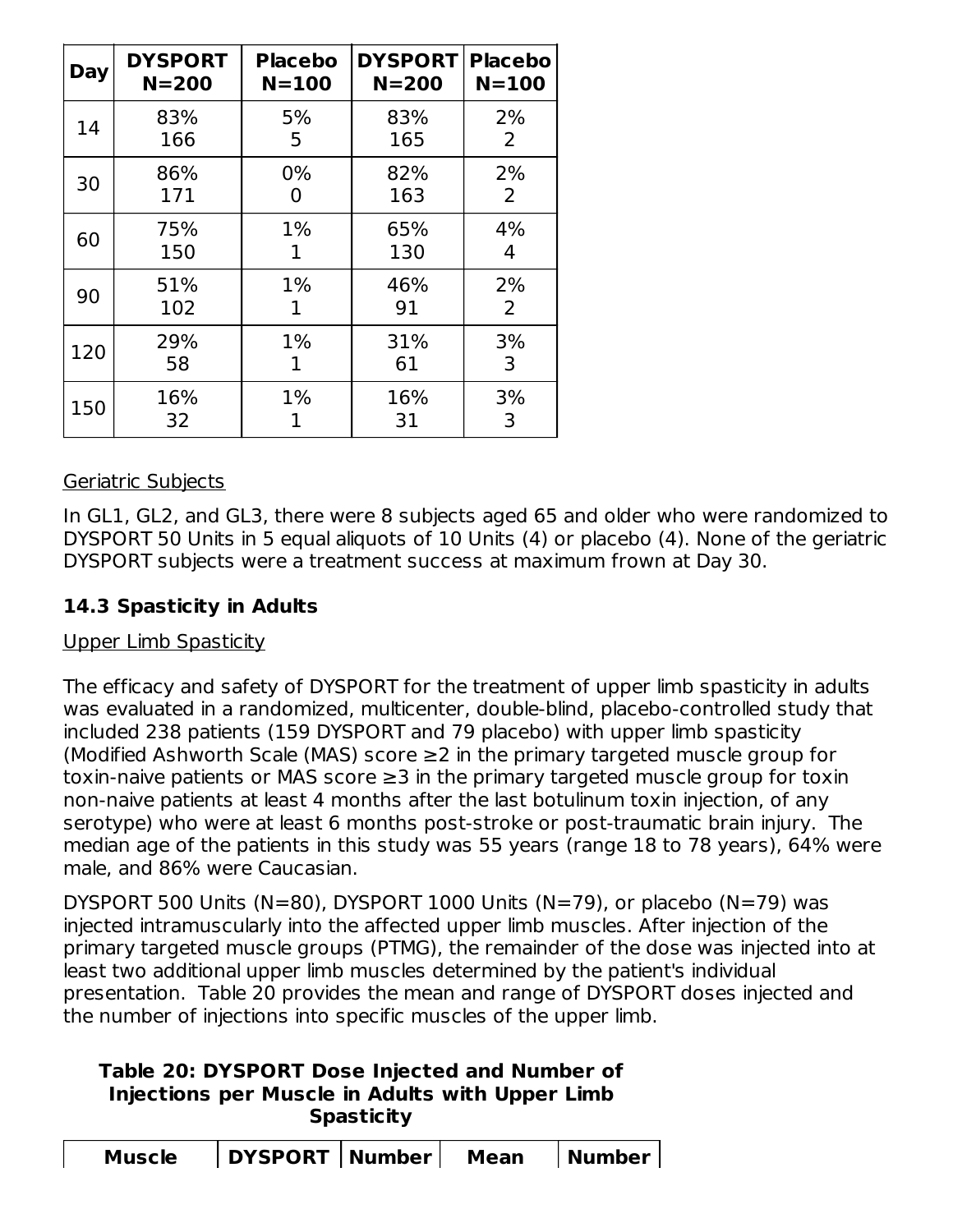|                                                         | <b>Treatment</b><br><b>Group</b> | <b>of</b><br><b>Patients</b> | <b>DYSPORT</b><br><b>Units</b><br>injected<br>(Min,<br>Max)                   | <b>of</b><br><b>Injection</b><br><b>Sites</b><br><b>Median</b><br>[Q1;<br>Q3] |
|---------------------------------------------------------|----------------------------------|------------------------------|-------------------------------------------------------------------------------|-------------------------------------------------------------------------------|
| Flexor<br>digitorum<br>profundus<br>$(FDP)*$            | 500 U<br>1000 U                  | 54<br>65                     | 93.5 Units<br>(50 to 100)<br>195.5 Units<br>(100 to<br>300)                   | 1, [1; 2]<br>2, [1; 2]                                                        |
| Flexor<br>digitorum<br>superficialis<br>$(FDS)*$        | 500 U<br>1000 U                  | 63<br>73                     | 95.4 Units<br>(50 to 100)<br><b>196.8 Units</b><br>(100 to<br>300)            | 2, [1; 2]<br>2, [1; 2]                                                        |
| Flexor carpi<br>radialis (FCR)*                         | 500 U<br>1000 U                  | 57<br>57                     | 92.2 Units<br>(25 to 100)<br>178.1 Units<br>$(80 \text{ to } 300)$            | 1, [1; 2]<br>1, [1; 2]                                                        |
| Flexor carpi<br>ulnaris (FCU)*                          | 500 U<br>1000 U                  | 47<br>49                     | 89.9 Units<br>(25 to 180)<br>171.2 Units<br>$(80 \text{ to } 200)$            | 1, [1; 2]<br>1, [1; 2]                                                        |
| Brachialis <sup>*</sup>                                 | 500 U<br>1000 U                  | 60<br>43                     | 148.5 Units<br>(50 to 200)<br>321.4<br>Units<br>(100 to<br>300)               | 2, [1; 2]<br>2, [1; 2]                                                        |
| Brachioradialis*                                        | 500 U<br>1000 U                  | 42<br>28                     | 88.3 Units<br>(50 to 200)<br>172.1Units<br>(50 to 200)                        | 1, [1; 2]<br>1, [1; 2]                                                        |
| Biceps Brachii<br>(BB)                                  | 500 U<br>1000 U                  | 28<br>19                     | <b>106.4 Units</b><br>(50 to 200)<br>207.4<br><b>Units</b><br>(100 to<br>400) | 2, [1; 2]<br>2, [1; 2]                                                        |
| <b>Pronator Teres</b><br>*Primary Targeted Muscle Group | 500 U<br>1000 U                  | 14<br>30                     | 81.8 Units<br>$(45 \text{ to } 200)$<br>157.3<br><b>Units</b><br>(80 to 200)  | 1, [1; 2]<br>1, [1; 2]                                                        |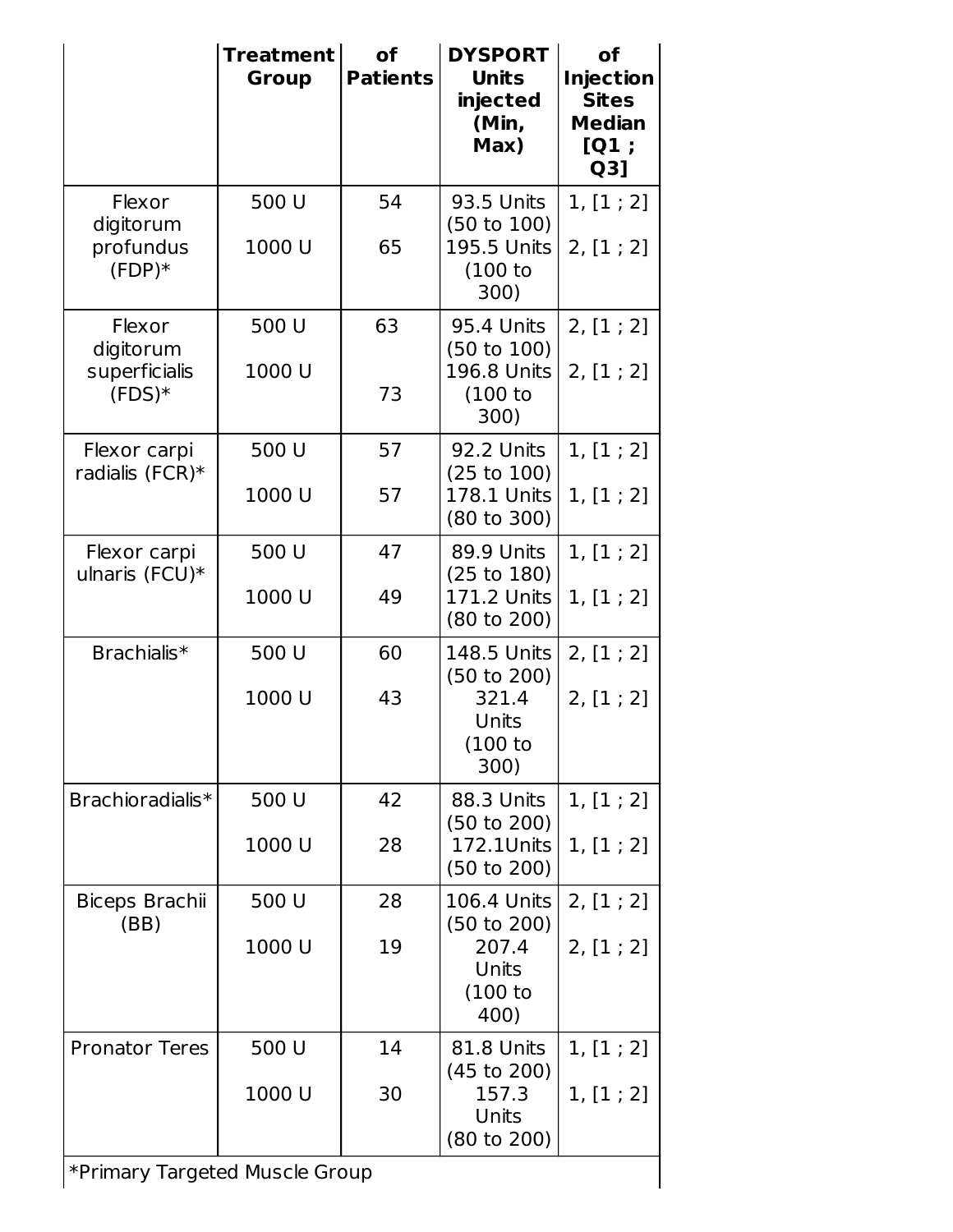The co-primary efficacy variables were muscle tone assessed by the MAS at the primary targeted muscle group at week 4 and the Physician Global Assessment (PGA; ranges from  $-4$  = marked worse to  $+4$  = marked improved) at week 4 (see Table 21).

### **Table 21: Primary Endpoints (PTMG MAS and PGA) and MAS by Muscle Group at Week 4 in Adults with Upper Limb Spasticity**

|                                                                                         |                     |                             | <b>DYSPORT</b>               |
|-----------------------------------------------------------------------------------------|---------------------|-----------------------------|------------------------------|
|                                                                                         | Placebo<br>$(N=79)$ | (500)<br>units)<br>$(N=80)$ | (1000)<br>units)<br>$(N=79)$ |
| LS Mean Change from<br><b>Baseline</b><br>in PTMG Muscle Tone on<br>the MAS             | $-0.3$              | $-1.2*$                     | $-1.4*$                      |
| LS Mean PGA of<br>Response to<br><b>Treatment</b>                                       | 0.7                 | $1.4*$                      | $1.8*$                       |
| LS Mean Change from<br><b>Baseline</b><br>in Wrist Flexor Muscle<br>Tone on<br>the MAS  | $-0.3$<br>$(n=54)$  | $-1.4$<br>$(n=57)$          | $-1.6$<br>$(n-58)$           |
| LS Mean Change from<br><b>Baseline</b><br>in Finger Flexor Muscle<br>Tone on<br>the MAS | $-0.3$<br>$(n=70)$  | $-0.9$<br>$(n=66)$          | $-1.2$<br>$(n=73)$           |
| LS Mean Change from<br><b>Baseline</b><br>in Elbow Flexor Muscle<br>Tone on the MAS     | $-0.3$<br>$(n=56)$  | $-1.0$<br>$(n=61)$          | $-1.2$<br>$(n=48)$           |
| LS= Least Square<br>$*$ p≤0.05                                                          |                     |                             |                              |

# Lower Limb Spasticity

The efficacy of DYSPORT for the treatment of lower limb spasticity was evaluated in a randomized, multicenter, double-blind, placebo-controlled study that included 381 patients (253 DYSPORT and 128 placebo). Patients had lower limb spasticity (Modified Ashworth Scale (MAS) score ≥2 in the affected ankle joint for toxin-naive patients, or MAS score  $\geq$ 3 in the affected ankle joint for toxin non-naive patients) and were at least 6 months post-stroke or post-traumatic brain injury.

Table 22 provides the median DYSPORT doses injected and the number of injections into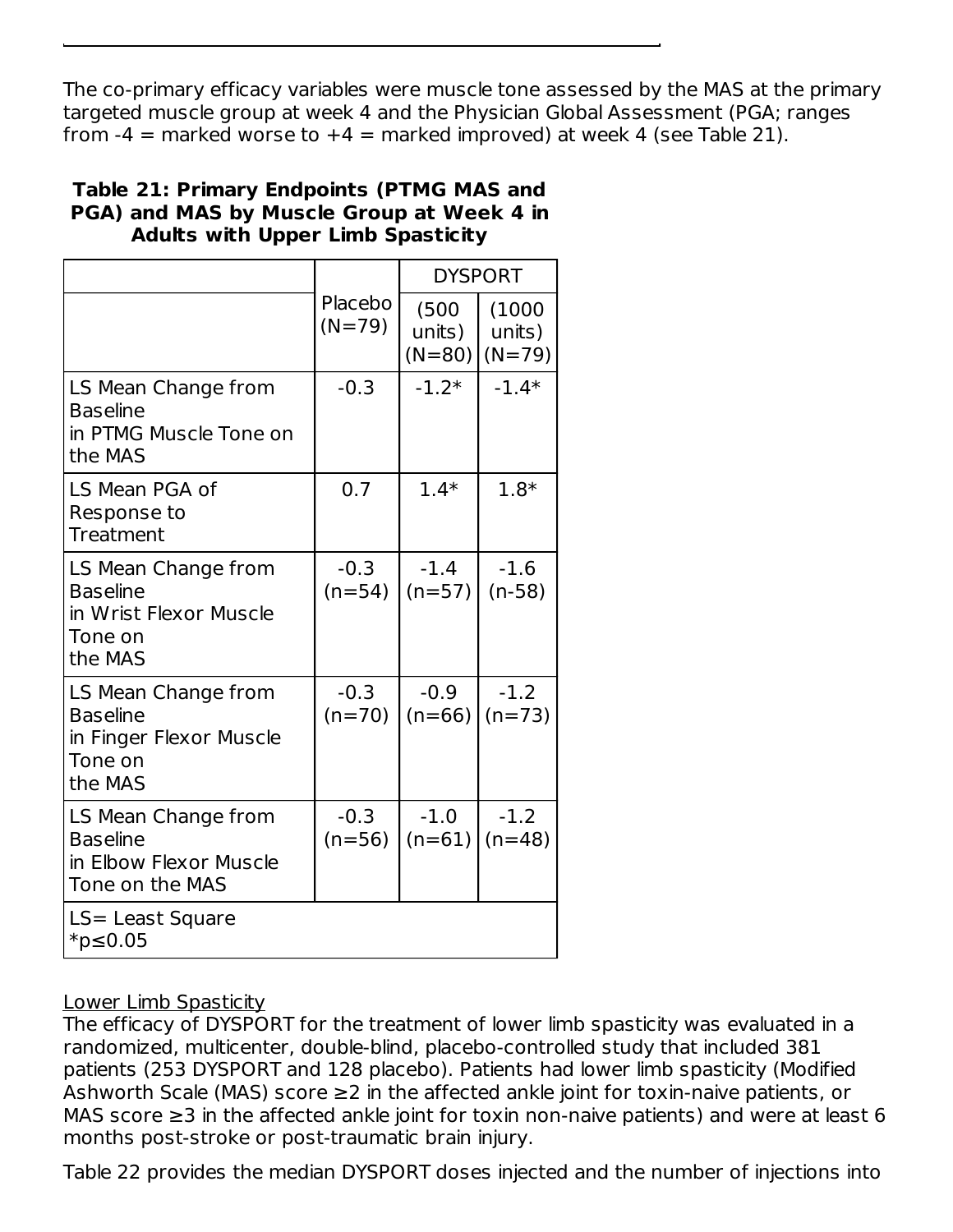specific muscles of the lower limb as reported in the double-blind study. In the study, the gastrocnemius and soleus muscles, and at least one additional lower limb muscle were injected, according to the clinical presentation.

|  | Table 22: DYSPORT Dose Injected and Number of Injections per Muscle    |  |  |  |  |
|--|------------------------------------------------------------------------|--|--|--|--|
|  | in the Lower Limb - Median for the 1000 Unit and 1500 Unit Dose Groups |  |  |  |  |

| <b>Injected Muscle</b>   |                        | DYSPORT Units Injected Number of Injection Sites |
|--------------------------|------------------------|--------------------------------------------------|
| Gastrocnemius<br>Lateral | 100 Units to 150 Units |                                                  |
| <b>Medial</b>            | 100 Units to 150 Units |                                                  |
| <b>Soleus</b>            | 333 Units to 500 Units | 3                                                |
| Tibialis posterior       | 200 Units to 300 Units |                                                  |
| Flexor digitorum longus  | 133 Units to 200 Units | $1$ to $2$                                       |
| Flexor hallucis longus   | 67 Units to 200 Units  |                                                  |

The primary efficacy variable was muscle tone assessed by the MAS at the ankle joint at week 4. The first secondary endpoint was the Physician Global Assessment at week 4 (see Table 23).

#### **Table 23: Primary Endpoint Change in MAS and the First Secondary Endpoint PGA at Week 4 in Adults with Lower Limb Spasticity**

| LS Mean Change from Baseline on<br>$ $ the Modified Ashworth Scale      | <b>DYSPORT</b><br>$(N=125)$ | <b>DYSPORT</b><br>1000 Units 1500 Units<br>$(N=128)$ | <b>Placebo</b><br>$(N=128)$ |
|-------------------------------------------------------------------------|-----------------------------|------------------------------------------------------|-----------------------------|
| Week 4                                                                  | $-0.6$                      | $-0.8$ <sup>*</sup>                                  | $-0.5$                      |
| <b>LS Mean Physician Global</b><br><b>Assessment Score Investigator</b> |                             |                                                      |                             |
| Week 4                                                                  | 0.9                         | 0.9                                                  | 0.7                         |
| $* P0.05$                                                               |                             |                                                      |                             |

# **14.4 Spasticity in Pediatric Patients**

Upper Limb Spasticity in Pediatric Patients

The efficacy of DYSPORT for the treatment of upper limb spasticity in pediatric patients 2 to 17 years of age was evaluated in a double-blind, low-dose controlled, multicenter study (NCT02106351). A total of 208 patients with spasticity because of cerebral palsy who were toxin naïve or non-naïve (66% had prior treatment with botulinum toxin), weighed at least 10 kgs, and had a baseline Modified Ashworth Score (MAS) of grade 2 or greater (99% patients) at the primary targeted muscle groups (PTMG), were enrolled in the modified Intention to Treat population (mITT). Patients received DYSPORT 16 Units/kg (n=70), DYSPORT 8 Units/kg (n=69), or DYSPORT 2 Units/kg (n=69) injected into the upper limb. The elbow flexors and wrist flexors respectively were the PTMG in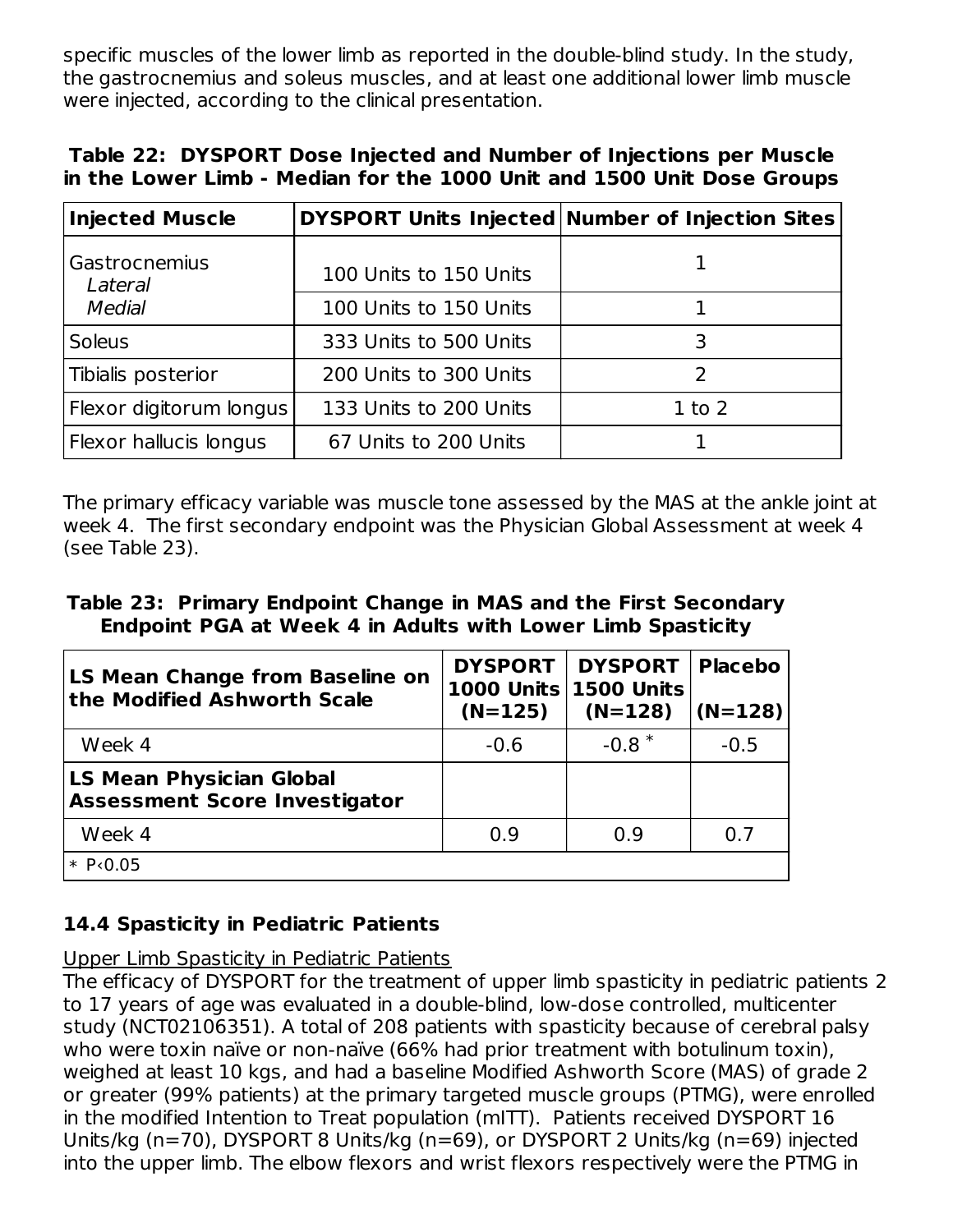57% and in 43% of patients. The median age of the patients in this study was 9 years (range 2 to 17 years; 57% were between 2 and 9 years of age); 60% of patients were male, and 75% were White.

The primary efficacy endpoint was the mean change from baseline in MAS in the PTMG at Week 6 (see Table 24). The secondary efficacy endpoint was the mean Physician Global Assessment (PGA) score assessed at Week 6 (Table 25). Although PGA scores numerically favored DYSPORT treatment over the low-dose control, the difference was not statistically significant.

|  |  | Table 24: Modified Ashworth Scale Score in the PTMG Change from Baseline |                                                                              |
|--|--|--------------------------------------------------------------------------|------------------------------------------------------------------------------|
|  |  |                                                                          | at Week 6 in Pediatric Patients with Upper LImb Spasticity (mITT Population) |

|                                                                          | Control<br><b>Group</b>                                      | <b>Treatment Groups</b>              |                                       |  |
|--------------------------------------------------------------------------|--------------------------------------------------------------|--------------------------------------|---------------------------------------|--|
|                                                                          | <b>DYSPORT</b><br>$2 \frac{\text{U}}{\text{kg}}$<br>$(N=69)$ | <b>DYSPORT</b><br>8 U/kg<br>$(N=69)$ | <b>DYSPORT</b><br>16 U/kg<br>$(N=70)$ |  |
| <b>Baseline</b>                                                          |                                                              |                                      |                                       |  |
| Mean (SD)                                                                | 3.1(0.3)                                                     | 3.1(0.3)                             | 3.1(0.5)                              |  |
| Week 6                                                                   |                                                              |                                      |                                       |  |
| LS <sup>a</sup> mean change from baseline in PTMG <sup>b</sup><br>on MAS | $-1.6$                                                       | $-2.0$                               | $-2.3$                                |  |
| Difference from control in LS <sup>a</sup> means                         |                                                              | $-0.4$                               | $-0.7$                                |  |
| p-value <sup>c</sup>                                                     |                                                              | 0.0118 <sup>d</sup>                  | < 0.0001                              |  |
| Week 16                                                                  |                                                              |                                      |                                       |  |
| LS <sup>a</sup> mean change from baseline in PGMG <sup>b</sup><br>on MAS | $-0.9$                                                       | $-1.2$                               | $-1.5$                                |  |
| Difference from control in LS <sup>a</sup> means                         |                                                              | $-0.3d$                              | $-0.6d$                               |  |

<sup>a</sup>LS = Least Square

b<sub>PTMG</sub>=Primary Targeted Muscle Group

<sup>c</sup>p-value is derived from ANCOVA on ranked MAS score change from baseline with treatment, baseline score, age range at baseline, prior botulinum toxin treatment status at baseline, and center as explanatory variables

<sup>d</sup>Nominal p-value <0.05

#### **Table 25: Physician Global Assessment of Treatment Response at Week 6 in Pediatric Patients with Upper Limb Spasticity (mITT Population)**

|        | Control Group                        | <b>Treatment Group</b> |                                        |  |
|--------|--------------------------------------|------------------------|----------------------------------------|--|
|        | <b>DYSPORT</b><br>2 U/kg<br>$(N=68)$ | 8 U/kg<br>$(N=69)$     | DYSPORT DYSPORT<br>16 U/kg<br>$(N=70)$ |  |
| Week 6 |                                      |                        |                                        |  |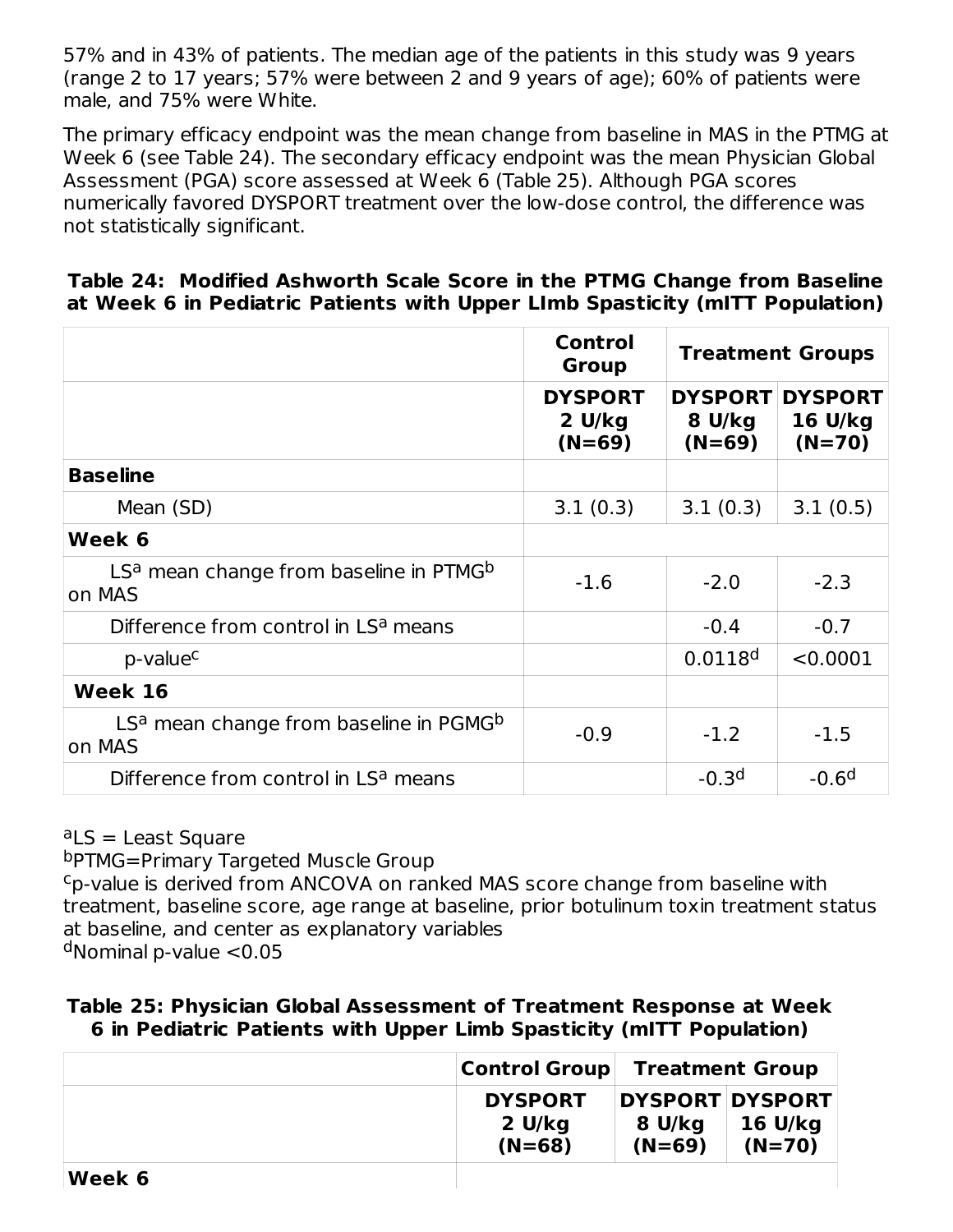| Mean score (SD)                                 | 1.7(0.9) | 2.0(0.9) | 2.0(0.9) |
|-------------------------------------------------|----------|----------|----------|
| LS <sup>a</sup> mean in PGA                     | 1.8      | 2.0      | 2.0      |
| Difference from control in LS <sup>a</sup> mean |          | 0.2      | 0.2      |
| p-value <sup>b</sup>                            |          | 0.2043   | 0.1880   |
| Week 16                                         |          |          |          |
| Mean score (SD)                                 | 1.7(1.0) | 1.6(1.1) | 1.9(1.2) |
| LS <sup>a</sup> mean in PGA                     | 1.8      | 1.7      | 1.9      |
| Difference from contron in LS <sup>a</sup> mean |          | $-0.1$   | 0.1      |
| p-value <sup>b</sup>                            |          | 0.7001   | 0.4041   |

#### aLS=Least Square

<sup>b</sup> p-value is derived from ANOVA on ranked PGA score with treatment, age range at baseline, prior botulinum toxin treatment status at baseline, and center as explanatory variables

#### Lower Limb Spasticity in Pediatric Patients

The efficacy of DYSPORT for the treatment of lower limb spasticity in patients 2 to 17 years of age was evaluated in a double-blind, placebo-controlled, multicenter study. A total of 235 patients with cerebral palsy causing dynamic equinus foot deformity who were toxin-naïve or non-naïve and had a Modified Ashworth Score (MAS) of grade 2 or greater at the ankle plantar flexors were enrolled. Patients received DYSPORT 10 Units/kg/leg (n=79), DYSPORT 15 Units/kg/leg (n=79) or placebo (n=77) injected into the gastrocnemius and soleus muscles (see Table 27). Forty-one percent of patients (n=66) were treated bilaterally and received a total lower limb DYSPORT dose of either 20 Units/kg (n=37) or 30 Units/kg (n=29). The median age of the patients in this study was 5 years (range 2 to 17 years); 60% of patients were male, and 73% were Caucasian.

The primary efficacy endpoint was the mean change from baseline in MAS in ankle plantar flexor at Week 4; a co-primary endpoint was the mean Physician's Global Assessment (PGA) score at Week 4 (see Table 26).

|                                                |            | <b>Placebo</b><br>$(N=77)$ | <b>DYSPORT</b><br>10<br>Units/kg/leg Units/kg/leg<br>$(N=79)$ | <b>DYSPORT</b><br>15<br>$(N=79)$ |
|------------------------------------------------|------------|----------------------------|---------------------------------------------------------------|----------------------------------|
| LS Mean<br>Change                              | Week<br>4  | $-0.5$                     | $-0.9*$                                                       | $-1.0*$                          |
| from<br><b>Baseline</b><br>in Ankle<br>plantar | Week<br>12 | $-0.5$                     | $-0.8*$                                                       | $-1.0*$                          |

#### **Table 26: MAS and PGA Change from Baseline at Week 4 in Pediatric Patient with Lower Limb Spasticity (ITT Population)**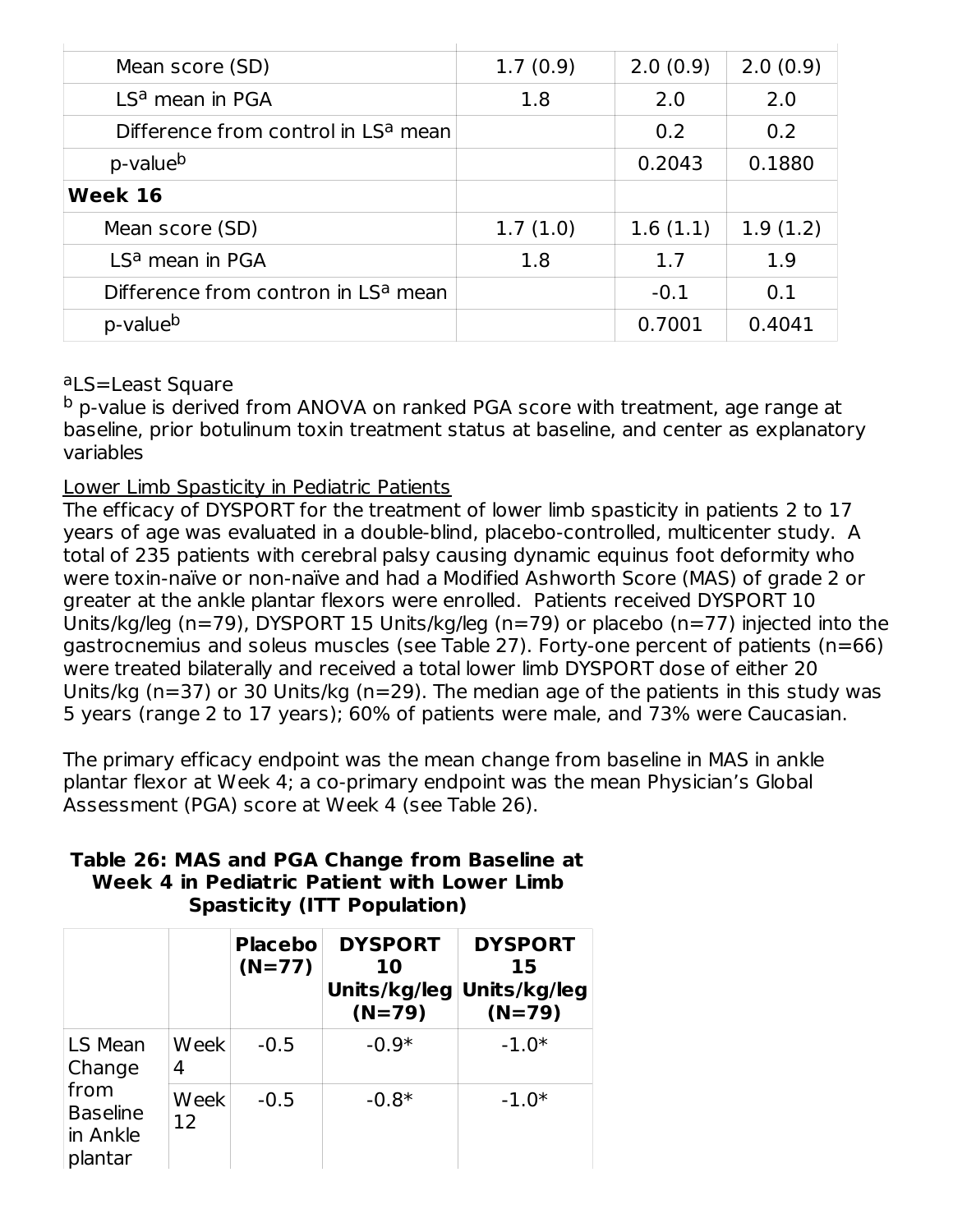| flexor<br>Muscle<br>Tone on<br>the MAS |            |     |        |        |  |
|----------------------------------------|------------|-----|--------|--------|--|
| LS Mean<br>PGA of                      | Week<br>4  | 0.7 | $1.5*$ | $1.5*$ |  |
| Response<br>to<br>Treatment            | Week<br>12 | 0.4 | $0.8*$ | $1.0*$ |  |
| LS=Least Square<br>*p<0.05             |            |     |        |        |  |

# **16 HOW SUPPLIED/STORAGE AND HANDLING**

DYSPORT® (abobotulinumtoxinA) for Injection is a sterile, lyophilized powder supplied in a single-dose, glass vial. Unopened vials of DYSPORT must be stored refrigerated between 2°C to 8°C (36°F to 46°F). Protect from light.

Do not use after the expiration date on the vial. All vials, including expired vials, or equipment used with DYSPORT should be disposed of carefully as is done with all medical waste.

DYSPORT contains a unique hologram on the carton. If you do not see the hologram, do not use the product. Instead contact 855-463-5127.

Cervical Dystonia, Spasticity in Adults, and Pediatric Patients

500 Unit Vial

Each vial contains 500 Units of freeze-dried abobotulinumtoxinA. Box containing 1 vial—NDC 15054-0500-1 Box containing 2 vials—NDC 15054-0500-2

300 Unit Vial

Each vial contains 300 Units of freeze-dried abobotulinumtoxinA. Box containing 1 vial—NDC 15054-0530-6

#### Glabellar Lines

Each vial contains 300 Units of freeze-dried abobotulinumtoxinA. Box containing 1 vial— NDC 0299-5962-30

# **17 PATIENT COUNSELING INFORMATION**

Advise the patient to read the FDA-approved patient labeling (Medication Guide).

Swallowing, Speaking, or Breathing Difficulties, or Other Unusual Symptoms Advise patients to inform their doctor or pharmacist if they develop any unusual symptoms (including difficulty with swallowing, speaking or breathing), or if any known symptom persists or worsens [see Warnings and Precautions (5.1, 5.4)].

Dry Eye with the Treatment of Glabellar Lines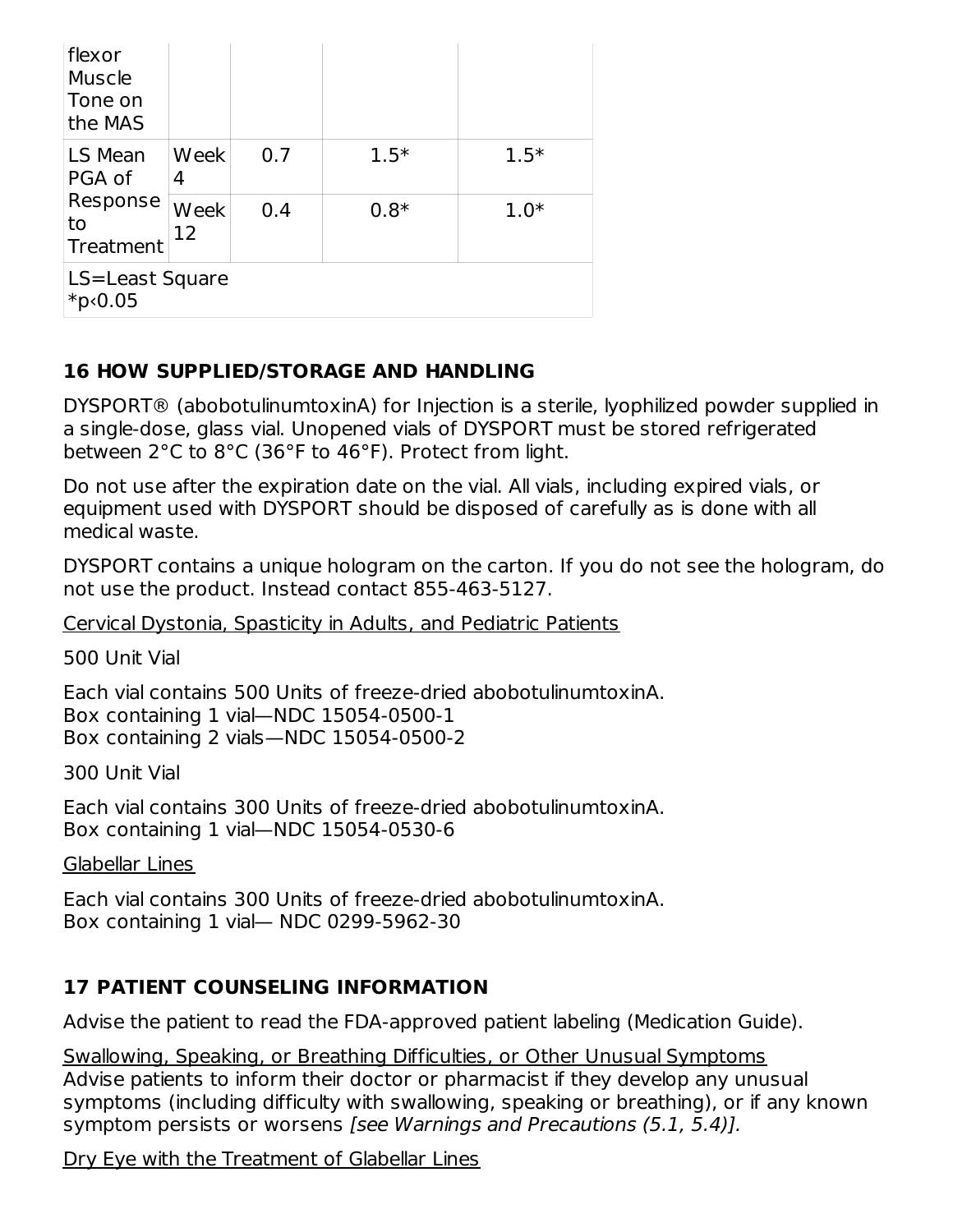Inform patients that DYSPORT injection may cause eye dryness [see Warnings and Precautions (5.6)]. Advise patients to report symptoms of eye dryness (e.g., eye pain, eye irritation, photosensitivity, or changes in vision) to their doctor.

## Ability to Operate Machinery or Vehicles

Inform patients that if loss of strength, muscle weakness, blurred vision or drooping eyelids occur, they should avoid driving a car or engaging in other potentially hazardous activities.

Manufactured by: Ipsen Biopharm Ltd. Wrexham, LL13 9UF, UK U.S. License No. 1787

Distributed by: Ipsen Biopharmaceuticals, Inc. Cambridge, MA 02142 and Galderma Laboratories, L.P. Fort Worth, TX 76177 USA

DYSPORT is a registered trademark of Ipsen Biopharm Limited. © 2020. All rights reserved.

# **MEDICATION GUIDE**

**DYSPORT® (DIS-port)**

### **(abobotulinumtoxinA)**

#### **for Injection**

**What is the most important information I should know about DYSPORT? DYSPORT may cause serious side effects that can be life threatening including:**

**• Problems breathing or swallowing**

**• Spread of toxin effects**

**These problems can happen within hours, or days to weeks after an injection of DYSPORT. Call your doctor or get medical help right away if you have any of these problems after treatment with DYSPORT:**

**1. Problems swallowing, speaking, or breathing. These problems can happen within hours, or days to weeks after an injection of DYSPORT** usually because the muscles that you use to breathe and swallow can become weak after the injection. Death can happen as a complication if you have severe problems with swallowing or breathing after treatment with DYSPORT.

• People with certain breathing problems may need to use muscles in their neck to help them breathe. These patients may be at greater risk for serious breathing problems with DYSPORT.

• Swallowing problems may last for several weeks. People who cannot swallow well may need a feeding tube to receive food and water. If swallowing problems are severe, food or liquids may go into your lungs. People who already have swallowing or breathing problems before receiving DYSPORT have the highest risk of getting these problems.

**2. Spread of toxin effects.** In some cases, the effect of botulinum toxin may affect areas of the body away from the injection site and cause symptoms of a serious condition called botulism. The symptoms of botulism include: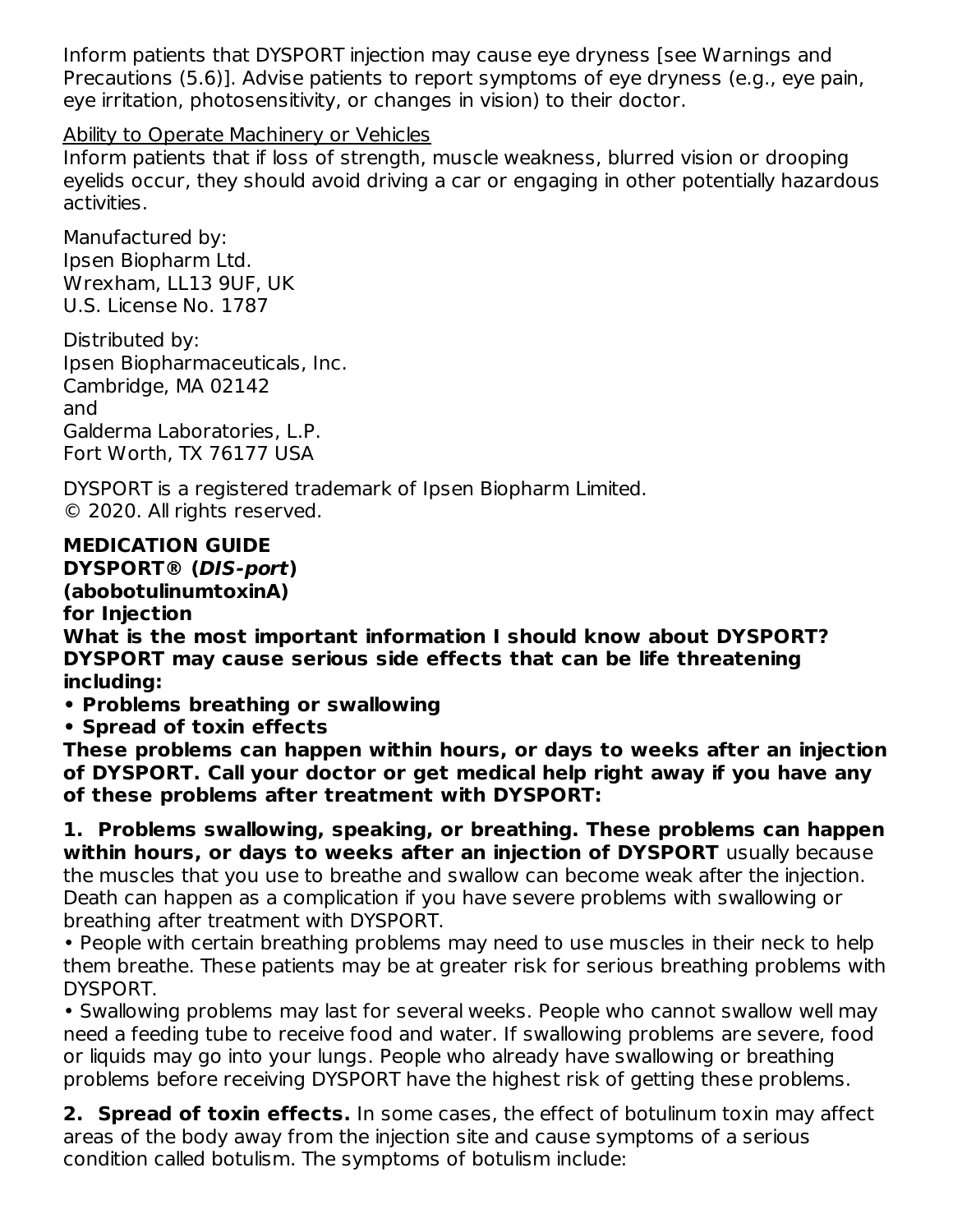- loss of strength and muscle weakness all over the body
- blurred vision and drooping eyelids
- trouble saying words clearly (dysarthria)
- trouble breathing
- double vision
- hoarseness or change or loss of voice (dysphonia)
- loss of bladder control
- trouble swallowing

**These symptoms can happen within hours, or days to weeks after you receive an injection of DYSPORT.** These problems could make it unsafe for you to drive a car or do other dangerous activities. See "What should I avoid while receiving DYSPORT?"

# **What is DYSPORT?**

DYSPORT is a prescription medicine that is injected into muscles and used:

- to treat cervical dystonia (CD) in adults
- to improve the look of moderate to severe frown lines between the eyebrows (glabellar lines) in adults younger than 65 years of age for a short period of time (temporary)
- to treat increased muscle stiffness in people 2 years of age and older with spasticity

It is not known whether DYSPORT is safe or effective in people younger than:

- 18 years of age for the treatment of cervical dystonia
- 18 years of age for the treatment of glabellar lines
- 2 years of age for the treatment of spasticity

# **Who should not take DYSPORT?**

# **Do not take DYSPORT if you:**

- are allergic to DYSPORT or any of the ingredients in DYSPORT. See the end of this Medication Guide for a list of ingredients in DYSPORT
- are allergic to cow's milk protein
- had an allergic reaction to any other botulinum toxin product such as Myobloc® (rimabotulinumtoxinB), Botox® (onabotulinumtoxinA), or Xeomin® (incobotulinumtoxinA)
- have a skin infection at the planned injection site

#### **What should I tell my doctor before taking DYSPORT? Tell your doctor about all your medical conditions, including if you:**

- have a disease that affects your muscles and nerves (such as amyotrophic lateral sclerosis [ALS or Lou Gehrig's disease], myasthenia gravis or Lambert-Eaton syndrome). See **"What is the most important information I should know about DYSPORT?"**
- have allergies to any botulinum toxin product
- had any side effect from botulinum toxin product in the past
- have or have had a breathing problem, such as asthma or emphysema
- have or have had swallowing problems
- have or have had bleeding problems
- have diabetes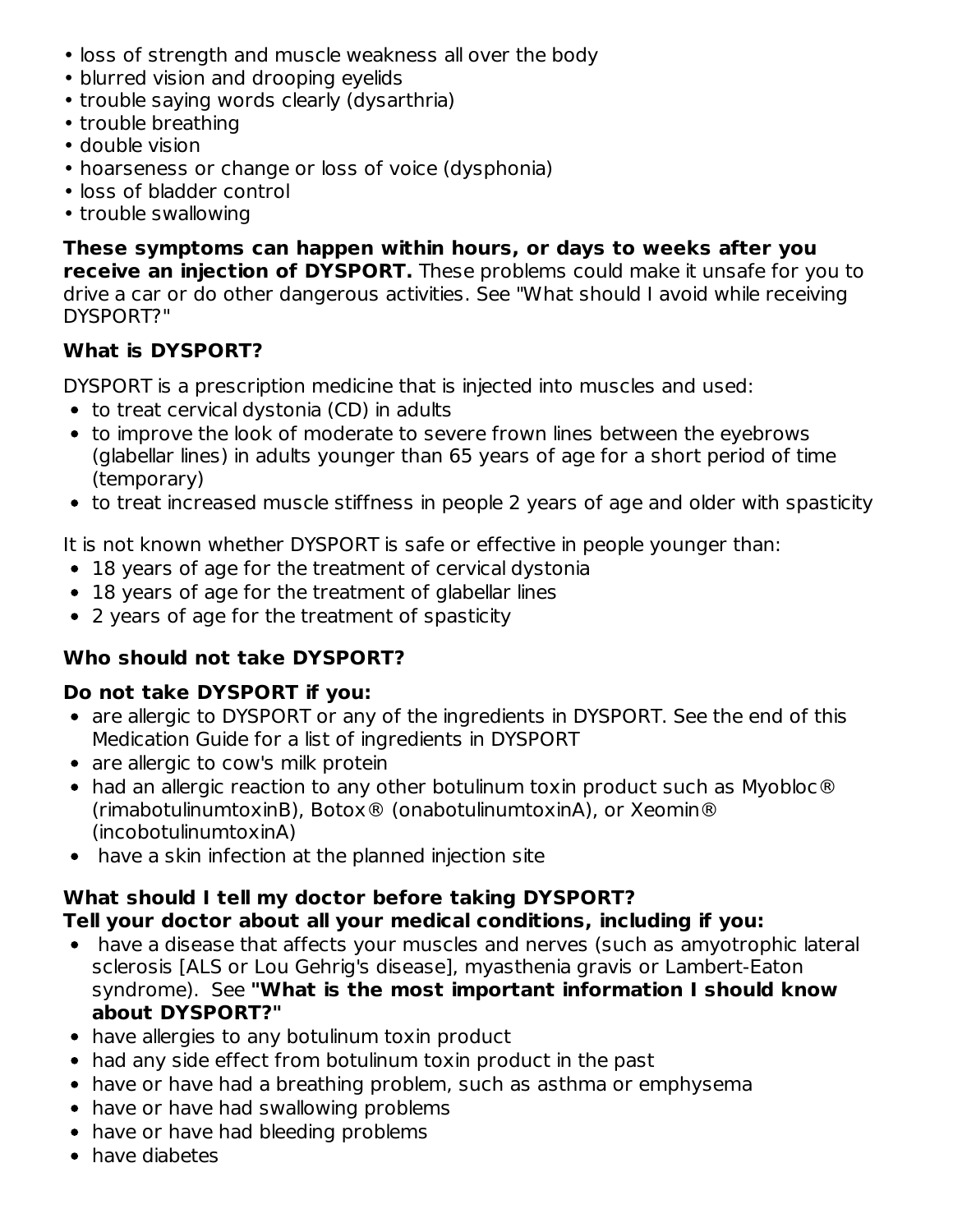- have or have had a slow heart beat or other problem with your heart rate or rhythm
- have plans to have surgery
- had surgery on your face
- have weakness of your forehead muscles (such as trouble raising your eyebrows)
- have drooping eyelids
- experienced dry eye with previous use of botulinum toxin products
- have any other change in the way your face normally looks
- are pregnant or plan to become pregnant. It is not known if DYSPORT can harm your unborn baby
- are breast-feeding or planning to breast-feed. It is not known if DYSPORT passes into breast milk

**Tell your doctor about all the medicines you take**, including prescription and over-the-counter medicines, vitamins and herbal products. Using DYSPORT with certain other medicines may cause serious side effects.

#### **Do not start any new medicines until you have told your doctor that you have received DYSPORT in the past. Especially tell your doctor if you:**

- have received any other botulinum toxin product in the last four months
- have received injections of botulinum toxin, such as Myobloc® (rimabotulinumtoxinB), Botox® (onabotulinumtoxinA) or Xeomin® (incobotulinumtoxinA) in the past; be sure your doctor knows exactly which product you received
- have recently received an antibiotic by injection
- take muscle relaxants
- take an allergy or cold medicine
- take a sleep medicine

### **Ask your doctor if you are not sure if your medicine is one that is listed above.**

Know the medicines you take. Keep a list of your medicines with you to show your doctor and pharmacist each time you get a new medicine.

# **How will I receive DYSPORT?**

- DYSPORT is an injection that your doctor will give you
- DYSPORT is injected into the affected muscles
- If you are and adult, your doctor may give you another dose of DYSPORT after 12 weeks or longer, if it is needed
- If you are an adult being treated for CD or spasticity or you are a child (2 to 17 years of age) being treated for spasticity, your doctor may change your dose of DYSPORT, until you and your doctor find the best dose for you. Children should not be retreated sooner than every 12 - 16 weeks.
- The dose of DYSPORT is not the same as the dose of any other botulinum toxin product

# **What should I avoid while receiving DYSPORT?**

DYSPORT may cause loss of strength or general muscle weakness, blurred vision, or drooping eyelids within hours to weeks of taking DYSPORT. **If this happens, do not**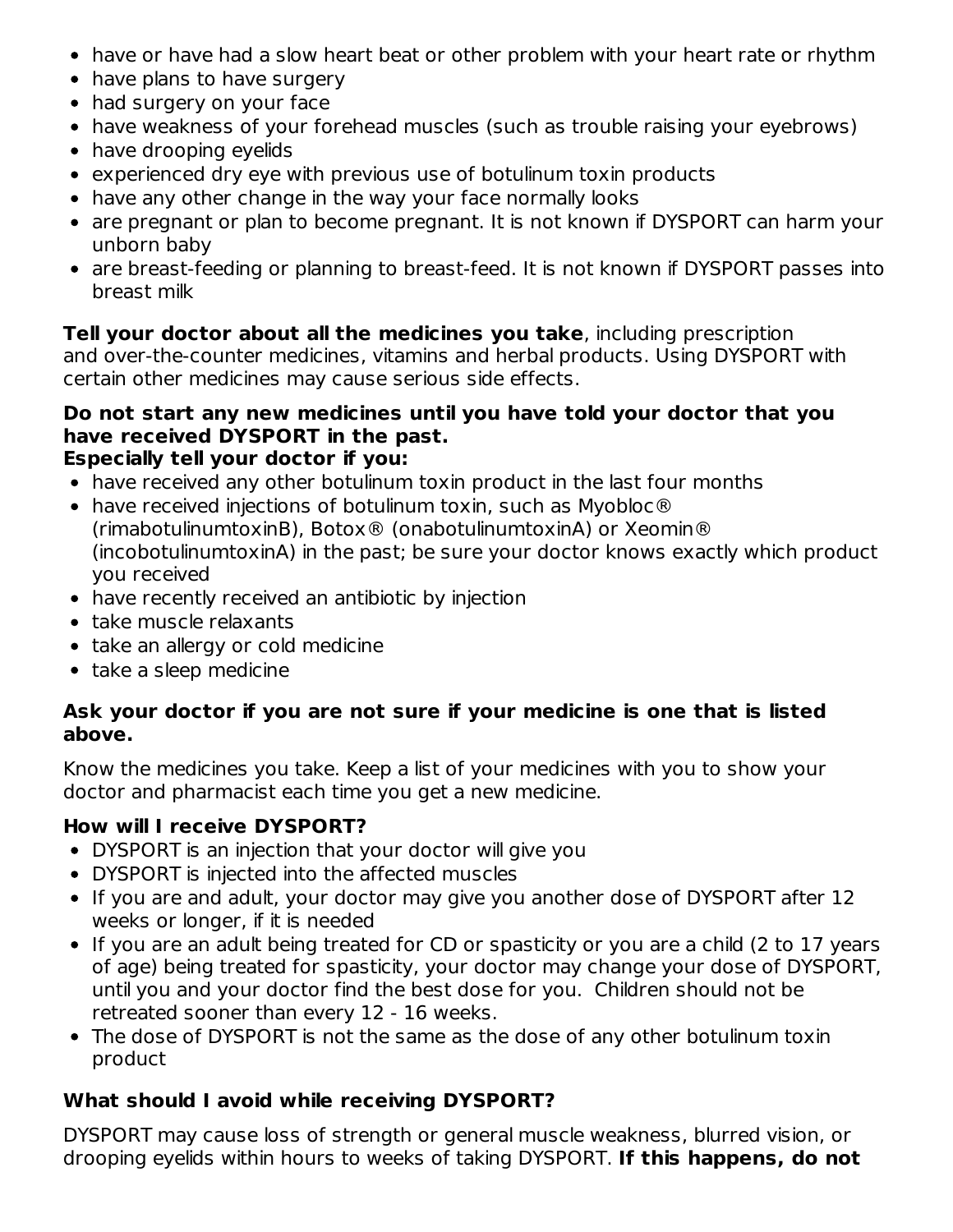**drive a car, operate machinery, or do other dangerous activities. See "What is the most important information I should know about DYSPORT?"**

**What are the possible side effects of DYSPORT?**

**DYSPORT can cause serious side effects. See "What is the most important information I should know about DYSPORT?"**

**The most common side effects of DYSPORT in people with cervical dystonia include:**

- muscle weakness
- dry mouth
- feeling of tiredness
- muscle pain
- problems speaking
- eve problems
- difficulty swallowing
- injection site pain or discomfort
- headache

#### **The most common side effects of DYSPORT in people with glabellar lines include:**

- stuffy or runny nose and sore throat
- injection site pain
- upper respiratory infection
- blood in urine
- headache
- injection site reaction
- swelling of eyelids
- drooping eyelids
- sinus infection
- nausea

# **The most common side effects of DYSPORT in adults with upper limb spasticity include:**

• muscle weakness

# **The most common side effects of DYSPORT in adults with lower limb spasticity include**:

- muscle weakness
- pain in your arms or legs
- $\bullet$  fall

## **The most common side effects of DYSPORT in children (2 to 17 years of age) with upper limb spasticity include:**

- upper respiratory tract infection
- sore throat

## **The most common side effects of DYSPORT in children (2 to 17 years of age) with lower limb spasticity include:**

• stuffy or runny nose and sore throat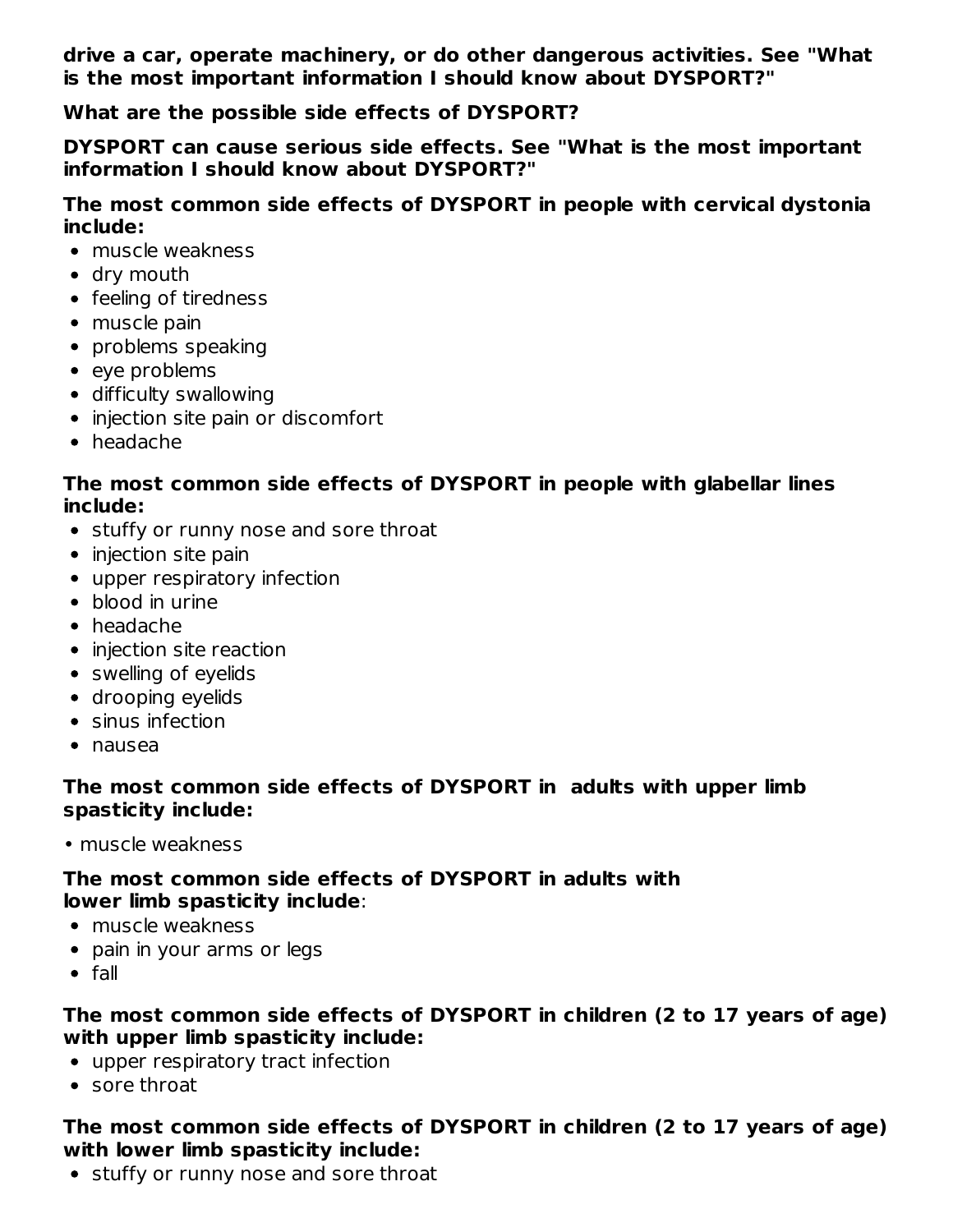- cough
- fever

#### **Tell your doctor if you have any side effect that bothers you or that does not go away. These are not all the possible side effects DYSPORT. For more information, ask your doctor or pharmacist.**

Tell your doctor if you have dry eye or changes in vision following use of DYSPORT.

Call your doctor for medical advice about side effects. You may report side effects to FDA at 1-800-FDA-1088.

# **General information about DYSPORT:**

Medicines are sometimes prescribed for purposes other than those listed in a Medication Guide.

This Medication Guide summarizes the most important information about DYSPORT. If you would like more information, talk with your doctor. You can ask your doctor or pharmacist for information about DYSPORT that is written for healthcare professionals.

## **What are the ingredients in DYSPORT?**

Active ingredient: (botulinum toxin Type A) Inactive ingredients: human albumin and lactose. DYSPORT may contain cow's milk protein.

Distributed by: Ipsen Biopharmaceuticals, Inc. Cambridge, MA 02142 and Galderma Laboratories, L.P. Fort Worth, TX 76177;

Manufactured by: Ipsen Biopharma Ltd., Wrexham, LL13 9UF, UK U.S. License No. 1787 For more information about DYSPORT, call 855-463-5127 or go to www.dysport.com or www.DysportUSA.com.

This Medication Guide has been approved by the U.S. Food and Drug Administration

Revised 07/2020

DYSPORT is a registered trademark of Ipsen Biopharm Limited. Botox, Xeomin and Myobloc are registered trademarks of their respective owners.

© 2020. All rights reserved.

# **PRINCIPAL DISPLAY PANEL - 300 UNIT**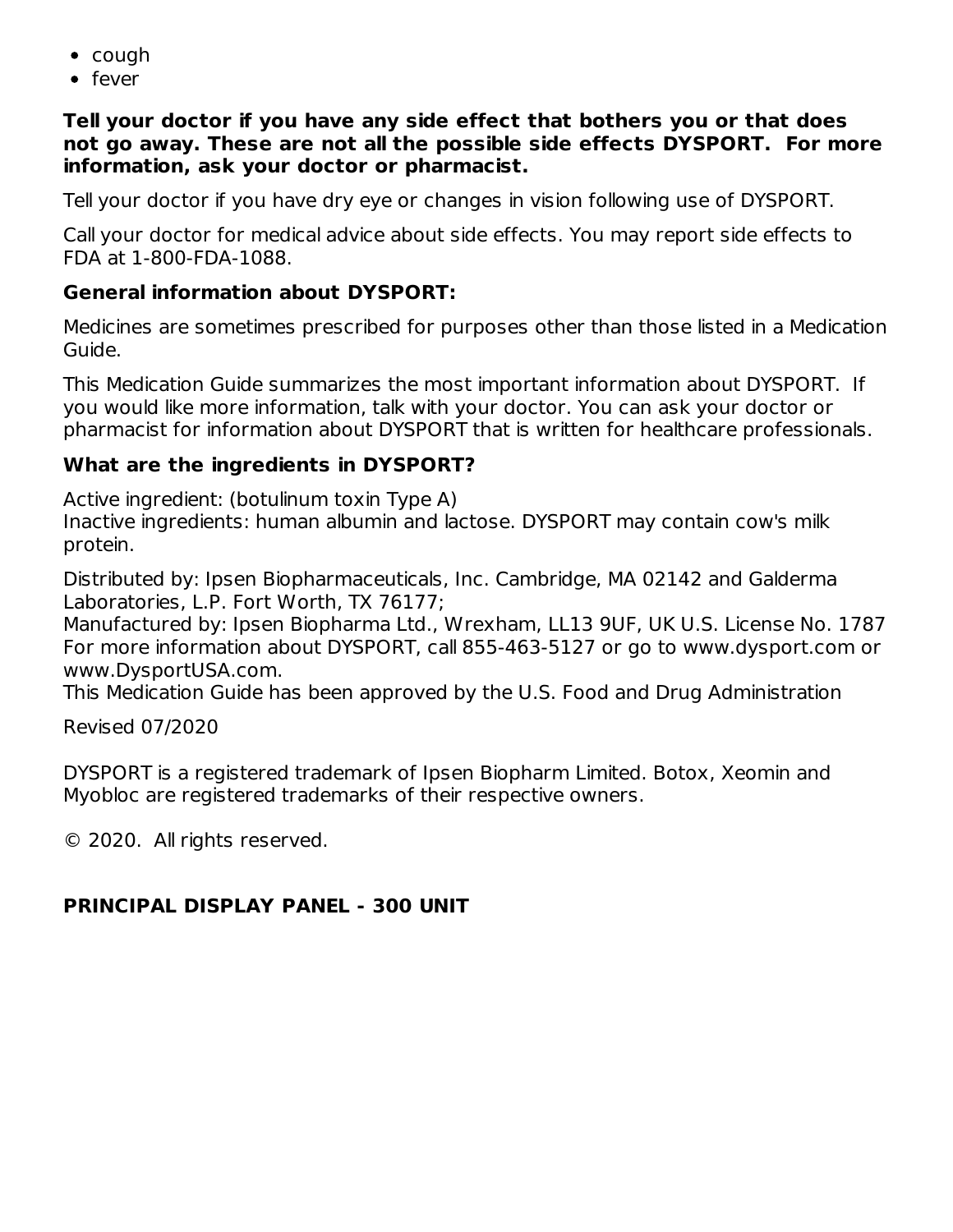

GALDERMA **Dysport (AbobotulinumtoxinA) ®for injection For intramuscular use**

#### **300 UNITS/SINGLE-DOSE VIAL**

1 VIAL

**WARNING: Dosing units of botulinum toxins are not interchangeable between commercial products**

NDC 0299-5962-30